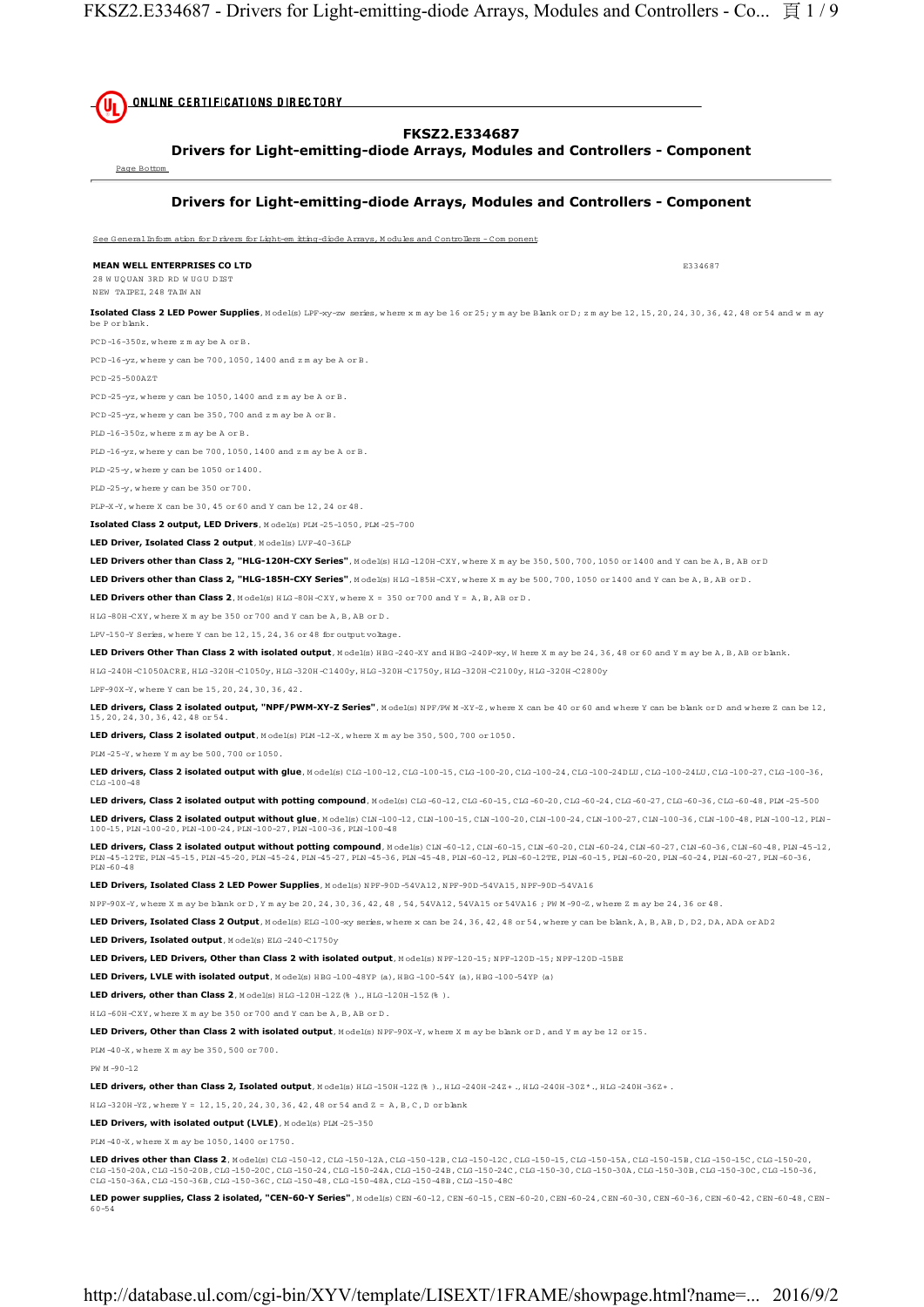**LED power supplies, Class 2 isolated, "CEN-75-Y Series"**, M odel(s) CEN -75-15, CEN -75-20, CEN -75-24, CEN -75-30, CEN -75-36, CEN -75-42, CEN -75-48, CEN -75-54 **LED power supplies, Class 2 isolated**, M odel(s) APC-12-350, APC-12-700, APC-16-350, APC-16-350RA1, APC-16-700, APC-25-500, APC-35-700

APV-y-z, where y m ay be 12 or 16 and z can be  $5$ , 12, 15 or 24.

APx-y-z, w here x m ay be V or C; y m ay be 25 or 35 and z m ay be 5, 12, 15, 24, 36, 500, 700 or 1050.

CEN -100-20, CEN -100-24, CEN -100-30, CEN -100-36, CEN -100-42, CEN -100-48, CEN -100-54

H LG -80H -XBL w here X can be 12, 15, 20, 24, 30, 36 or 42.

LPF-60-24LU , LPF-60-30LU

LPF-XY-ZQ, where X m ay be 40 or 60, Y m ay be blank or D; Q m ay be blank or LU ; and Z m ay be 12, 15, 20, 24, 30, 36 and 42.

LPF-XY-ZQ , w here X m ay be 40 or 60, Y m ay be blank or D ; Q m ay be blank or LU ; and Z m ay be 48 and 54.

**LED power supplies, Class 2 isolated with enclosure**, M odel(s) PLN -20-12, PLN -20-18, PLN -20-24, PLN -20-36, PLN -20-48

**LED nower supplies, Class 2 isolated without enclosure**, M odel(s) PLP-20-12, PLP-20-18, PLP-20-24, PLP-20-36, PLP-20-48

LED power supplies, Class 2 isolated, , Model(s) HLG-80H-XBL, where X can be 48 or 54.

M odel(s) N PF-120-20; N PF-120D -20; N PF-120D -20BE

M odel(s) N PF-120-24; N PF-120D -24; PW M -120-24; N PF-120D -24BE

M odel(s) N PF-120-30; N PF-120D -30; N PF-120D -30BE

M odel(s) N PF-120-36; N PF-120D -36; PW M -120-36;N PF-120D -36BE

 $\texttt{M}$ odel(s)  $\texttt{N} \, \texttt{PF-120-42}$ ;  $\texttt{N} \, \texttt{PF-120D-420D-42BE}$ 

M odel(s) N PF-120-48; N PF-120D -48;PW M -120-48; N PF-120D -48BE

M odel(s) N PF-120-54; N PF-120D -54; N PF-120D -54BE

|                              |                                  |                     |              | Input        |                |              |                     |              | Output       |                |             |              |             |                          |                               |                       |
|------------------------------|----------------------------------|---------------------|--------------|--------------|----------------|--------------|---------------------|--------------|--------------|----------------|-------------|--------------|-------------|--------------------------|-------------------------------|-----------------------|
| Model. No.                   | <b>Supply</b><br>Conn.<br>Method | <b>Volts</b><br>(V) | Freq<br>(Hz) | Power<br>(W) | Amps<br>(A)    | Type         | <b>Volts</b><br>(V) | Freq<br>(Hz) | Power<br>(W) | Amps<br>(A)    | Type<br>[a] | Env.<br>Loc. | Type<br>HL. | <b>Type</b><br><b>TL</b> | <b>Tref</b><br>max<br>70<br>C | Meas.<br>Tref<br>(°C) |
| "HBG-60-XY Series"           |                                  |                     |              |              |                |              |                     |              |              |                |             |              |             |                          |                               |                       |
| HBG-60-1050,<br>HBG-60-1050P | Leads                            | 100-240Vac          | 50/60        |              | 0.7            | Non-isolated | 37-55Vdc            |              |              | 1.05           |             | D am p       |             |                          |                               |                       |
| HBG-60-1050, HBG-60-1050P.   |                                  |                     |              |              |                |              |                     |              |              |                |             |              |             |                          |                               |                       |
|                              | Leads                            | 277Vac              | 50/60        |              | 0.3            | Non-isolated | 37-55Vdc            |              |              | 1.05           |             | Dam p        |             |                          |                               |                       |
| HBG-60-1400,<br>HBG-60-1400P | Leads                            | 100-240Vac          | 50/60        |              | 0.7            | Non-isolated | $28-43Vdc$          |              |              | $1\,\, .4$     |             | D am p       |             |                          |                               |                       |
| HBG-60-1400, HBG-60-1400P.   |                                  |                     |              |              |                |              |                     |              |              |                |             |              |             |                          |                               |                       |
|                              | Leads                            | 277Vac              | 50/60        |              | 0.3            | Non-isolated | 28-43Vdc            |              |              | 1.4            |             | D am p       |             |                          |                               |                       |
| HBG-60-2100,<br>HBG-60-2100P | Leads                            | 100-240Vac          | 50/60        |              | 0.7            | Non-isolated | 19-29Vdc            |              |              | 2.1            |             | D am p       |             |                          |                               |                       |
| HBG-60-2100, HBG-60-2100P.   |                                  |                     |              |              |                |              |                     |              |              |                |             |              |             |                          |                               |                       |
|                              | Leads                            | 277Vac              | 50/60        |              | 0.3            | Non-isolated | 19-29Vdc            |              |              | $2\,$ .1       |             | D am p       |             |                          |                               |                       |
| "HLG-100-YZ Series"          |                                  |                     |              |              |                |              |                     |              |              |                |             |              |             |                          |                               |                       |
| HLG-100-20Z*                 | 0 ther                           | 100-240Vac          | 50/60        | 288          |                |              | 20Vdc               |              |              |                |             | W et         | Y           |                          |                               |                       |
| HLG-100-24Z*                 | 0 ther                           | 100-240Vac          | 50/60        |              |                |              | 24Vdc               |              |              |                |             | W et         | Υ           |                          |                               |                       |
| HLG-100-30Z*                 | 0 ther                           | 100-240Vac          | 50/60        |              |                |              | 30Vdc               | L            |              |                |             | W et         | Υ           |                          | L.                            |                       |
| HLG-100-36Z*                 | 0 ther                           | 100-240Vac          | 50/60        |              |                |              | 36Vdc               |              |              |                |             | W et         | Υ           |                          |                               |                       |
| HLG-100-42Z*                 | 0 ther                           | 100-240Vac          | 50/60        |              |                |              | 42Vdc               |              |              |                |             | Wet          | Y           |                          |                               |                       |
| HLG-100-48Z*                 | 0 ther                           | 100-240Vac          | 50/60        |              |                |              | 48Vdc               |              |              |                |             | W et         | Υ           |                          |                               |                       |
| HLG-100-54Z*                 | 0 ther                           | 100-240Vac          | 50/60        |              |                |              | 54Vdc               |              |              |                |             | W et         | Y           |                          |                               |                       |
| "HLG-100H-YZ Series"         |                                  |                     |              |              |                |              |                     |              |              |                |             |              |             |                          |                               |                       |
| HLG-100H-20Z<br>(%)          | 0 ther                           | 100-240Vac          | 50/60        |              | 1.2            |              | 20Vdc               |              |              | $4\,.8$        |             | W et         | Y           |                          |                               |                       |
| HLG-100H-20Z<br>(%),         | 0 ther                           | $277$ Vac           | 50/60        |              | 0.5            |              | 20Vdc               |              |              | 4.8            |             | W et         | Y           |                          |                               |                       |
| HLG-100H-24Z<br>(%)          | 0 ther                           | 100-240Vac          | 50/60        | L,           | $\overline{a}$ | ÷,           | 24Vdc               | L.           |              | $\overline{a}$ |             | W et         | Y           |                          | L                             |                       |
| HLG-100H-30Z<br>(%)          | 0 ther                           | 100-240Vac          |              |              | 1.2            |              | 30Vdc               |              |              | 3.2            |             | W et         | Υ           |                          |                               |                       |
| HLG-100H-30Z<br>( %),        | 0 ther                           | 277Vac              |              |              | 0.5            |              | 30Vdc               |              |              | 3.2            |             | W et         | Υ           |                          |                               |                       |
| HLG-100H-36Z<br>(%)          | 0 ther                           | 100-240Vac          | 50/60        | L,           | 1.2            | L.           | 36Vdc               | L,           |              | 2.65           |             | W et         | Y           |                          | L.                            |                       |
| HLG-100H-36Z<br>(%),         | 0 ther                           | $277$ Vac           | 50/60        | L.           | 0.5            |              | 36Vdc               | L.           |              | 2.65           |             | W et         | Y           |                          | L.                            |                       |
| HLG-100H-42Z<br>(%)          | 0 ther                           | 100-240Vac          | 50/60        |              | 1.2            |              | 42Vdc               |              |              | 2.28           |             | W et         | Υ           |                          |                               |                       |
| HLG-100H-42Z<br>(%),         | 0 ther                           | 277Vac              | 50/60        |              | 0.5            |              | 42Vdc               | L            |              | 2.28           |             | W et         | Y           |                          |                               |                       |
| HLG-100H-48Z<br>(%)          | 0 ther                           | 100-240Vac          | 50/60        |              |                |              | 48Vdc               |              |              |                |             | W et         | Y           |                          |                               |                       |
| HLG-100H-48Z<br>(%),         | 0 ther                           | $277$ Vac           | 50/60        |              |                |              | 48Vdc               |              |              |                |             | W et         | Υ           |                          |                               |                       |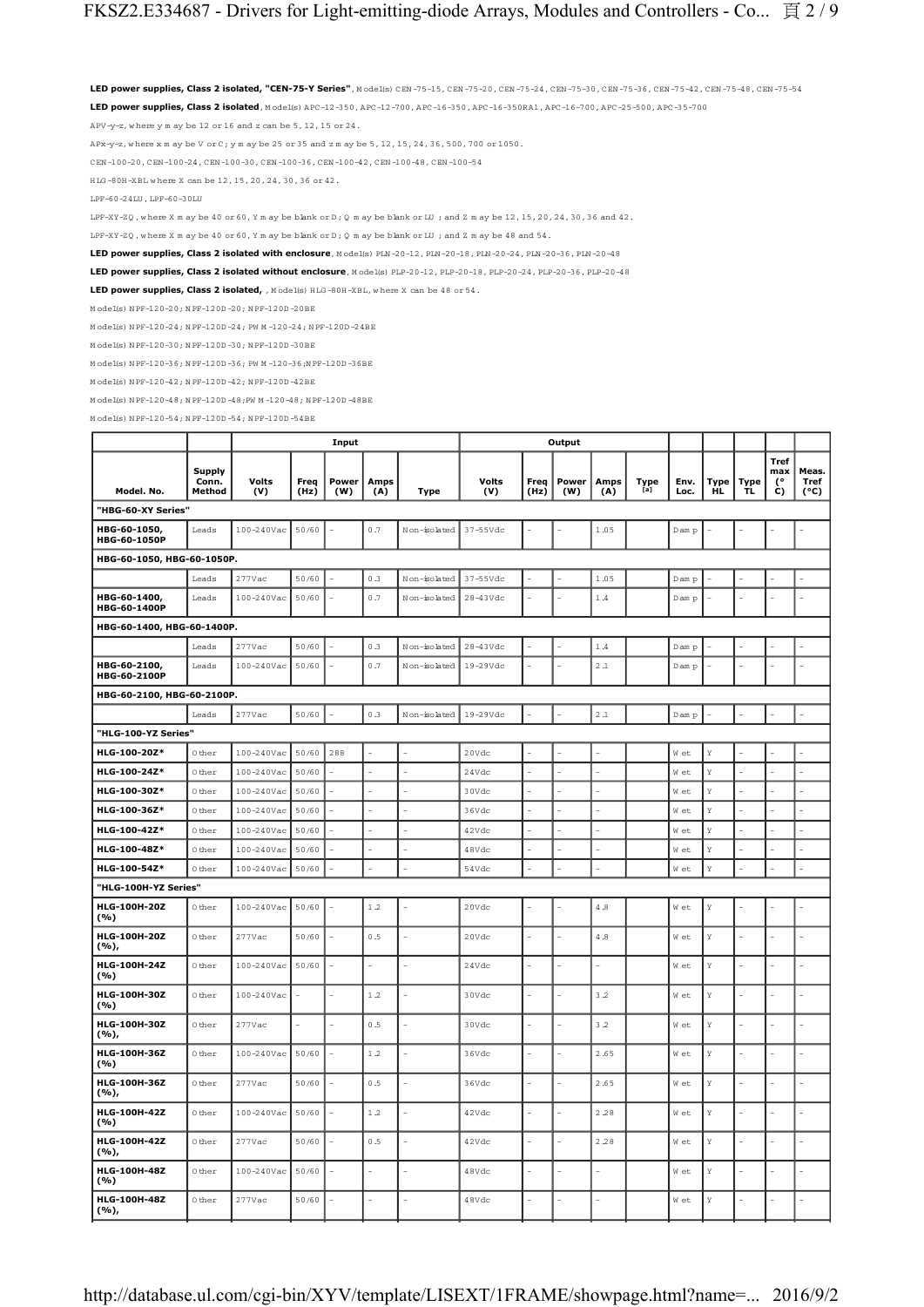| HLG-100H-54Z<br>(%)                               | 0 ther           | $277$ Vac                     | 50/60          |                        |                          |           | 54Vdc          |                          |     |                    | W et                   | Υ      |               |                          |                |
|---------------------------------------------------|------------------|-------------------------------|----------------|------------------------|--------------------------|-----------|----------------|--------------------------|-----|--------------------|------------------------|--------|---------------|--------------------------|----------------|
| HLG-100H-54Z                                      | 0 ther           | 100-240Vac                    | 50/60          |                        |                          |           | 54Vdc          |                          |     |                    | W et                   | Y      |               |                          |                |
| (%)                                               |                  |                               |                |                        |                          |           |                |                          |     |                    |                        |        |               |                          |                |
| "HLG-120-XZ Series"<br>HLG-120-12Z*               | 0 ther           | 100-240Vac                    | 50/60          |                        |                          |           | 12Vdc          |                          |     |                    | W et                   | Y      |               |                          |                |
| HLG-120-15Z*                                      | 0 ther           | 100-240Vac                    | 50/60          |                        |                          |           | 15Vdc          |                          |     |                    | W et                   | Y      |               |                          |                |
| HLG-120-20Z*                                      | 0 ther           | 100-240Vac                    | 50/60          |                        |                          |           | 20Vdc          |                          |     | L,                 | W et                   | Υ      |               | L.                       |                |
| HLG-120-24Z*                                      | 0 ther           | 100-240Vac                    | 50/60          |                        |                          |           | 24Vdc          | $\overline{a}$           |     | L,                 | W et                   | Y      |               | ÷                        |                |
| HLG-120-30Z*                                      | 0 ther           | 100-240Vac                    | 50/60          |                        |                          |           | 30Vdc          |                          |     |                    | W et                   | Y      |               |                          |                |
| HLG-120-36Z*                                      | 0 ther           | 100-240Vac                    | 50/60          |                        |                          |           | 36Vdc          | ۳                        |     |                    | W et                   | Y      |               |                          |                |
| HLG-120-42Z*                                      | 0 ther           | 100-240Vac                    | 50/60          |                        |                          |           | 42Vdc          | L.                       |     | L                  | W et                   | Y      |               | L                        |                |
| HLG-120-48Z*                                      | 0 ther           | 100-240Vac                    | 50/60          |                        |                          |           | 48Vdc          |                          |     |                    | W et                   | Y      |               | L                        | L,             |
| HLG-120-54Z*                                      | 0 ther           | 100-240Vac                    | 50/60          |                        |                          |           | 54Vdc          |                          |     |                    | W et                   | Υ      |               | L,                       |                |
| "HLG-120H-XZ Series"                              |                  |                               |                |                        |                          |           |                |                          |     |                    |                        |        |               |                          |                |
| HLG-120H-12Z<br>(%)                               | 0 ther           | 100-240Vac                    | 50/60          |                        |                          |           | 12Vdc          |                          |     |                    | W et                   | Y      |               | L                        |                |
| HLG-120H-15Z<br>(%)                               | 0 ther           | $100 - 240$ Vac               | 50/60          | ä,                     | $\overline{a}$           |           | 15Vdc          | $\overline{a}$           |     | L                  | W et                   | Υ      |               | L.                       |                |
| HLG-120H-20Z<br>(%)                               | 0 ther           | 100-240Vac                    | 50/60          | L,                     |                          |           | 20Vdc          |                          |     |                    | W et                   | Y      |               |                          |                |
| HLG-120H-24Z<br>(%)                               | 0 ther           | $100 - 240$ Vac               | 50/60          | ÷                      | $\overline{a}$           |           | 24Vdc          | ÷                        |     | L,                 | W et                   | Y      | ۳             | $\overline{\phantom{a}}$ | i.             |
| HLG-120H-30Z<br>(%)                               | 0 ther           | 100-240Vac                    | 50/60          |                        |                          |           | 30Vdc          |                          |     |                    | W et                   | Y      |               |                          |                |
| HLG-120H-30Z<br>(%),                              | 0 ther           | $277$ Vac                     | 50/60          |                        | ۳                        |           | 30Vdc          | L.                       |     | Ĺ,                 | W et                   | Y      |               | L,                       | L              |
| HLG-120H-36Z<br>(%)                               | 0 ther           | 100-240Vac                    | 50/60          | L,                     | L                        |           | 36Vdc          | ä,                       |     | L,                 | W et                   | Y      | L.            | L,                       | L,             |
| HLG-120H-42Z<br>(%)                               | 0 ther           | 100-240Vac                    | 50/60          | $\overline{a}$         | L,                       |           | 42Vdc          | $\overline{a}$           |     |                    | W et                   | Y      |               | L,                       |                |
| HLG-120H-48Z<br>(%)                               | 0 ther           | $100 - 240$ Vac               | 50/60          | L.                     | $\overline{a}$           |           | 48Vdc          | $\overline{a}$           |     | L                  | W et                   | Υ      |               | L,                       | L              |
| <b>HLG-120H-48Z</b><br>(%),                       | 0 ther           | $277$ Vac                     | 50/60          | L,                     |                          |           | 48Vdc          |                          |     |                    | W et                   | Y      |               | L,                       |                |
| HLG-120H-54Z<br>(%)                               | 0 ther           | 100-240Vac                    | 50/60          | ä,                     | 1.4                      |           | 54Vdc          | ÷                        | 124 | 2.3                | W et                   | Y      |               | ä,                       | L.             |
| HLG-120H-54Z<br>(%),                              | 0 ther           | 277Vac                        | 50/60          |                        | 0.55                     |           | 54Vdc          |                          |     | 2.3                | W et                   | Υ      |               | L                        |                |
| "HLG-150-YZ Series"                               |                  |                               |                |                        |                          |           |                |                          |     |                    |                        |        |               |                          |                |
| HLG-150-12Z*                                      | 0 ther           | $100 - 240$ Vac               | 50/60          |                        |                          |           | 12Vdc          |                          |     |                    | W et                   | Y      |               |                          |                |
| HLG-150-15Z*                                      | 0 ther           | 100-240Vac                    | 50/60          |                        | $1.7$                    |           | 15Vdc          | $\sim$                   |     | 10                 | W et                   | Υ      |               | ÷,                       | L,             |
| HLG-150-20Z*                                      | 0 ther           | $100 - 240$ Vac 50/60         |                | i.                     | $1.7\,$                  | L.        | 20Vdc          | ÷.                       |     | $7\,.5$            | W et                   | Y      | ä,            | ÷,                       |                |
| HLG-150-24Z*                                      | 0 ther           | 100-240Vac                    | 50/60          |                        | L,                       | ÷,        | 24Vdc          | ÷,                       |     | ÷,                 | W et                   | Y      |               |                          |                |
| HLG-150-30Z*                                      | 0 ther           | $100 - 240$ Vac               | 50/60          |                        | L.                       | L,        | 30Vdc          | L.                       |     | ÷                  | W et                   | Y      |               | ä,                       |                |
| HLG-150-36Z*                                      | 0 ther           | $100 - 240$ Vac               | 50/60          | ä,                     | L.                       | L.        | 36Vdc          | ÷.                       |     | ÷.                 | W et                   | Y      |               | ä,                       |                |
| HLG-150-42Z*                                      | 0 ther           | $100 - 240$ Vac               | 50/60          | L.                     | $1.7\,$                  | L.        | 42Vdc          | L,                       |     | 3.6                | W et                   | Y      |               | ÷,                       |                |
| HLG-150-48Z*                                      | 0 ther           | 100-240Vac 50/60              |                |                        | $1.7\,$                  |           | 48Vdc          |                          |     | 3.2                | W et                   | Y      |               | L,                       |                |
| HLG-150-54Z*                                      | 0 ther           | 100-240Vac                    | 50/60          |                        | $\overline{a}$           |           | 54Vdc          | ÷.                       |     | $\overline{a}$     | $\texttt{W}\xspace$ et | Y      |               | ÷,                       | $\overline{a}$ |
| "HLG-150H-YZ Series"<br>HLG-150H-12Z              |                  |                               |                |                        |                          |           |                |                          |     |                    |                        |        |               |                          |                |
| (%)<br>HLG-150H-15Z                               | 0 ther<br>0 ther | 100-240Vac<br>$100 - 240$ Vac | 50/60<br>50/60 | L.                     |                          |           | 12Vdc<br>15Vdc | L.                       |     | L                  | W et<br>W et           | Y<br>Y |               | L,                       |                |
| (%)<br><b>HLG-150H-20Z</b>                        | 0 ther           | $100 - 240$ Vac               | 50/60          | ÷,                     | ÷,                       | Ē,        | 20Vdc          | ÷.                       |     | ÷,                 | W et                   | Y      | ä,            | ÷,                       | ä,             |
| ( %)<br>HLG-150H-24Z                              | 0 ther           | 100-240Vac                    | 50/60          | ÷,                     | L.                       | ä,        | 24Vdc          | ÷.                       |     | ÷,                 | W et                   | Y      | ä,            | ÷,                       | L.             |
| (%)<br>HLG-150H-30Z                               | 0 ther           | $100 - 240$ Vac               | 50/60          | $\overline{a}$         | $\overline{a}$           | Ē,        | 30Vdc          | $\overline{\phantom{a}}$ |     | L,                 | W et                   |        |               | ÷,                       |                |
| (%)<br>HLG-150H-36Z                               | 0 ther           |                               |                |                        | $\overline{a}$           | ÷,        | 36Vdc          | ÷.                       |     | Ĭ.                 |                        | Υ      |               | ÷,                       |                |
| ( %)                                              |                  | $100 - 240$ Vac               | 50/60          | $\bar{ }$<br>$\bar{a}$ | $\overline{\phantom{a}}$ | ä,        |                | ÷                        | L.  | ä,                 | W et                   | Y      | ä,            | $\bar{a}$                | $\overline{a}$ |
| HLG-150H-42Z<br>(%)                               | 0 ther           | 100-240Vac                    | 50/60          |                        |                          |           | 42Vdc          | L.                       |     |                    | W et                   | Υ      |               |                          |                |
| <b>HLG-150H-48Z</b><br>(%)<br><b>HLG-150H-54Z</b> | 0 ther           | 100-240Vac                    | 50/60          | L,                     | $\overline{a}$           |           | 48Vdc          | L,                       |     |                    | W et                   | Y      |               | ÷,<br>L,                 |                |
| (%)<br><b>HLG-150H-54Z</b>                        | 0 ther<br>0 ther | 100-240Vac<br>$277$ Vac       | 50/60<br>50/60 | ÷,                     | $1.7\,$<br>0.7           | $\bar{a}$ | 54Vdc<br>54Vdc | $\sim$                   |     | $2\ .8$<br>$2.8\,$ | W et                   | Y<br>Y | $\frac{1}{2}$ | $\overline{\phantom{a}}$ | $\sim$         |
| (%),<br>"HLG-185-YZ Series"                       |                  |                               |                |                        |                          |           |                |                          |     |                    | W et                   |        |               |                          |                |
|                                                   |                  |                               |                |                        |                          |           |                |                          |     |                    |                        |        |               |                          |                |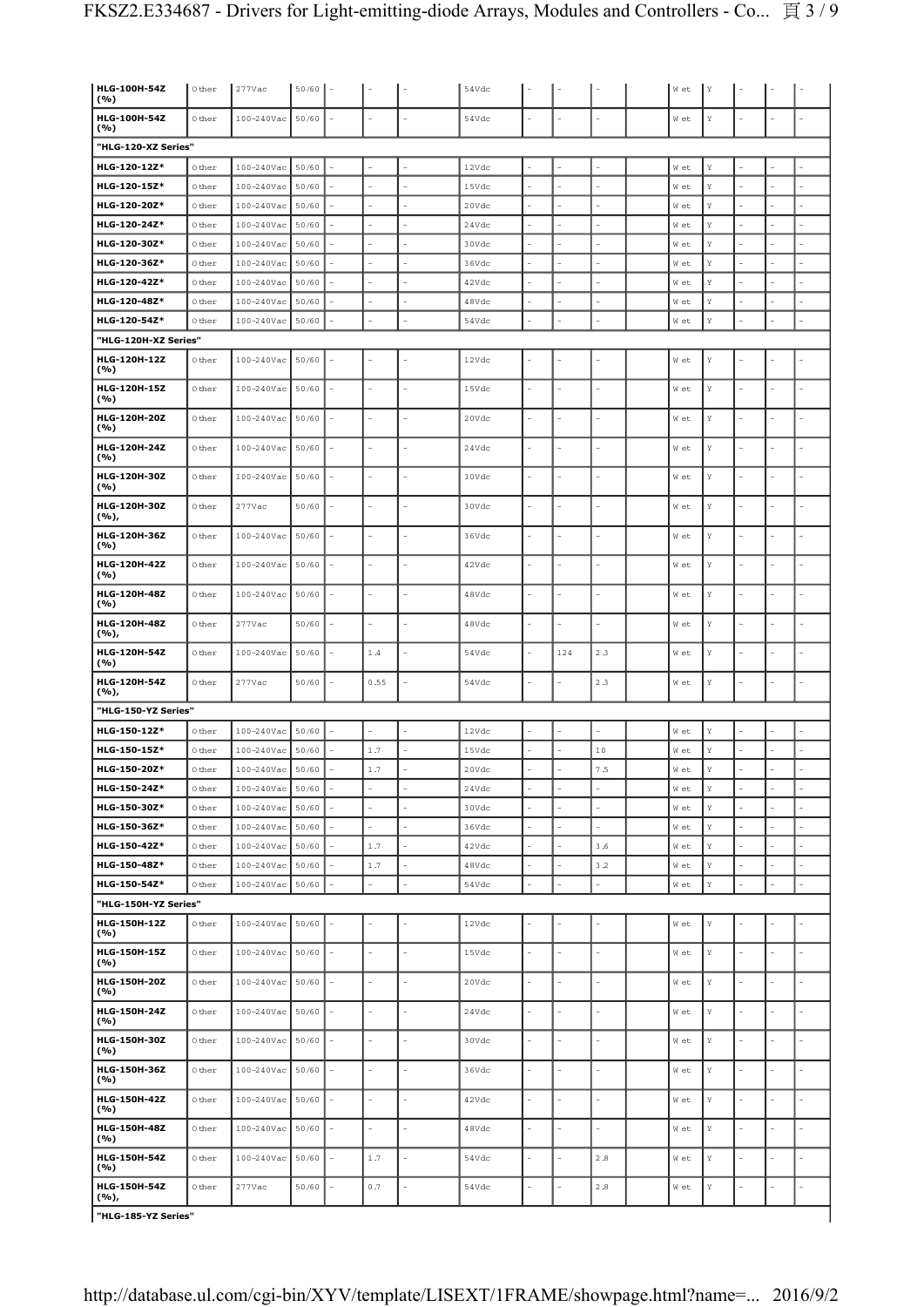| HLG-185-12Z*                                                        | 0 ther         | 100-240Vac              | 50/60          |            |                |                              | 12Vdc          |                |          |              |                    | W et         | Y           |    |  |
|---------------------------------------------------------------------|----------------|-------------------------|----------------|------------|----------------|------------------------------|----------------|----------------|----------|--------------|--------------------|--------------|-------------|----|--|
| HLG-185-15Z*                                                        | 0 ther         | 100-240Vac              | 50/60          |            |                |                              | 15Vdc          |                |          |              |                    | W et         | $\mathbf Y$ |    |  |
| HLG-185-20Z*                                                        | 0 ther         | 100-240Vac              | 50/60          |            | 2.1            |                              | 20Vdc          | $\overline{a}$ |          | 9.3          |                    | W et         | Υ           |    |  |
| HLG-185-24Z*                                                        | 0 ther         | 100-240Vac              | 50/60          |            |                |                              | 24Vdc          |                |          |              |                    | W et         | Y           |    |  |
| HLG-185-30Z*                                                        | 0 ther         | 100-240Vac              | 50/60          |            | 2.1            |                              | 30Vdc          | L              |          | 6.2          |                    | W et         | Y           |    |  |
| HLG-185-36Z*                                                        | 0 ther         | 100-240Vac              | 50/60          |            |                |                              | 36Vdc          |                |          |              |                    | W et         | Υ           |    |  |
| HLG-185-42Z*                                                        | 0 ther         | 100-240Vac              | 50/60          |            |                |                              | 42Vdc          |                |          |              |                    | W et         | Υ           |    |  |
| HLG-185-48Z*                                                        | 0 ther         | 100-240Vac              | 50/60          |            | 2.1            |                              | 48Vdc          |                |          | 3.9          |                    | W et         | Y           |    |  |
| HLG-185-54Z*                                                        | 0 ther         | 100-240Vac              | 50/60          |            |                |                              | 54Vdc          |                |          |              |                    | W et         | $\mathbf Y$ |    |  |
| "HLG-185H-YZ Series"                                                |                |                         |                |            |                |                              |                |                |          |              |                    |              |             |    |  |
| <b>HLG-185H-12Z</b><br>(%)                                          | 0 ther         | 100-240Vac              | 50/60          |            | 2.1            |                              | 12Vdc          |                |          | 13           |                    | W et         | $\mathbf Y$ |    |  |
| HLG-185H-12Z<br>(%),                                                | 0 ther         | 277Vac                  | 50/60          |            | 0.8            | ۰                            | 12Vdc          | ÷,             |          | 13           |                    | W et         | $\mathbf Y$ | ٠  |  |
| HLG-185H-15Z<br>(%)                                                 | 0 ther         | 100-240Vac              | 50/60          |            |                | ä,                           | 15Vdc          | L,             |          |              |                    | W et         | Y           |    |  |
| HLG-185H-15Z<br>(%),                                                | 0 ther         | $277$ Vac               | 50/60          |            | L.             |                              | 15Vdc          | L              |          |              |                    | W et         | $\mathbf Y$ |    |  |
| HLG-185H-20Z<br>(%)                                                 | 0 ther         | 100-240Vac              | 50/60          |            |                |                              | 20Vdc          | L.             |          |              |                    | W et         | Y           |    |  |
| <b>HLG-185H-24Z</b><br>(%)                                          | 0 ther         | 100-240Vac              | 50/60          |            |                |                              | 24Vdc          |                |          |              |                    | W et         | Y           |    |  |
| HLG-185H-30Z<br>(%)                                                 | 0 ther         | 100-240Vac              | 50/60          |            |                |                              | 30Vdc          |                |          |              |                    | W et         | $\mathbf Y$ |    |  |
| HLG-185H-36Z<br>(%)                                                 | 0 ther         | 100-240Vac              | 50/60          |            | L.             | L.                           | 36Vdc          | Ĭ.             |          |              |                    | W et         | Y           |    |  |
| HLG-185H-36Z<br>(%),                                                | 0 ther         | $277$ Vac               | 50/60          |            | L.             | ٠                            | 36Vdc          | L,             |          |              |                    | W et         | Y           |    |  |
| HLG-185H-42Z<br>(%)                                                 | 0 ther         | 100-240Vac              | 50/60          |            |                | ۰                            | 42Vdc          | L,             |          |              |                    | W et         | $\mathbf Y$ |    |  |
| <b>HLG-185H-42Z</b><br>(%).                                         | 0 ther         | 277Vac                  | 50/60          |            |                |                              | 42Vdc          |                |          |              |                    | W et         |             |    |  |
| HLG-185H-48Z<br>(%)                                                 | 0 ther         | 100-240Vac              | 50/60          |            | ÷              |                              | 48Vdc          | ä,             |          |              |                    | W et         | Y           |    |  |
| HLG-185H-54Z<br>(%)                                                 | 0 ther         | 100-240Vac              | 50/60          |            |                |                              | 54Vdc          |                |          |              |                    | W et         | Y           |    |  |
| APC-8-250                                                           | Leads          | 100-240Vac              | 50/60          |            | 0.3            | Non-isolated                 | 16-32Vdc       |                |          | 0.25         | Isolated           | D am p       |             |    |  |
| APC-8-350                                                           | Leads          | 100-240Vac              | 50/60          |            | 0.3            | Non-solated                  | 11-23Vdc       |                |          | 0.35         | Isolated           | D am p       |             |    |  |
| APC-8-500                                                           | Leads          | 100-240Vac              | 50/60          |            | 0.3            | Non-isolated                 | $8-16Vdc$      |                |          | 0.5          | Isolated           | D am p       |             |    |  |
| APC-8-700                                                           | Leads          | 100-240Vac              | 50/60          |            | 0.3            | Non-isolated                 | $6-11Vdc$      |                |          | 2.0          | Isolated           | D am p       |             |    |  |
| APV-8-12                                                            | Leads          | 100-240Vac              | 50/60          |            | 0.3            | Non-isolated                 | 12Vdc          | ÷,             |          | 0.67         | Isolated           | Dam p        |             |    |  |
| APV-8-24                                                            | Leads          | 100-240Vac              | 50/60          |            | 0.3            | Non-isolated                 | 24Vdc          |                |          | 0.34         | Isolated           | Dam p        |             |    |  |
| <b>APV-8-5</b>                                                      | Leads          | 100-240Vac 50/60        |                | ä,         | 0.3            | Non-isolated                 | 5Vdc           | $\overline{a}$ |          | 1.4          | Isolated           | D am p       | $\mathbf Y$ |    |  |
| ELG-100-24Y<br>ELG-100-24Y,                                         | Leads<br>Leads | 100-240Vac<br>$277$ Vac | 50/60<br>50/60 | 100<br>100 | $1\,.1$<br>0.5 | Non-isolated<br>Non-isolated | 24Vdc<br>24Vdc | L,             | 96<br>96 | $4.0$<br>4.0 | Class 2<br>Class 2 | W et<br>W et | Υ           |    |  |
| ELG-100-36Y                                                         | Leads          | $100 - 240$ Vac         | 50/60          | 100        | 1.1            | Non-isolated                 | 36Vdc          | L,             | 96       | 2.66         | Class 2            | W et         | Υ           |    |  |
| ELG-100-36Y,                                                        | Leads          | $277$ Vac               | 50/60          | 100        | 0.5            | Non-isolated                 | 36Vdc          | L.             | 96       | 2.66         | Class 2            | W et         | $\mathbf Y$ |    |  |
| ELG-100-42Y                                                         | Leads          | 100-240Vac              | 50/60          | 100        | 1.1            | Non-isolated                 | 42Vdc          | L,             | 96       | 2.28         | Class 2            | W et         | Υ           |    |  |
| ELG-100-42Y,                                                        | Leads          | $277$ Vac               | 50/60          | 100        | 0.5            | Non-isolated                 | 42Vdc          | ÷,             | 96       | 2.28         | Class 2            | W et         | Υ           |    |  |
| ELG-100-48Y                                                         | Leads          | 100-240Vac              | 50/60          | 100        | 1.1            | Non-isolated                 | 48Vdc          | L.             | 96       | 2.0          | Class 2            | W et         | $\mathbf Y$ |    |  |
| ELG-100-48Y,                                                        | Leads          | $277$ Vac               | 50/60          | 100        | 0.5            | Non-isolated                 | 48Vdc          |                | 96       | 2.0          | Class 2            | W et         | Y           |    |  |
| ELG-100-54Y                                                         | Leads          | 100-240Vac              | 50/60          | 100        | 1.1            | Non-isolated                 | 54Vdc          |                | 96       | 1.78         | Class 2            | W et         | Υ           |    |  |
| ELG-100-54Y,                                                        | Leads          | $277$ Vac               | 50/60          | 100        | 0.5            | Non-isolated                 | 54Vdc          | L,             | 96       | 1.78         | Class 2            | W et         | Υ           |    |  |
| <b>ELG-100-CXY (b)</b>                                              | 0 ther         | 200-240Vac              | 50/60          |            | ÷.             |                              | 48-297Vdc      | ÷.             |          | ÷.           |                    | W et         | Υ           | ÷  |  |
| ELG-100-CXY(b).                                                     | 0 ther         | $277$ Vac               | 50/60          |            |                |                              | 75-297Vdc      |                |          |              |                    | W et         |             | ä, |  |
| ELG-150-12y, where y can be blank, A, B, AB, D, D2, DA, ADA or AD2, |                |                         |                |            |                |                              |                |                |          |              |                    |              |             |    |  |
|                                                                     | 0 ther         | 200-240Vac 50/60        |                |            | 0.9            |                              | 12Vdc          |                |          | $10$         |                    | W et         | $\mathbf Y$ |    |  |
| ELG-150-12y, where y can be blank, A, B, AB, D, D2, DA, ADA or AD2. |                |                         |                |            |                |                              |                |                |          |              |                    |              |             |    |  |
|                                                                     | 0 ther         | $277$ Vac               | 50/60          |            | 0.7            |                              | 12Vdc          |                |          | 10           |                    | W et         | $\mathbf Y$ |    |  |
| ELG-150-24y, where y can be blank, A, B, AB, D, D2, DA, ADA or AD2, |                |                         |                |            |                |                              |                |                |          |              |                    |              |             |    |  |
|                                                                     | 0 ther         | 200-240Vac 50/60        |                |            | 0.9            |                              | 24Vdc          |                |          | 6.25         |                    | W et         | Υ           |    |  |
| ELG-150-24y, where y can be blank, A, B, AB, D, D2, DA, ADA or AD2. |                |                         |                |            |                |                              |                |                |          |              |                    |              |             |    |  |
|                                                                     | 0 ther         | $277$ Vac               | 50/60          |            | 0.7            |                              | 24Vdc          |                |          | 6.25         |                    | W et         | Y           |    |  |
| ELG-150-36y, where y can be blank, A, B, AB, D, D2, DA, ADA or AD2, |                |                         |                |            |                |                              |                |                |          |              |                    |              |             |    |  |
|                                                                     | 0 ther         | 200-240Vac 50/60        |                |            | 0.9            |                              | 36Vdc          | ÷.             |          | 4.17         |                    | W et         | $\mathbf Y$ |    |  |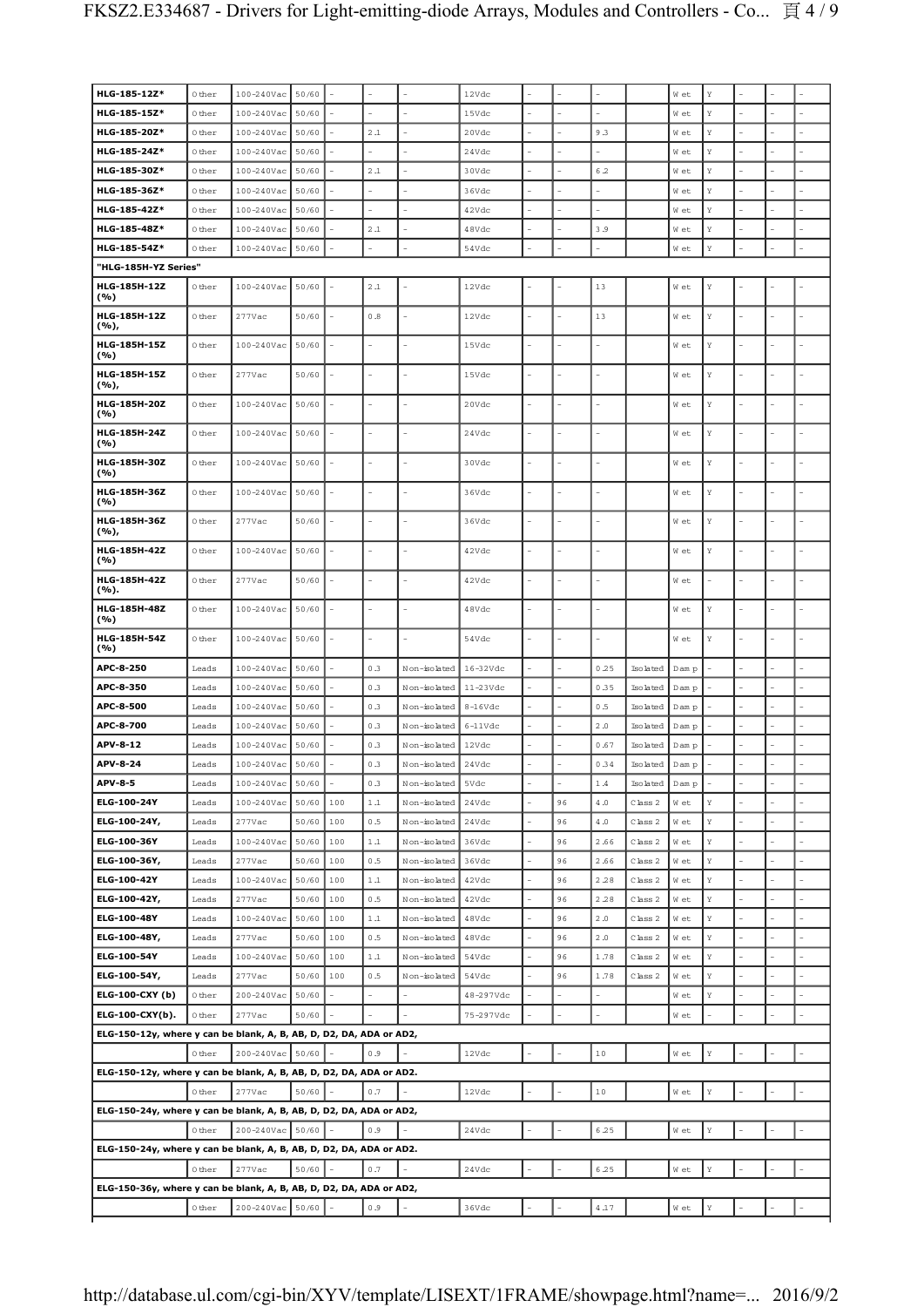| ELG-150-36y, where y can be blank, A, B, AB, D, D2, DA, ADA or AD2.                                                        |           |                  |       |    |          |              |                    |                |          |                 |      |    |   |  |
|----------------------------------------------------------------------------------------------------------------------------|-----------|------------------|-------|----|----------|--------------|--------------------|----------------|----------|-----------------|------|----|---|--|
|                                                                                                                            | 0 ther    | 277Vac           | 50/60 |    | 0.7      |              | 36Vdc              |                | 4.17     |                 | W et | Υ  |   |  |
| ELG-150-42y, where y can be blank, A, B, AB, D, D2, DA, ADA or AD2,                                                        |           |                  |       |    |          |              |                    |                |          |                 |      |    |   |  |
|                                                                                                                            | 0 ther    | 200-240Vac 50/60 |       |    | 0.9      |              | 42Vdc              |                | 3.57     |                 | W et | Υ  |   |  |
| ELG-150-42y, where y can be blank, A, B, AB, D, D2, DA, ADA or AD2.                                                        |           |                  |       |    |          |              |                    |                |          |                 |      |    |   |  |
|                                                                                                                            | 0 ther    | 277Vac           | 50/60 |    | 0.7      |              | 42Vdc              |                | 3.57     |                 | W et | Υ  |   |  |
| ELG-150-48y, where y can be blank, A, B, AB, D, D2, DA, ADA or AD2,                                                        |           |                  |       |    |          |              |                    |                |          |                 |      |    |   |  |
|                                                                                                                            | 0 ther    | 200-240Vac 50/60 |       |    | 0.9      |              | 48Vdc              |                | 3.13     |                 | W et | Υ  |   |  |
| ELG-150-48y, where y can be blank, A, B, AB, D, D2, DA, ADA or AD2.                                                        |           |                  |       |    |          |              |                    |                |          |                 |      |    |   |  |
|                                                                                                                            | 0 ther    | 277Vac           | 50/60 |    | 0.7      |              | 48Vdc              |                | 3.13     |                 | W et | Υ  |   |  |
| ELG-150-54y, where y can be blank, A, B, AB, D, D2, DA, ADA or AD2,                                                        |           |                  |       |    |          |              |                    |                |          |                 |      |    |   |  |
|                                                                                                                            | 0 ther    | 200-240Vac 50/60 |       |    | 0.9      |              | 54Vdc              |                | 2.8      |                 | W et | Υ  |   |  |
|                                                                                                                            |           |                  |       |    |          |              |                    |                |          |                 |      |    |   |  |
| ELG-150-54y, where y can be blank, A, B, AB, D, D2, DA, ADA or AD2.                                                        |           |                  |       |    |          |              |                    |                |          |                 |      |    |   |  |
|                                                                                                                            | 0 ther    | $277$ Vac        | 50/60 |    | 0.7      |              | 54Vdc              |                | 2.8      |                 | W et | Υ  |   |  |
| ELG-150-C1750y, where y can be blank, A, B, AB, D, D2, DA, ADA or AD2,                                                     |           |                  |       |    |          |              |                    |                |          |                 |      |    |   |  |
|                                                                                                                            | 0 ther    | 200-240Vac 50/60 |       |    | 0.9      |              | 43-86Vdc           |                | 1.75     |                 | W et | Υ  |   |  |
| ELG-150-C1750y, where y can be blank, A, B, AB, D, D2, DA, ADA or AD2.                                                     |           |                  |       |    |          |              |                    |                |          |                 |      |    |   |  |
|                                                                                                                            | 0 ther    | $277$ Vac        | 50/60 |    | 0.7      |              | 94Vdc              |                | 1.75     |                 | W et | Υ  |   |  |
| ELG-150-C2100y, where y can be blank, A, B, AB, D, D2, DA, ADA or AD2,                                                     |           |                  |       |    |          |              |                    |                |          |                 |      |    |   |  |
|                                                                                                                            | 0 ther    | 200-240Vac 50/60 |       |    | 0.9      |              | 36-72Vdc           |                | 2.1      |                 | W et | Υ  |   |  |
| ELG-150-C2100y, where y can be blank, A, B, AB, D, D2, DA, ADA or AD2.                                                     |           |                  |       |    |          |              |                    |                |          |                 |      |    |   |  |
|                                                                                                                            | 0 ther    | 277Vac           | 50/60 |    | 0.7      |              | 80Vdc              |                | $2\, .1$ |                 | W et | Y  |   |  |
| ELG-150-CXY, X may be 500, 700, 1050 or 1400. Y may be blank, A, B, D, AB, AD2, ADA, D2 or DA for marketing purposes only  |           |                  |       |    |          |              |                    |                |          |                 |      |    |   |  |
|                                                                                                                            | 0 ther    | 277Vac           | 50/60 |    |          |              | 115-315Vdc         |                |          |                 | W et |    |   |  |
| ELG-150-CXY, X may be 500, 700, 1050 or 1400. Y may be blank, A, B, D, AB, AD2, ADA, D2 or DA for marketing purposes only. |           |                  |       |    |          |              |                    |                |          |                 |      |    |   |  |
|                                                                                                                            | 0 ther    | 200-240Vac 50/60 |       |    |          |              | 35-71Vdc           |                |          |                 | W et | Υ  |   |  |
| ELG-200-12y                                                                                                                |           | 100-277Vac       | 50/60 |    | 1.8      | 0 ther       | 12V                |                |          |                 | W et | Υ  |   |  |
| ELG-200-24y                                                                                                                |           | 100-277Vac 50/60 |       |    | 1.8      | 0 ther       | 24V                |                |          |                 | W et | Υ  |   |  |
| ELG-200-36y                                                                                                                |           | $100 - 277$ Vac  | 50/60 |    | 1.8      | 0 ther       | 36V                |                |          |                 | W et | Υ  |   |  |
| ELG-200-42y                                                                                                                |           | 100-277Vac 50/60 |       |    | 1.8      | 0 ther       | 42V                |                |          |                 | W et | Y  |   |  |
| ELG-200-48y                                                                                                                |           | 100-277Vac       | 50/60 |    | 1.8      | 0 ther       | 48V                |                |          |                 | W et | Υ  |   |  |
| ELG-200-54y                                                                                                                |           | $100-277$ Vac    | 50/60 |    | 1.8      | 0 ther       | 54V                |                |          |                 | W et | Υ  |   |  |
| ELG-200-C1050y                                                                                                             |           | 100-240Vac       | 50/60 |    | 1.8      | 0 ther       | 200Vdc             | $\overline{a}$ | 1.05     | Isolated        | W et | Υ  |   |  |
| ELG-200-C1400y                                                                                                             |           | 100-240Vac       | 50/60 |    | 1.8      | 0 ther       | 160Vdc             |                | 1.40     | Isolated        | W et | Υ  |   |  |
| ELG-200-C1750y                                                                                                             |           | 100-240Vac       | 50/60 |    | 1.8      | 0 ther       | 120Vdc             |                | 1.75     | <b>Isolated</b> | W et | Υ  |   |  |
| ELG-200-C2100y                                                                                                             |           | 100-240Vac       | 50/60 |    | 1.8      | 0 ther       | 105Vdc             |                | 2.10     | Isolated        | W et | Y  |   |  |
| ELG-200-C700y                                                                                                              |           | 100-240Vac       | 50/60 |    | $1.8\,$  | 0 ther       | 340Vdc             |                | 0.7      | Isolated        | W et | Υ  |   |  |
| ELG-240-24y                                                                                                                |           | $100-277$ Vac    | 50/60 |    | 2.2      | 0 ther       | $2\,4\,\mathrm{V}$ | L.             |          |                 | W et | Y  |   |  |
| ELG-240-36y                                                                                                                | $\bar{a}$ | 100-277Vac 50/60 |       |    | 2.2      | 0 ther       | 36V                | ÷,             | L.       |                 | W et | Y  |   |  |
| ELG-240-42y                                                                                                                | L,        | $100 - 277$ Vac  | 50/60 |    | $2\,.2$  | 0 ther       | 42V                | $\overline{a}$ |          |                 | W et | Y  |   |  |
| ELG-240-48y                                                                                                                |           | 100-277Vac       | 50/60 |    | $2\, .2$ | 0 ther       | $48\mathrm{V}$     |                |          |                 | W et | Υ  |   |  |
| ELG-240-54y                                                                                                                | L,        | 100-277Vac       | 50/60 |    | 2.2      | 0 ther       | 54V                | $\overline{a}$ |          |                 | W et | Y  |   |  |
| ELG-240-C1050y                                                                                                             |           | 100-240Vac       | 50/60 |    | $2\,.2$  | 0 ther       | 239Vdc             |                | 1.05     | Isolated        | W et | Y  |   |  |
| ELG-240-C1400y                                                                                                             |           | 100-240Vac       | 50/60 |    | $2\,.2$  | 0 ther       | 180Vdc             |                | 1.40     | Isolated        | W et | Y  |   |  |
| ELG-240-C2100y                                                                                                             |           | 100-240Vac       | 50/60 |    | 2.2      | 0 ther       | 106Vdc             | ÷,             | 2.10     | Isolated        | W et | Y  |   |  |
| ELG-240-C700y                                                                                                              |           | 100-240Vac       | 50/60 |    | 2.2      | 0 ther       | 360Vdc             | L,             | 0.7      | Isolated        | W et | Y  |   |  |
| ELG-75-12y                                                                                                                 | Leads     | 200-240Vac       | 50/60 |    | .45      | Non-isolated | 12Vdc              | ÷,             | 5        | $C$ lass $2$    | W et | Y  |   |  |
| ELG-75-12y,                                                                                                                | Leads     | $277$ Vac        | 50/60 |    | ÷,       | Non-isolated | 12Vdc              | $\overline{a}$ | ÷,       |                 | W et | ÷. |   |  |
| ELG-75-24y                                                                                                                 | Leads     | $200 - 240V$     | 50/60 | L. | .45      | Non-isolated | 24Vdc              | $\overline{a}$ | 3.15     | $C$ lass $2$    | W et | Y  | L |  |
|                                                                                                                            |           | 277V             |       |    |          |              |                    |                |          |                 |      | Υ  |   |  |
| ELG-75-24y,                                                                                                                | Leads     |                  | 50/60 |    | .38      | Non-isolated | 24Vdc              |                | 3.15     | $C$ lass $2$    | W et |    |   |  |
| ELG-75-36y                                                                                                                 | Leads     | $200 - 240$ Vac  | 50/60 |    | .45      | Non-isolated | 36Vdc              | L,             | $2\, .1$ | Class 2         | W et | Y  |   |  |
| ELG-75-36y,                                                                                                                | Leads     | 277Vac           | 50/60 |    | .38      | Non-isolated | 36Vdc              | L,             | 2.1      | $C$ lass $2$    | W et | Y  |   |  |
| ELG-75-42y                                                                                                                 | Leads     | 200-240Vac       | 50/60 |    | .45      | Non-isolated | 42Vdc              |                | 1.8      | Class 2         | W et | Y  |   |  |
| ELG-75-42y,                                                                                                                | Leads     | $277$ Vac        | 50/60 |    | 0.38     | Non-isolated | 42Vdc              | L,             | 1.8      | Class 2         | W et |    |   |  |
| ELG-75-48y                                                                                                                 | Leads     | 200-240Vac       | 50/60 |    | .45      | Non-isolated | 48Vdc              | L,             | 1.6      | Class 2         | W et | Y  |   |  |
| ELG-75-48y,                                                                                                                | Leads     | $277$ Vac        | 50/60 |    |          | Non-isolated | 48Vdc              |                |          |                 | W et |    |   |  |
| ELG-75-C1050y                                                                                                              | 0 ther    | 200-240Vac       | 50/60 |    | .45      | Non-isolated | 35-71Vdc           |                | 1.05     | Isolated        | W et | Υ  |   |  |
| ELG-75-C1050y.                                                                                                             | 0 ther    | $277$ Vac        | 50/60 |    | .38      | Non-isolated | 78Vdc              | L,             | 1.05     | Isolated        | W et | Y  |   |  |
| ELG-75-C1400y                                                                                                              | 0 ther    | 200-240Vac       | 50/60 |    | .45      | Non-isolated | 27-54Vdc           |                | $1.4\,$  | Isolated        | W et | Υ  |   |  |
|                                                                                                                            |           |                  |       |    |          |              |                    |                |          |                 |      |    |   |  |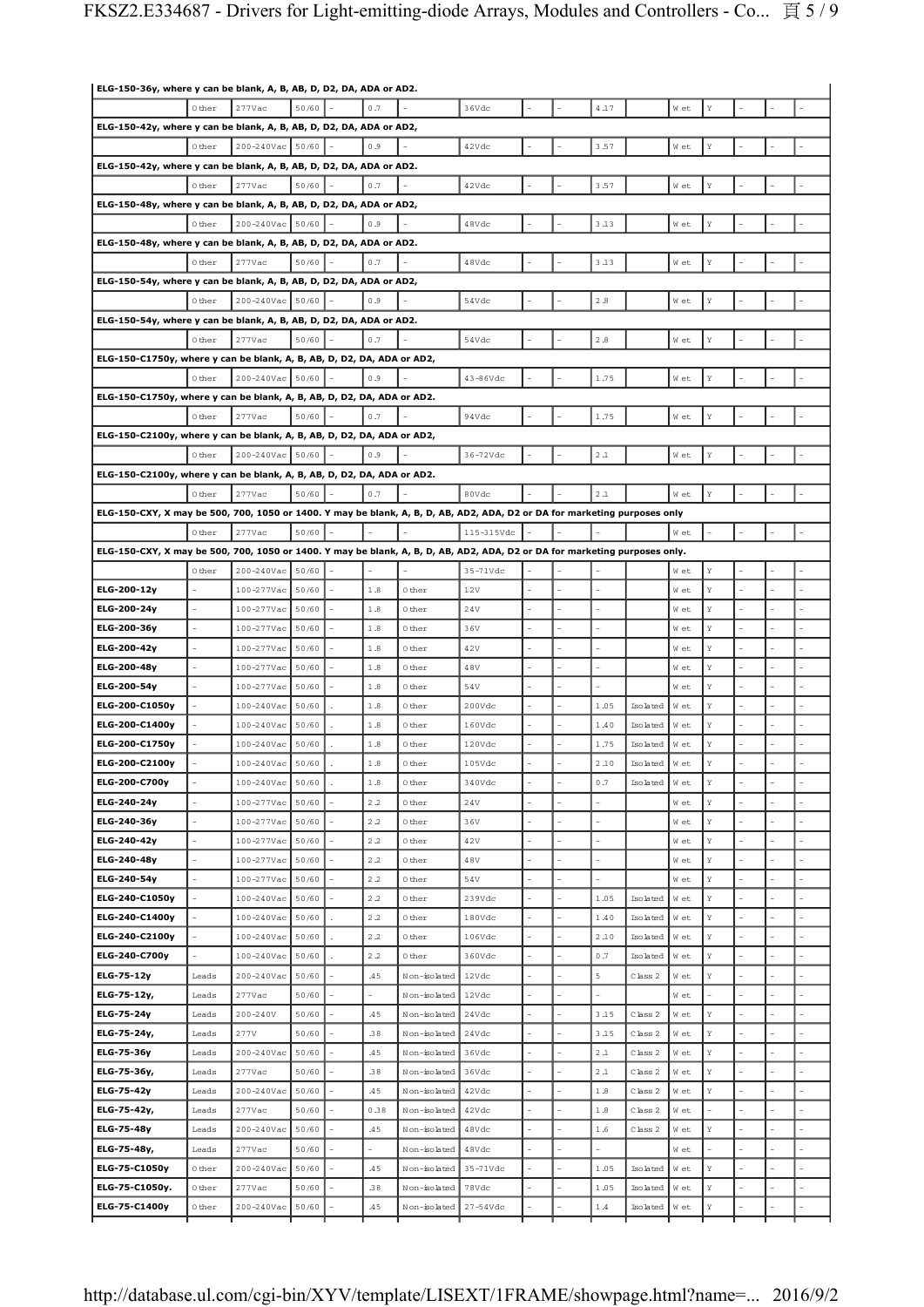| ELG-75-C1400y.                                                                 | 0 ther    | $277$ Vac        | 50/60 |        | .38     | Non-isolated 61Vdc       |             |                          |     | 1.4        | Isolated Wet |        | Υ           |    |   |  |
|--------------------------------------------------------------------------------|-----------|------------------|-------|--------|---------|--------------------------|-------------|--------------------------|-----|------------|--------------|--------|-------------|----|---|--|
| ELG-75-C350y                                                                   | 0 ther    | 200-240Vac       | 50/60 |        | .45     | Non-isolated             | 107-214Vdc  |                          |     | 0.35       | Isolated     | W et   | Y           |    |   |  |
| ELG-75-C350y,                                                                  | 0 ther    | 277Vac           | 50/60 |        | .38     | Non-isolated             | 224Vdc      |                          |     | 0.35       | Iso lated    | W et   | Y           |    |   |  |
| ELG-75-C500y                                                                   | 0 ther    | 200-240Vac       | 50/60 |        | .45     | Non-isolated             | 75-150Vdc   |                          |     | 0.5        | Isolated     | W et   | Y           |    |   |  |
| ELG-75-C500y,                                                                  | 0 ther    | 277Vac           | 50/60 |        | .38     | Non-isolated             | 158Vdc      |                          |     | 0.5        | Isolated     | W et   | Y           |    |   |  |
| ELG-75-C700y,                                                                  | 0 ther    | 277Vac           | 50/60 |        | .38     | Non-isolated             | 114Vdc      |                          |     | 0.7        | Isolated     | W et   | Y           |    |   |  |
| ELG-75-C700y.                                                                  | 0 ther    | 200-240Vac       | 50/60 |        | .45     | Non-isolated             | 53-107Vdc   |                          |     | 0.7        | Isolated     | W et   | Y           |    |   |  |
| HBG-100-60Y, where Y may be A, B, AB, E or blank                               |           |                  |       |        |         |                          |             |                          |     |            |              |        |             |    |   |  |
|                                                                                | 0 ther    | 277Vac           | 50/60 |        |         |                          | 62Vdc       |                          |     |            |              | W et   |             |    |   |  |
| HBG-100-XP (a)                                                                 | 0 ther    | 100-240Vac       | 50/60 |        |         |                          | $25-62Vdc$  |                          |     |            |              | W et   | Υ           |    |   |  |
| HBG-100-XP (a).                                                                | 0 ther    | 277Vac           | 50/60 |        |         | 1                        | $25-62Vdc$  |                          |     |            |              | W et   |             |    |   |  |
| HBG-100-XY (a)                                                                 | 0 ther    | 100-240Vac       | 50/60 |        |         | L,                       | $25-62Vdc$  |                          |     |            |              | W et   | Y           |    |   |  |
| HBG-100-XY (a).                                                                | 0 ther    | 277Vac           | 50/60 |        |         |                          | $25-62Vdc$  |                          |     |            |              | W et   |             |    |   |  |
| HBG-100P-36y,<br>$Y = A$ or $B$                                                |           | 100-240Vac       | 50/60 |        | 1.1     | 0 ther                   |             |                          | 37  | 2.7        |              | D am p |             |    |   |  |
| HBG-100P-48y,<br>$Y = A$ or $B$                                                | L.        | 100-240Vac 50/60 |       |        | $1.1\,$ | 0 ther                   |             |                          | 49  | 2.0        |              | D am p |             |    |   |  |
| HBG-100P-60Y, where Y may be A, B, AB, E or blank.                             |           |                  |       |        |         |                          |             |                          |     |            |              |        |             |    |   |  |
|                                                                                | 0 ther    | 100-240Vac       | 50/60 |        |         |                          | 62Vdc       |                          |     |            |              | W et   | Y           |    |   |  |
| HBG-100P-60y,<br>$Y = A$ or $B$                                                | ÷,        | 100-240Vac       | 50/60 |        | $1\,.1$ | 0 ther                   |             |                          | 62  | $1.6\,$    |              | D am p |             |    |   |  |
| HBG-160-XY, where X may be 24, 36, 48 or 60 and Y may be A, B, AB, E or blank. |           |                  |       |        |         |                          |             |                          |     |            |              |        |             |    |   |  |
|                                                                                | 0 ther    | 100-240Vac       | 50/60 |        |         |                          | $24-60$ Vdc |                          |     |            |              | W et   | Y           |    |   |  |
| HBG-160P-36Y,<br>Y-A or B                                                      | ÷,        | 100-240Vac       | 50/60 |        | 1.7     | 0 ther                   | $24 - 60V$  | $\overline{\phantom{a}}$ | 158 | $4\,\, .4$ |              | Dam p  |             | ÷, |   |  |
| HBG-160P-48Y,<br>$Y = A$ or $B$                                                |           | 100-240Vac       | 50/60 |        | 1.7     | 0 ther                   | $24 - 60V$  |                          | 158 | 3.3        |              | Dam p  |             |    |   |  |
| HBG-160P-60Y,<br>$Y = A$ or $B$                                                |           | $100 - 240$ Vac  | 50/60 |        | 1.7     | 0 ther                   | $24 - 60V$  |                          | 156 | $2\,.6$    |              | Dam p  |             |    |   |  |
| HBG-240P-36y,<br>$Y = A$ or $B$                                                | $\bar{a}$ | 100-240Vac       | 50/60 |        | 2.5     | 0 ther                   |             |                          | 37  | 6.7        |              | D am p |             | L. |   |  |
| HBG-240P-48y,<br>$Y = A$ or $B$                                                | L,        | 100-240Vac       | 50/60 |        | 2.5     | 0 ther                   |             |                          | 49  | 5          |              | D am p |             |    |   |  |
| HBG-240P-60y,<br>$Y = A$ or $B$                                                | ÷,        | 100-240Vac       | 50/60 |        | 2.5     | 0 ther                   |             |                          | 62  | $\sqrt{4}$ |              | D am p |             |    |   |  |
| HLG-100H-24Z<br>(%).                                                           | 0 ther    | $277$ Vac        | 50/60 |        |         |                          | 24Vdc       |                          |     |            |              | W et   |             |    |   |  |
| HLG-120H-20Z<br>(%).                                                           | 0 ther    | $277$ Vac        | 50/60 |        |         |                          | 20Vdc       |                          |     |            |              | W et   |             |    |   |  |
| HLG-120H-24Z<br>(%).                                                           | 0 ther    | $277$ Vac        | 50/60 |        |         |                          | 24Vdc       |                          |     |            |              | W et   |             |    |   |  |
| HLG-120H-36Z<br>(%).                                                           | 0 ther    | 277Vac           | 50/60 |        |         |                          | 36Vdc       |                          |     |            |              | W et   |             |    |   |  |
| HLG-120H-42Z<br>(%).                                                           | 0 ther    | $277$ Vac        | 50/60 | $\sim$ | $\sim$  | $\overline{a}$           | 42Vdc       | $\sim$                   |     | L.         |              | W et   | L,          | ÷, |   |  |
| HLG-150-54Z*.                                                                  | 0 ther    | $277$ Vac        | 50/60 |        | ÷,      | ÷.                       | 54Vdc       | ÷,                       |     |            |              | W et   |             |    |   |  |
| HLG-150H-15Z<br>(%).                                                           | 0 ther    | $277$ Vac        | 50/60 |        | ÷       | L.                       | 15Vdc       | L.                       |     |            |              | W et   |             |    |   |  |
| HLG-150H-24Z<br>(%).                                                           | 0 ther    | $277$ Vac        | 50/60 |        |         |                          | 24Vdc       |                          |     |            |              | W et   |             |    |   |  |
| HLG-150H-36Z<br>( %).                                                          | 0 ther    | $277$ Vac        | 50/60 |        |         | ÷,                       | 36Vdc       | $\overline{\phantom{a}}$ |     |            |              | W et   |             | ÷, |   |  |
| <b>HLG-150H-42Z</b><br>(%).                                                    | 0 ther    | $277$ Vac        | 50/60 |        |         | ä,                       | 42Vdc       | ä,                       |     |            |              | W et   |             |    |   |  |
| HLG-150H-48Z<br>(%).                                                           | 0 ther    | $277$ Vac        | 50/60 |        | ÷.      | ÷,                       | 48Vdc       | ÷,                       |     | L,         |              | W et   |             |    |   |  |
| HLG-185H-20Z<br>(%).                                                           | 0 ther    | $277$ Vac        | 50/60 |        | ÷.      | $\overline{a}$           | 20Vdc       | L,                       |     |            |              | W et   |             |    |   |  |
| HLG-185H-24Z<br>(%).                                                           | 0 ther    | $277$ Vac        | 50/60 |        | ÷,      | $\sim$                   | 24Vdc       |                          |     |            |              | W et   |             |    |   |  |
| HLG-185H-30Z<br>(%).                                                           | 0 ther    | $277$ Vac        | 50/60 |        |         | L.                       | 30Vdc       |                          |     |            |              | W et   |             |    |   |  |
| HLG-185H-48Z<br>(%).                                                           | 0 ther    | $277$ Vac        | 50/60 |        |         |                          | 48Vdc       | L,                       |     |            |              | W et   |             |    |   |  |
| HLG-185H-54Z<br>(%).                                                           | 0 ther    | $277$ Vac        | 50/60 |        | ÷.      | ÷,                       | 48Vdc       | $\sim$                   |     | L.         |              | W et   |             | Ē, |   |  |
| HLG-240-12Z+                                                                   | 0 ther    | 100-240Vac       | 50/60 |        |         | L.                       | 12Vdc       | $\overline{a}$           |     |            |              | W et   | Y           |    |   |  |
| HLG-240-12Z+,                                                                  | 0 ther    | $277$ Vac        | 50/60 |        | ÷       | $\overline{\phantom{a}}$ | 12Vdc       | ä,                       |     | L.         |              | W et   | Y           |    | ÷ |  |
| HLG-240-15Z+                                                                   | 0 ther    | 100-240Vac       | 50/60 |        |         | ٠                        | 15Vdc       |                          |     |            |              | W et   | Y           |    |   |  |
| HLG-240-15Z+,                                                                  | 0 ther    | 277Vac           | 50/60 |        |         |                          | 15Vdc       |                          |     |            |              | W et   | Υ           |    |   |  |
| HLG-240-20Z+                                                                   | 0 ther    | 100-240Vac 50/60 |       |        |         |                          | 20Vdc       |                          |     |            |              | W et   | $\mathbf Y$ |    |   |  |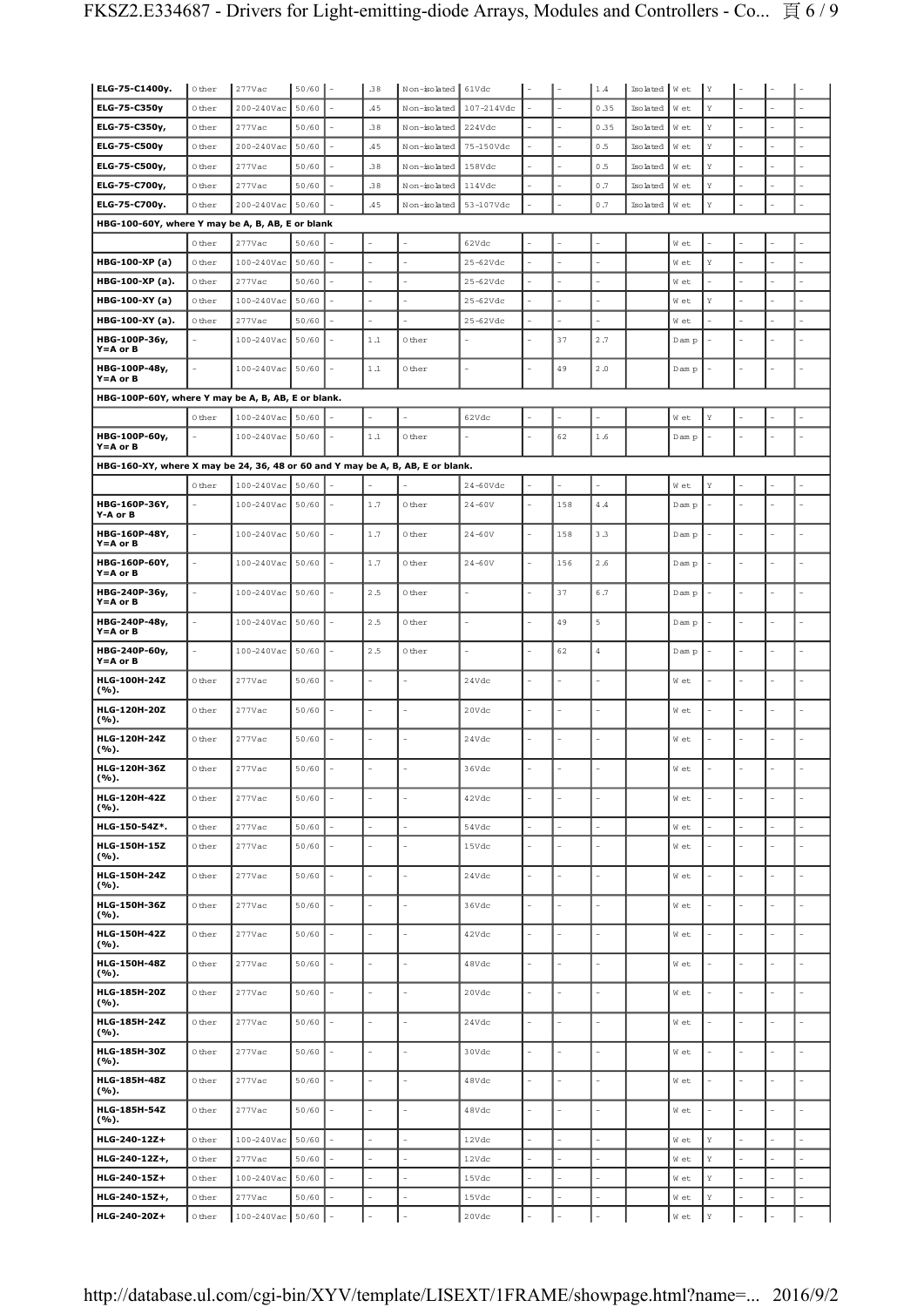| HLG-240-24Z+                                                                                                               | 0 ther | 100-240Vac       | 50/60 |           |                     | 24Vdc         |  |         |                | W et | Υ           |  |  |
|----------------------------------------------------------------------------------------------------------------------------|--------|------------------|-------|-----------|---------------------|---------------|--|---------|----------------|------|-------------|--|--|
| HLG-240-24Z+,                                                                                                              | 0 ther | 277Vac           | 50/60 |           |                     | 24Vdc         |  |         |                | W et | Υ           |  |  |
| HLG-240-30Z+                                                                                                               | 0 ther | 100-240Vac       | 50/60 |           |                     | 30Vdc         |  |         |                | W et | Υ           |  |  |
|                                                                                                                            |        |                  |       |           |                     |               |  |         |                |      |             |  |  |
| HLG-240-30Z+,<br>HLG-240-36Z+                                                                                              | 0 ther | 277Vac           | 50/60 |           |                     | 30Vdc         |  |         |                | W et | Υ           |  |  |
|                                                                                                                            | 0 ther | 100-240Vac       | 50/60 |           |                     | 36Vdc         |  |         |                | W et | Υ           |  |  |
| HLG-240-36Z+.                                                                                                              | 0 ther | $277$ Vac        | 50/60 |           |                     | 36Vdc         |  |         |                | W et |             |  |  |
| HLG-240-42Z+                                                                                                               | 0 ther | 100-240Vac       | 50/60 |           |                     | 42Vdc         |  |         |                | W et | Υ           |  |  |
| HLG-240-42Z+.                                                                                                              | 0 ther | 277Vac           | 50/60 |           |                     | 42Vdc         |  |         |                | W et |             |  |  |
| HLG-240-48Z+                                                                                                               | 0 ther | 100-240Vac       | 50/60 |           |                     | 48Vdc         |  |         |                | W et | Υ           |  |  |
| HLG-240-48Z+.                                                                                                              | 0 ther | 277Vac           | 50/60 |           |                     | 48Vdc         |  |         |                | W et |             |  |  |
| HLG-240-54Z+                                                                                                               | 0 ther | 100-240Vac       | 50/60 |           |                     | 54Vdc         |  |         |                | W et | Υ           |  |  |
| HLG-240-54Z+,                                                                                                              | 0 ther | $277$ Vac        | 50/60 |           |                     | 54Vdc         |  |         |                | W et | Υ           |  |  |
| HLG-240H-12Z+                                                                                                              | 0 ther | 100-240Vac       | 50/60 |           |                     | 12Vdc         |  |         |                | W et | Υ           |  |  |
| HLG-240H-15Z+                                                                                                              | 0 ther | 100-240Vac       | 50/60 |           | L.                  | 15Vdc         |  |         |                | W et | Υ           |  |  |
| HLG-240H-15Z+.                                                                                                             | 0 ther | 277Vac           | 50/60 |           |                     | 15Vdc         |  |         |                | W et |             |  |  |
| HLG-240H-20Z+                                                                                                              | 0 ther | 100-240Vac       | 50/60 |           |                     | 20Vdc         |  |         |                | W et | Υ           |  |  |
| HLG-240H-20Z+,                                                                                                             | 0 ther | 277Vac           | 50/60 |           |                     | 20Vdc         |  |         |                | W et | Υ           |  |  |
| HLG-240H-24Z+                                                                                                              | 0 ther | 100-240Vac       | 50/60 |           |                     | 24Vdc         |  |         |                | W et | Υ           |  |  |
| HLG-240H-30Z+                                                                                                              | 0 ther | 100-240Vac       | 50/60 |           |                     | 30Vdc         |  |         |                | W et | Υ           |  |  |
| HLG-240H-30Z+,                                                                                                             | 0 ther | 277Vac           | 50/60 |           |                     | 30Vdc         |  |         |                | W et | Υ           |  |  |
| HLG-240H-36Z+                                                                                                              | 0 ther | 100-240Vac       | 50/60 |           |                     | 36Vdc         |  |         |                | W et | Υ           |  |  |
|                                                                                                                            |        |                  |       |           |                     |               |  |         |                |      |             |  |  |
| HLG-240H-36Z+,                                                                                                             | 0 ther | 277Vac           | 50/60 |           |                     | 36Vdc         |  |         |                | W et | Υ           |  |  |
| HLG-240H-42Z+                                                                                                              | 0 ther | 100-240Vac       | 50/60 |           |                     | 42Vdc         |  |         |                | W et | Υ           |  |  |
| HLG-240H-42Z+.                                                                                                             | 0 ther | $277$ Vac        | 50/60 |           |                     | 42Vdc         |  |         |                | W et |             |  |  |
| HLG-240H-48Z+                                                                                                              | 0 ther | 100-240Vac       | 50/60 |           |                     | 48Vdc         |  |         |                | W et | Υ           |  |  |
| HLG-240H-48Z+.                                                                                                             | 0 ther | 277Vac           | 50/60 |           |                     | 48Vdc         |  |         |                | W et |             |  |  |
| HLG-240H-54Z+                                                                                                              | 0 ther | 100-240Vac       | 50/60 |           |                     | 54Vdc         |  |         |                | W et | Υ           |  |  |
| HLG-240H-54Z+.                                                                                                             | 0 ther | 277Vac           | 50/60 |           |                     | 54Vdc         |  |         |                | W et |             |  |  |
| HLG-240H-C1050, HLG-240H-C1050A, HLG-240H-C1050B, HLG-240H-C1050D, HLG-240H-C1050AB, HLG-240H-C1050D2,HLG-240H-C1050AD2,   |        |                  |       |           |                     |               |  |         |                |      |             |  |  |
|                                                                                                                            |        |                  |       |           |                     |               |  |         |                |      |             |  |  |
|                                                                                                                            | 0 ther | $277$ Vac        | 50/60 | $1.0$     | Non-isolated        | 238Vdc        |  | 1.05    |                | W et | Y           |  |  |
| HLG-240H-C1050, HLG-240H-C1050A, HLG-240H-C1050B, HLG-240H-C1050D, HLG-240H-C1050AB, HLG-240H-C1050D2,HLG-240H-C1050AD2,   |        |                  |       |           |                     |               |  |         |                |      |             |  |  |
|                                                                                                                            | 0 ther | 100-240Vac 50/60 |       | 3.0       | 0 ther              | 238Vdc        |  | 1.05    | Isolated Wet   |      | Y           |  |  |
| HLG-240H-C1400, HLG-240H-C1400A, HLG-240H-C1400B, HLG-240H-C1400D, HLG-240H-C1400AB, HLG-240H-C1400D2, HLG-240H-C1400AD2   |        |                  |       |           |                     |               |  |         |                |      |             |  |  |
|                                                                                                                            | 0 ther | 100-240Vac 50/60 |       | 3.0       | Non-isolated        | 179Vdc        |  | 1.4     | Isolated Wet   |      | Υ           |  |  |
| HLG-240H-C1400, HLG-240H-C1400A, HLG-240H-C1400B, HLG-240H-C1400D, HLG-240H-C1400AB, HLG-240H-C1400D2, HLG-240H-C1400AD2.  |        |                  |       |           |                     |               |  |         |                |      |             |  |  |
|                                                                                                                            | 0 ther | 277Vac           | 50/60 |           | Non-isolated        | 179Vdc        |  |         |                | W et |             |  |  |
| HLG-240H-C1750, HLG-240H-C1750A, HLG-240H-C1750B, HLG-240H-C1750D, HLG-240H-C1750AB, HLG-240H-C1750D2, HLG-240H-C1750,AD2  |        |                  |       |           |                     |               |  |         |                |      |             |  |  |
|                                                                                                                            | 0 ther | 100-240Vac 50/60 |       | 3.0       | Non-isolated 143Vdc |               |  | 1.75    | Isolated   Wet |      | Y           |  |  |
| HLG-240H-C1750, HLG-240H-C1750A, HLG-240H-C1750B, HLG-240H-C1750D, HLG-240H-C1750AB, HLG-240H-C1750D2, HLG-240H-C1750,AD2. |        |                  |       |           |                     |               |  |         |                |      |             |  |  |
|                                                                                                                            | 0 ther | $277$ Vac        | 50/60 |           | Non-isolated 179Vdc |               |  |         |                | W et |             |  |  |
|                                                                                                                            |        |                  |       |           |                     |               |  |         |                |      |             |  |  |
| HLG-240H-C2100, HLG-240H-C2100A, HLG-240H-C2100B, HLG-240H-C2100D, HLG-240H-C2100AB, HLG-240H-C2100D2,,HLG-240H-C2100AD2   |        |                  |       |           |                     |               |  |         |                |      |             |  |  |
|                                                                                                                            | 0 ther | 100-240Vac 50/60 |       | 3.0       | Non-isolated 119Vdc |               |  | $2\ .1$ | Isolated Wet   |      | Y           |  |  |
| HLG-240H-C2100, HLG-240H-C2100A, HLG-240H-C2100B, HLG-240H-C2100D, HLG-240H-C2100AB, HLG-240H-C2100D2,,HLG-240H-C2100AD2.  |        |                  |       |           |                     |               |  |         |                |      |             |  |  |
|                                                                                                                            | 0 ther | 277Vac           | 50/60 |           | Non-isolated        | 119Vdc        |  |         |                | W et |             |  |  |
| HLG-240H-C700, HLG-240H-C700A, HLG-240H-C700B, HLG-240H-C700D, HLG-240H-C700AB, HLG-240H-C700D2, HLG-240H-C700AD2          |        |                  |       |           |                     |               |  |         |                |      |             |  |  |
|                                                                                                                            | 0 ther | 100-240Vac 50/60 |       | 3.0       | 0 ther              | 357Vdc        |  | 0.7     | Isolated   Wet |      | Y           |  |  |
| HLG-240H-C700, HLG-240H-C700A, HLG-240H-C700B, HLG-240H-C700D, HLG-240H-C700AB, HLG-240H-C700D2,HLG-240H-C700AD2           |        |                  |       |           |                     |               |  |         |                |      |             |  |  |
|                                                                                                                            | 0 ther | $277$ Vac        | 50/60 | $1\,.0$   | Non-isolated 357Vdc |               |  | 0.7     |                | W et | $\mathbf Y$ |  |  |
| HLG-240H-CXY, X may be 700, 1050, 1400, 1750 or 2100. Y may be blank, A, B, D, AB, D2 or AD2,                              |        |                  |       |           |                     |               |  |         |                |      |             |  |  |
|                                                                                                                            | 0 ther | $277$ Vac        | 50/60 | $1\,.0$   |                     | 357Vdc        |  | 0.7     |                | W et | Υ           |  |  |
| HLG-240H-CXY, X may be 700, 1050, 1400, 1750 or 2100. Y may be blank, A, B, D, AB, D2 or AD2.                              |        |                  |       |           |                     |               |  |         |                |      |             |  |  |
|                                                                                                                            | 0 ther | 100-240Vac 50/60 |       | 3.0       |                     | 357Vdc        |  | 0.7     |                | W et | $\mathbf Y$ |  |  |
| HLG-320H-C3500y                                                                                                            | 0 ther | 100-240V         | 50/60 | 3.5       | Non-isolated        | $46 - 91V$    |  | 3.5     |                | W et | $\mathbf Y$ |  |  |
| HLG-320H-C700y                                                                                                             | 0 ther | 100-240V         | 50/60 | 3.5       | Non-isolated        | 214-428V      |  | 0.7     |                | W et | $\mathbf Y$ |  |  |
| HLG-320H-YZ, where Y = 12, 15, 20, 24, 30, 36, 42, 48 or 54 and Z = A, B, C, D or blank.                                   |        |                  |       |           |                     |               |  |         |                |      |             |  |  |
|                                                                                                                            | 0 ther | 100-240Vac 50/60 |       |           |                     | $12 - 54$ Vdc |  |         |                | W et | $\mathbf Y$ |  |  |
| HLG-600H-XY, where X can be 12, 15, 20, 24, 30, 36, 42, 48 or 54 for output voltage and where Y can be blank, A, B or AB.  |        |                  |       |           |                     |               |  |         |                |      |             |  |  |
|                                                                                                                            | 0 ther | 100-240Vac 50/60 |       | $7 \, .0$ |                     | $12-54Vdc$    |  |         |                | W et | $\mathbf Y$ |  |  |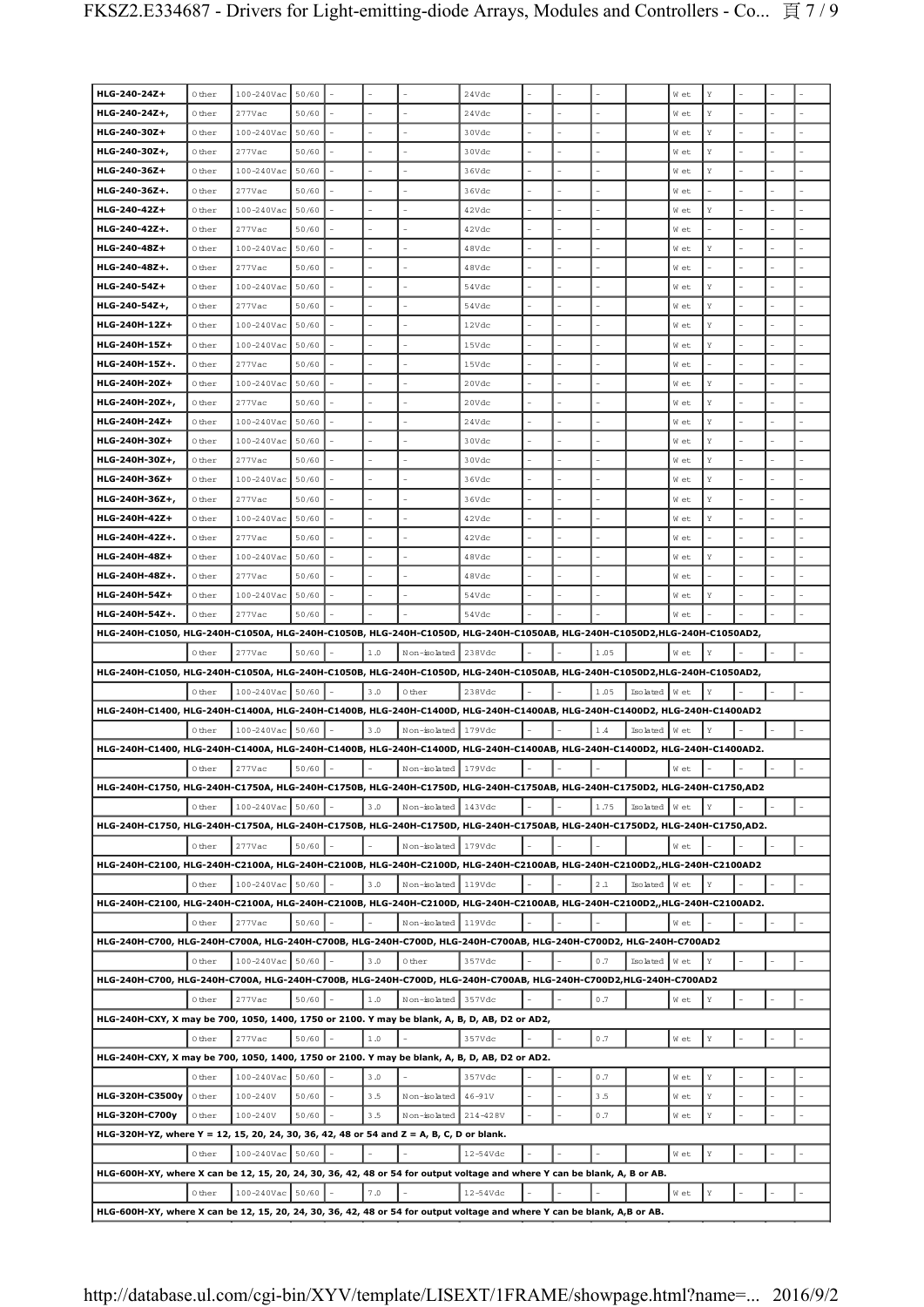|                                                                                                                                                                                                                                                                                                           | 0 ther | $277$ Vac             | 50/60 | 2.9  | 12-54Vdc    |  |      |      |     |  |  |
|-----------------------------------------------------------------------------------------------------------------------------------------------------------------------------------------------------------------------------------------------------------------------------------------------------------|--------|-----------------------|-------|------|-------------|--|------|------|-----|--|--|
| HLG-80H-YZ, where Y can be 12, 15, 20, 24, 30, 36, 42, 48, 54 and Z can be A, B, D, AB or blank.                                                                                                                                                                                                          |        |                       |       |      |             |  |      |      |     |  |  |
|                                                                                                                                                                                                                                                                                                           | 0 ther | $100 - 240$ Vac 50/60 |       |      | 12-54Vdc    |  |      | W et |     |  |  |
| HLG-80H-YZ, where Y can be 12, 15, 20, 24, 30, 36. 42, 48, 54 and Z can be A, B, D, AB or blank.                                                                                                                                                                                                          |        |                       |       |      |             |  |      |      |     |  |  |
|                                                                                                                                                                                                                                                                                                           | 0 ther | 277Vac                | 50/60 |      | 12-54Vdc    |  |      | W et |     |  |  |
| HLG-XH-YZ, where X may be 40 or 60, Y can be 12, 15, 20, 24, 30, 36, 42, 48, 54 and Z can be A, B, D, AB or blank.                                                                                                                                                                                        |        |                       |       |      |             |  |      |      |     |  |  |
|                                                                                                                                                                                                                                                                                                           |        |                       |       |      |             |  |      |      |     |  |  |
|                                                                                                                                                                                                                                                                                                           | 0 ther | 100-240Vac 50/60      |       |      | 12-42Vdc    |  |      | W et |     |  |  |
| HLN-XH-YZ, where X may be 40 or 60, Y can be 12, 15, 20, 24, 30, 36, 42, 48, 54 and Z can be A, B or AB.                                                                                                                                                                                                  |        |                       |       |      |             |  |      |      |     |  |  |
|                                                                                                                                                                                                                                                                                                           | 0 ther | 100-240Vac 50/60      |       |      | 12-54Vdc    |  |      | W et |     |  |  |
| HLP-80H-Y, where Y can be 12, 15, 20, 24, 30, 36, 42, 48 or 54                                                                                                                                                                                                                                            |        |                       |       |      |             |  |      |      |     |  |  |
|                                                                                                                                                                                                                                                                                                           | 0 ther | 277Vac                | 50/60 |      | 12-15Vdc    |  |      | W et |     |  |  |
| HLP-80H-Y, where Y can be 12, 15, 20, 24, 30, 36, 42, 48 or 54.                                                                                                                                                                                                                                           |        |                       |       |      |             |  |      |      |     |  |  |
|                                                                                                                                                                                                                                                                                                           | 0 ther | 100-240Vac 50/60      |       |      | 12-15Vdc    |  |      | W et |     |  |  |
| HLP-XH-Y, where X may be 40 or 60, Y can be 12, 15, 20, 24, 30, 36, 42, 48, 54.                                                                                                                                                                                                                           |        |                       |       |      |             |  |      |      |     |  |  |
|                                                                                                                                                                                                                                                                                                           | 0 ther | 100-240Vac            | 50/60 |      | 12-42Vdc    |  |      | W et |     |  |  |
| HVG-100-15A-CZZZZ,HVG-100-15B-CZZZZ,HVG-100-15D-CZZZZ,HVG-100-15AB-CZZZZ (CZZZ=0 to 5000, or blank).                                                                                                                                                                                                      |        |                       |       |      |             |  |      |      |     |  |  |
|                                                                                                                                                                                                                                                                                                           | 0 ther | 200-480Vac            | 50/60 | 0.43 | 15Vdc       |  | 5    | W et | Y   |  |  |
| HVG-100-20A-CZZZZ,HVG-100-20B-CZZZZ,HVG-100-20D-CZZZZ,HVG-100-20AB-CZZZZ (CZZZ=0 to 4800, or blank).                                                                                                                                                                                                      |        |                       |       |      |             |  |      |      |     |  |  |
|                                                                                                                                                                                                                                                                                                           | 0 ther | 200-480Vac 50/60      |       | 0.55 | 20Vdc       |  | 4.8  | W et |     |  |  |
| HVG-100-24A-CZZZZ,HVG-100-24B-CZZZZ,HVG-100-24D-CZZZZ,HVG-100-24AB-CZZZZ (CZZZ=0 to 4000, or blank).                                                                                                                                                                                                      |        |                       |       |      |             |  |      |      |     |  |  |
|                                                                                                                                                                                                                                                                                                           | 0 ther | 200-480Vac 50/60      |       | 0.55 | 24Vdc       |  | 4.0  | W et |     |  |  |
| HVG-100-30A-CZZZZ,HVG-100-30B-CZZZZ,HVG-100-30D-CZZZZ,HVG-100-30AB-CZZZZ (CZZZ=0 to 3200, or blank).                                                                                                                                                                                                      |        |                       |       |      |             |  |      |      |     |  |  |
|                                                                                                                                                                                                                                                                                                           | 0 ther | 200-480Vac 50/60      |       | 0.55 | 30Vdc       |  | 3.2  | W et |     |  |  |
| HVG-100-36A-CZZZZ,HVG-100-36B-CZZZZ,HVG-100-36D-CZZZZ,HVG-100-36AB-CZZZZ (CZZZ=0 to 2650, or blank)                                                                                                                                                                                                       |        |                       |       |      |             |  |      |      |     |  |  |
|                                                                                                                                                                                                                                                                                                           | 0 ther | 200-480Vac 50/60      |       | 0.55 | 36Vdc       |  | 2.65 | W et |     |  |  |
| HVG-100-42A-CZZZZ,HVG-100-42B-CZZZZ,HVG-100-42D-CZZZZ,HVG-100-42AB-CZZZZ (CZZZ=0 to 2280, or blank).                                                                                                                                                                                                      |        |                       |       |      |             |  |      |      |     |  |  |
|                                                                                                                                                                                                                                                                                                           | 0 ther | 200-480Vac 50/60      |       | 0.55 | 42Vdc       |  | 2.28 | W et |     |  |  |
| HVG-100-48A-CZZZZ,HVG-100-48B-CZZZZ,HVG-100-48D-CZZZZ,HVG-100-48AB-CZZZZ (CZZZ=0 to 2000, or blank).                                                                                                                                                                                                      |        |                       |       |      |             |  |      |      |     |  |  |
|                                                                                                                                                                                                                                                                                                           | 0 ther | 200-480Vac 50/60      |       | 0.55 | 48Vdc       |  | 2.0  | W et |     |  |  |
| HVG-100-54A-CZZZZ,HVG-100-54B-CZZZZ,HVG-100-54D-CZZZZ,HVG-100-54AB-CZZZZ (CZZZ=0 to 1770, or blank).                                                                                                                                                                                                      |        |                       |       |      |             |  |      |      |     |  |  |
|                                                                                                                                                                                                                                                                                                           |        |                       |       |      |             |  |      |      |     |  |  |
|                                                                                                                                                                                                                                                                                                           |        |                       |       |      |             |  |      |      |     |  |  |
|                                                                                                                                                                                                                                                                                                           | 0 ther | 200-480Vac            | 50/60 | 0.55 | 54Vdc       |  | 1.77 | W et |     |  |  |
| HVG-150-XY, where X may be 12, 15, 20, 24, 30, 36, 42, 48 or 54 and Y may be A, B, D or AB. Models: HVGC-150-XY, where X may be 350, 500, 700, 1050 or<br>1400 and Y may be A, B, D or AB.                                                                                                                |        |                       |       |      |             |  |      |      |     |  |  |
|                                                                                                                                                                                                                                                                                                           | 0 ther | 200-480Vac 50/60      |       |      | 12-107Vdc   |  |      | W et |     |  |  |
| HVG-240-xy, where x may be 24, 30, 36, 42, 48 or 54 and y may be blank, A, B, D, AB or D2. Models: HVGC-240-zy, where z may be 700, 1050, 1400, 1750,                                                                                                                                                     |        |                       |       |      |             |  |      |      |     |  |  |
| 2100, 2800 or 3500 and y may be blank, A, B, D, D2 or AB.                                                                                                                                                                                                                                                 |        |                       |       |      |             |  |      |      |     |  |  |
|                                                                                                                                                                                                                                                                                                           | 0 ther | 200-480Vac 50/60      |       |      | 24-342.8Vdc |  |      | W et |     |  |  |
| HVG-320-xy, where x may be 24, 30, 36, 42, 48 or 54 and y may be blank, A, B, D, AB or D2. Models: HVGC-320-zy, where z may be 700, 1050, 1400, 1750,<br>2100, 2800 or 3500 and y may be blank, A, B, D, D2 or AB.                                                                                        |        |                       |       |      |             |  |      |      |     |  |  |
|                                                                                                                                                                                                                                                                                                           |        |                       |       |      |             |  |      |      | ΙY. |  |  |
|                                                                                                                                                                                                                                                                                                           | 0 ther | 200-480Vac 50/60      |       |      | 24-428Vdc   |  |      | W et |     |  |  |
| HVG-65-YX-CZZZZ, where X may be A, B, D or AB, Y may be 12, 15, 20, 24, 30, 36, 42, 48 and 54, and CZZZZ is optional, when provided, the ZZZZ may be<br>substituted with a four-digit number that is between 0000 and the maximum number as follows. When YY is 12, 15, 20, 24, 30, 36, 42, 48 or 54, the |        |                       |       |      |             |  |      |      |     |  |  |
| corresponding maximum value for "ZZZZ" is 5000, 4300, 3250, 2710, 2170, 1810, 1550, 1360 or 1210.                                                                                                                                                                                                         |        |                       |       |      |             |  |      |      |     |  |  |
|                                                                                                                                                                                                                                                                                                           | 0 ther | 200-480Vac            | 50/60 |      | 12-54Vdc    |  |      | W et |     |  |  |
| HVGC-100-XY, where X may be 350 or 700 and Y can be A, B or D or AB.                                                                                                                                                                                                                                      |        |                       |       |      |             |  |      |      |     |  |  |
|                                                                                                                                                                                                                                                                                                           | 0 ther | 200-480Vac            | 50/60 |      | 142-285Vdc  |  |      | W et |     |  |  |
| HVGC-65-XY, where X may be 350, 500, 700, 1050; Y can be A, B, AB or D.                                                                                                                                                                                                                                   |        |                       |       |      |             |  |      |      |     |  |  |
|                                                                                                                                                                                                                                                                                                           | 0 ther | 200-480Vac            | 50/60 |      | 62-186Vdc   |  |      | W et |     |  |  |
| LCM-25X, where X may be blank or DA                                                                                                                                                                                                                                                                       |        |                       |       |      |             |  |      |      |     |  |  |
|                                                                                                                                                                                                                                                                                                           | 0 ther | 277Vac                | 50/60 |      | 59Vdc       |  |      | W et |     |  |  |
| LCM-25X, where X may be blank or DA.                                                                                                                                                                                                                                                                      |        |                       |       |      |             |  |      |      |     |  |  |
|                                                                                                                                                                                                                                                                                                           | 0 ther | 200-240Vac 50/60      |       |      | 24-54Vdc    |  |      | W et |     |  |  |
| LCM-XY, where X may be 40 or 60 and Y may be blank, DA, U or UDA                                                                                                                                                                                                                                          |        |                       |       |      |             |  |      |      |     |  |  |
|                                                                                                                                                                                                                                                                                                           | 0 ther | 200-240Vac 50/60      |       |      | 40-100Vdc   |  |      | W et |     |  |  |
| LED Drivers, LVLE with isolated output: Models HLG-150-24Z and HLG-150H-24Z, where y can be blank, A, B or AB.                                                                                                                                                                                            |        |                       |       |      |             |  |      |      |     |  |  |
|                                                                                                                                                                                                                                                                                                           | 0 ther |                       |       |      |             |  |      | W et |     |  |  |
| LPF-90X-Y, where X can be D or blank and Y can be 15, 20, 24, 30, 36, 42, 48, and 54,                                                                                                                                                                                                                     |        |                       |       |      |             |  |      |      |     |  |  |
|                                                                                                                                                                                                                                                                                                           | 0 ther | $277$ Vac             | 50/60 | 0.4  | $15-54Vdc$  |  |      | W et |     |  |  |
| LPF-90X-Y, where X can be D or blank and Y can be 15, 20, 24, 30, 36, 42, 48, and 54.                                                                                                                                                                                                                     |        |                       |       |      |             |  |      |      |     |  |  |
|                                                                                                                                                                                                                                                                                                           | 0 ther | 100-240Vac 50/60      |       | 0.95 | $15-54Vdc$  |  |      | W et | Y   |  |  |
| LPF-90X-Y, where Y can be 15, 20, 24, 30, 36, 42.                                                                                                                                                                                                                                                         |        |                       |       |      |             |  |      |      |     |  |  |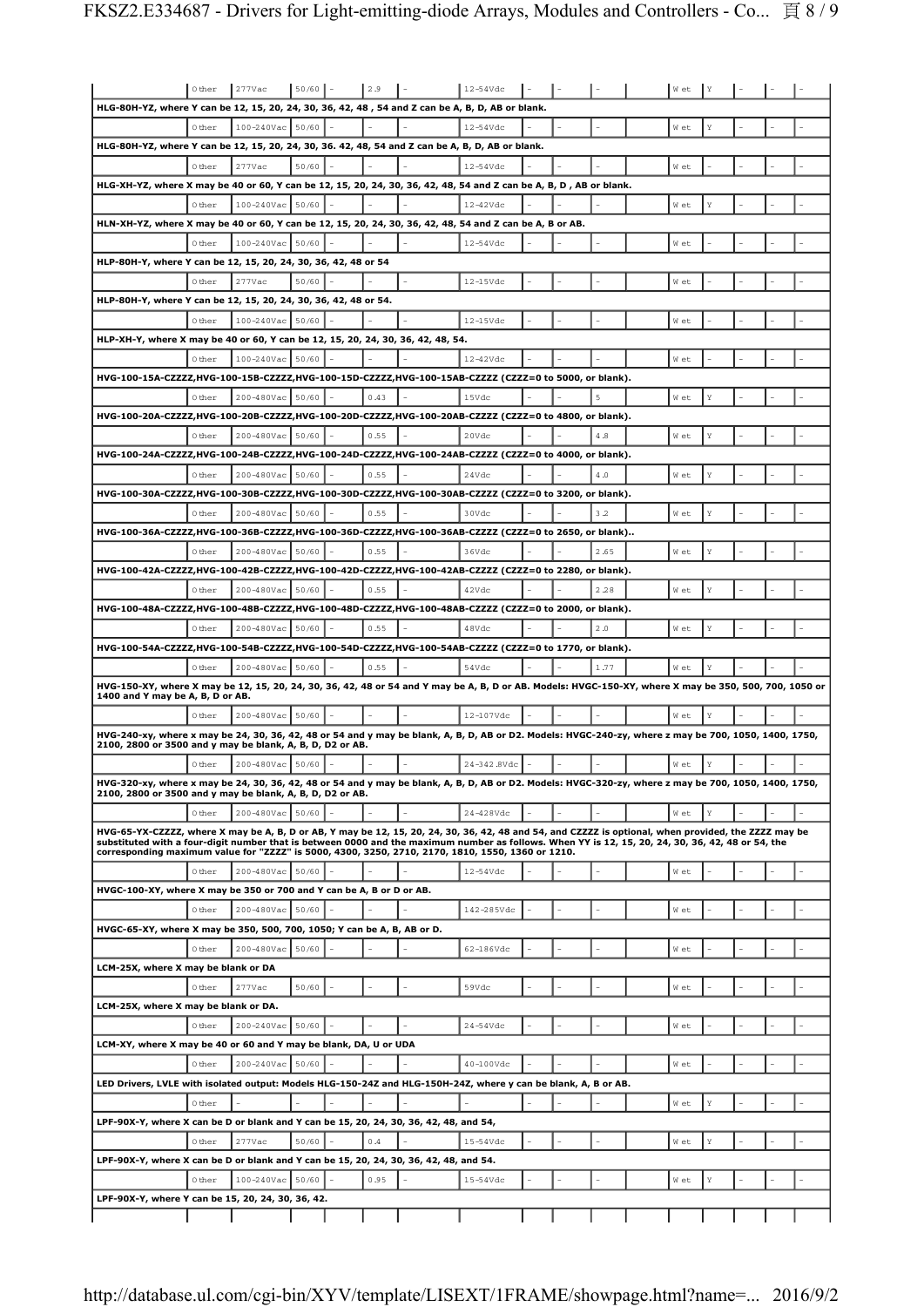|                                                                                                                                                                                                                                                                                                                                                                                                                                                                                                                                                                  | 0 ther | $100 - 240$ Vac 50/60 |  |     |                       | 15-42Vdc   |   |    | Wet    |   |  |  |
|------------------------------------------------------------------------------------------------------------------------------------------------------------------------------------------------------------------------------------------------------------------------------------------------------------------------------------------------------------------------------------------------------------------------------------------------------------------------------------------------------------------------------------------------------------------|--------|-----------------------|--|-----|-----------------------|------------|---|----|--------|---|--|--|
| LPV-100-X, where X can be 5, 12, 15, 24, 36 or 48 for output voltage                                                                                                                                                                                                                                                                                                                                                                                                                                                                                             |        |                       |  |     |                       |            |   |    |        |   |  |  |
|                                                                                                                                                                                                                                                                                                                                                                                                                                                                                                                                                                  | 0 ther | $100 - 240$ Vac 50/60 |  |     | Tso la ted<br>Circuit | $5-48Vdc$  |   |    | D am p |   |  |  |
| LPVL-150-12                                                                                                                                                                                                                                                                                                                                                                                                                                                                                                                                                      | Leads  | 100-120Vac 50/60      |  | 3.0 | Non-isolated          | 12Vdc      | L |    | W et   | Y |  |  |
| LPVL-150-24                                                                                                                                                                                                                                                                                                                                                                                                                                                                                                                                                      | Leads  | 100-120Vac 50/60      |  |     |                       | 24Vdc      |   |    | W et   | Υ |  |  |
| NPF-120-12; NPF-120D-12; PWM-120-12, NPF-120D-12BE                                                                                                                                                                                                                                                                                                                                                                                                                                                                                                               |        |                       |  |     |                       |            |   |    |        |   |  |  |
|                                                                                                                                                                                                                                                                                                                                                                                                                                                                                                                                                                  | 0 ther | 100-277Vac 50/60      |  | 1.5 |                       | 12Vdc      |   | 10 | W et   |   |  |  |
| NPF-120X-YW, X may be blank or D, Y may be 12, 15, 20, 24, 30, 36, 42, 48 or 54; and W may be blank or BE; PWM-120-Z, Z may be 12, 24, 36 or 48                                                                                                                                                                                                                                                                                                                                                                                                                  |        |                       |  |     |                       |            |   |    |        |   |  |  |
|                                                                                                                                                                                                                                                                                                                                                                                                                                                                                                                                                                  | 0 ther | 100-240Vac 50/60      |  |     |                       | $12-54Vdc$ |   |    | W et   | Υ |  |  |
| [a] Identifies if the product itself has isolation between input and output based on the requirem ents of the standard. Output type (Non-isolated, Isolated, Class 2, LED Class 2) is<br>designated based on the requirem ents that have been applied.<br>$(*)$ - W here Z can be blank, $A$ , B or $AB$ .<br>(a) $-W$ here X m ay be 24, 36, 48 or 54 and Y m ay be A, B, AB, E or blank.<br>(b) $-$ X m ay be 350, 500, 700, 1050 or 1400. Y m ay be blank, A, B, D, AB, AD2, ADA, D2 or DA for m arketing purposes only.<br>* - Where Z can be blank. A or B. |        |                       |  |     |                       |            |   |    |        |   |  |  |
| + - Where Z can be blank, A, B or C.                                                                                                                                                                                                                                                                                                                                                                                                                                                                                                                             |        |                       |  |     |                       |            |   |    |        |   |  |  |
|                                                                                                                                                                                                                                                                                                                                                                                                                                                                                                                                                                  |        |                       |  |     |                       |            |   |    |        |   |  |  |
| $M$ arking: Company name, modeldesignation, and the Recognized Component $M$ ark,<br>Last Updated on 2016-08-25                                                                                                                                                                                                                                                                                                                                                                                                                                                  |        |                       |  |     |                       |            |   |    |        |   |  |  |

Q uestions? Print this page Term s ofU se Page Top

2016 UL LLC

The appearance of a com pany's name or product in this database does not in itselfassure that products so identified have been m anufactured under UL's Follow -Up Service. Only those products bearing the UL Mark should be considered to be Certified and covered under UL's Follow -Up Service. Alw ays look for the M ark on the product.

UL perm its the reproduction of the material contained in the Online Certification Directory subject to the following conditions: 1. The Guide Information, Assemblies,<br>Constructions, Designs, Systems, and/or Certifications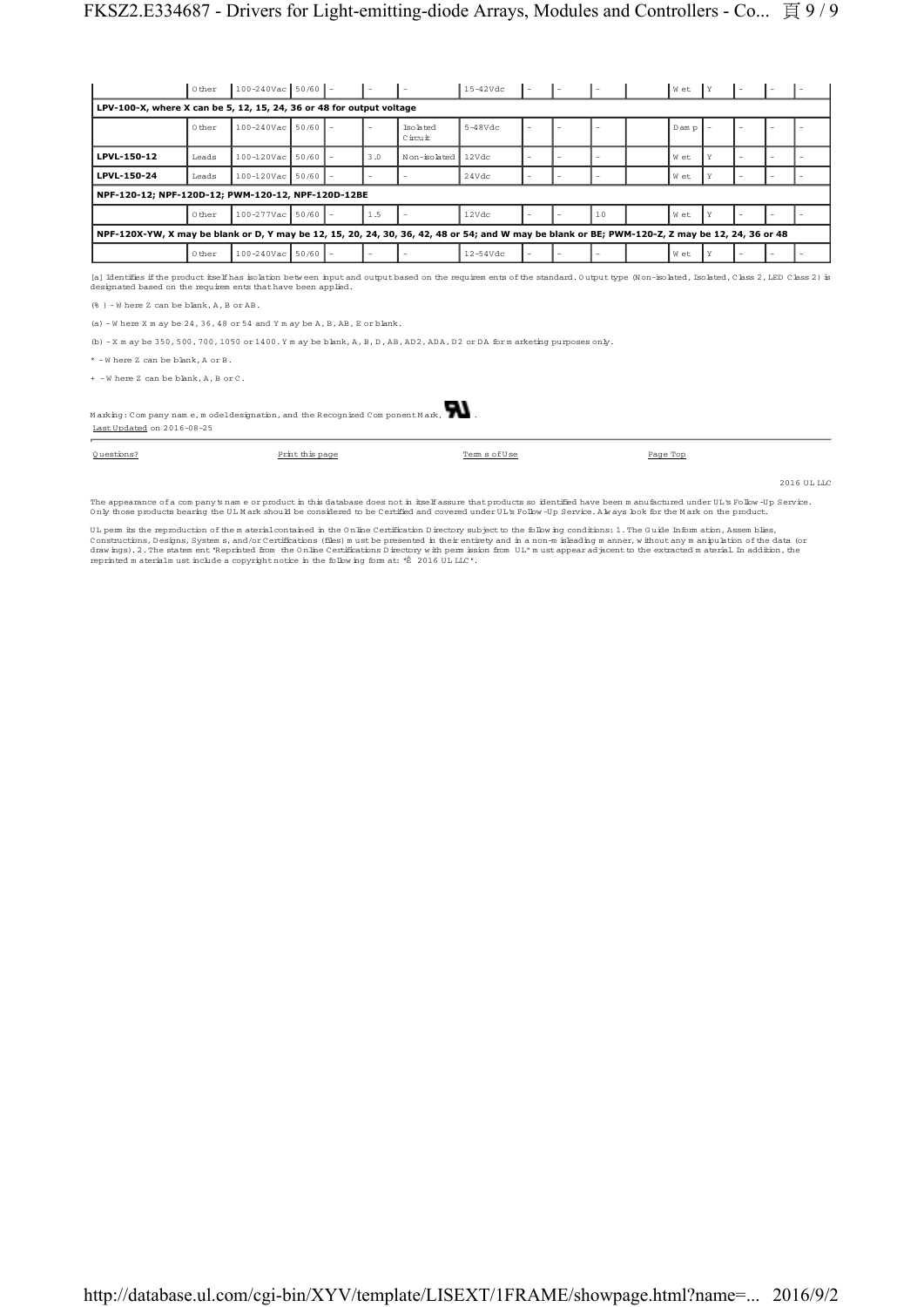**ONLINE CERTIFICATIONS DIRECTORY** 

## **FKSZ8.E334687**

## **Drivers for Light-emitting-diode Arrays, Modules and Controllers Certified for Canada - Component**

Page Bottom

## **Drivers for Light-emitting-diode Arrays, Modules and Controllers Certified for Canada - Component**

See G eneral Inform ation for D rivers for Light-em itting-diode Arrays, M odules and Controllers Certified for Canada - Com ponent

## **MEAN WELL ENTERPRISES CO LTD Example 2334687**

28 W UQUAN 3RD RD W UGU DIST N EW TAIPEI, 248 TAIW AN

Isolated Class 2 LED Power Supplies, Model(s) LPF-xy-zw series, where x m ay be 16 or 25; y m ay be Blank or D; z m ay be 12, 15, 20, 24, 30, 36, 42, 48 or 54 and w m ay be P or blank.

PCD -16-yz, w here y can be 700, 1050, 1400 and z m ay be A or B.

PCD -25-yz, w here y can be 1050, 1400 and z m ay be A or B.

PLD -16-yz, w here y can be 700, 1050, 1400 and z m ay be A or B.

PLD -25-y, w here y can be 1050 or 1400.

PLP-X-Y, w here X can be 30, 45 or 60 and Y can be 12 or 24.

**Isolated Class 2 output, LED Drivers**, M odel(s) PLM -25-1050, PLM -25-700

**LED Driver, Isolated Class 2 output**, Model(s) LVF-40-36LP

LED Drivers other than Class 2, "HLG-120H-CXY Series", Model(s) HLG-120H-CXY, where X m ay be 350, 500, 700, 1050 or 1400 and Y can be A, B, AB or D

**LED Drivers other than Class 2, "HLG-185H-CXY Series"**, Model(s) HLG-185H-CXY, where X m ay be 500, 700, 1050 or 1400 and Y can be A, B, AB or D .

**LED Drivers other than Class 2**, M odel(s) HLG-80H-CXY, where  $X = 350$  or 700 and  $Y = A$ , B, AB or D.

 $HIG - 80H - CXY$ , where X m ay be  $350$  or 700 and Y can be A, B, AB or D.

LPV-150-Y Series, w here Y can be 12, 15, 24, 36 or 48 for output voltage.

**LED Drivers Other Than Class 2 with isolated output**, Model(s) HBG-240-XY and HBG-240P-xy, W here X m ay be 24, 36, 48 or 60 and Y m ay be A, B, AB or blank.

H LG -240H -C1050ACRE, H LG -320H -C1050y, H LG -320H -C1400y, H LG -320H -C1750y, H LG -320H -C2100y, H LG -320H -C2800y

LPF-90X-Y, w here Y can be 15, 20, 24, 30, 36, 42.

LED drivers, Class 2 isolated output, "NPF/PWM-XY-Z Series", Model(s) NPF/PW M-XY-Z, where X can be 40 or 60 and where Y can be blank or D and w here Z can be 12, 15, 20, 24, 30, 36, 42, 48 or 54.

**LED drivers, Class 2 isolated output**, Model(s) PLM -12-X, where X m ay be 350, 500, 700 or 1050.

PLM -25-Y, w here Y m ay be 500, 700 or 1050.

**LED drivers, Class 2 isolated output with glue**, Model(s) CLG-100-12, CLG-100-15, CLG-100-20, CLG-100-24, CLG-100-24D LU, CLG-100-2 24LU , CLG -100-27, CLG -100-36

LED drivers, Class 2 isolated output with potting compound, Model(s) CLG-60-12, CLG-60-15, CLG-60-20, CLG-60-24, CLG-60-27, CLG-60-27, CLG-60-20, 60-36, PLM -25-500

**LED drivers, Class 2 isolated output without glue**, Model(s) CLN-100-12, CLN-100-15, CLN-100-20, CLN-100-24, CLN-100-27, CLN-100-36, PLN -100-12, PLN -100-15, PLN -100-20, PLN -100-24, PLN -100-27, PLN -100-36

**LED drivers, Class 2 isolated output without potting compound**, M odel(s) CLN -60-12, CLN -60-15, CLN -60-20, CLN -60-24, CLN -60-27, CLN -60-36, PLN -45-12, PLN -45-12TE, PLN -45-15, PLN -45-20, PLN -45-24, PLN -45-27, PLN -45-36, PLN -60-12, PLN -60-12TE, PLN -60-15, PLN -60- 20, PLN -60-24, PLN -60-27, PLN -60-36

LED Drivers, Isolated Class 2 LED Power Supplies, Model(s) NPF-90D -54VA12, NPF-90D -54VA15, NPF-90D -54VA16

N PF-90X-Y, w here X m ay be blank or D , Y m ay be 20, 24, 30, 36, 42, 48 , 54, 54VA12, 54VA15 or 54VA16 ; PW M -90-Z, w here Z m ay be 24, 36 or 48.

LED Drivers, Isolated Class 2 Output, Model(s) ELG-100-xy series, where x can be 24, 36, 42, 48 or 54, where y can be blank, A, B, AB, D, D<sub>2</sub>, D<sub>A</sub>, AD<sub>A</sub> or AD<sub>2</sub>

**LED Drivers, Isolated output**, M odel(s) ELG -240-C1750y

LED Drivers, LED Drivers, Other than Class 2 with isolated output, Model(s) NPF-120-15; NPF-120D-15; NPF-120D-15BE

**LED Drivers, LVLE with isolated output**, M odel(s) HBG-100-48YP (a), HBG-100-54Y (a), HBG-100-54YP (a)

**LED drivers, other than Class 2**, Model(s) HLG-120H-12Z(%)., HLG-120H-15Z(%).

H LG -60H -CXY, w here X m ay be 350 or 700 and Y can be A, B, AB or D .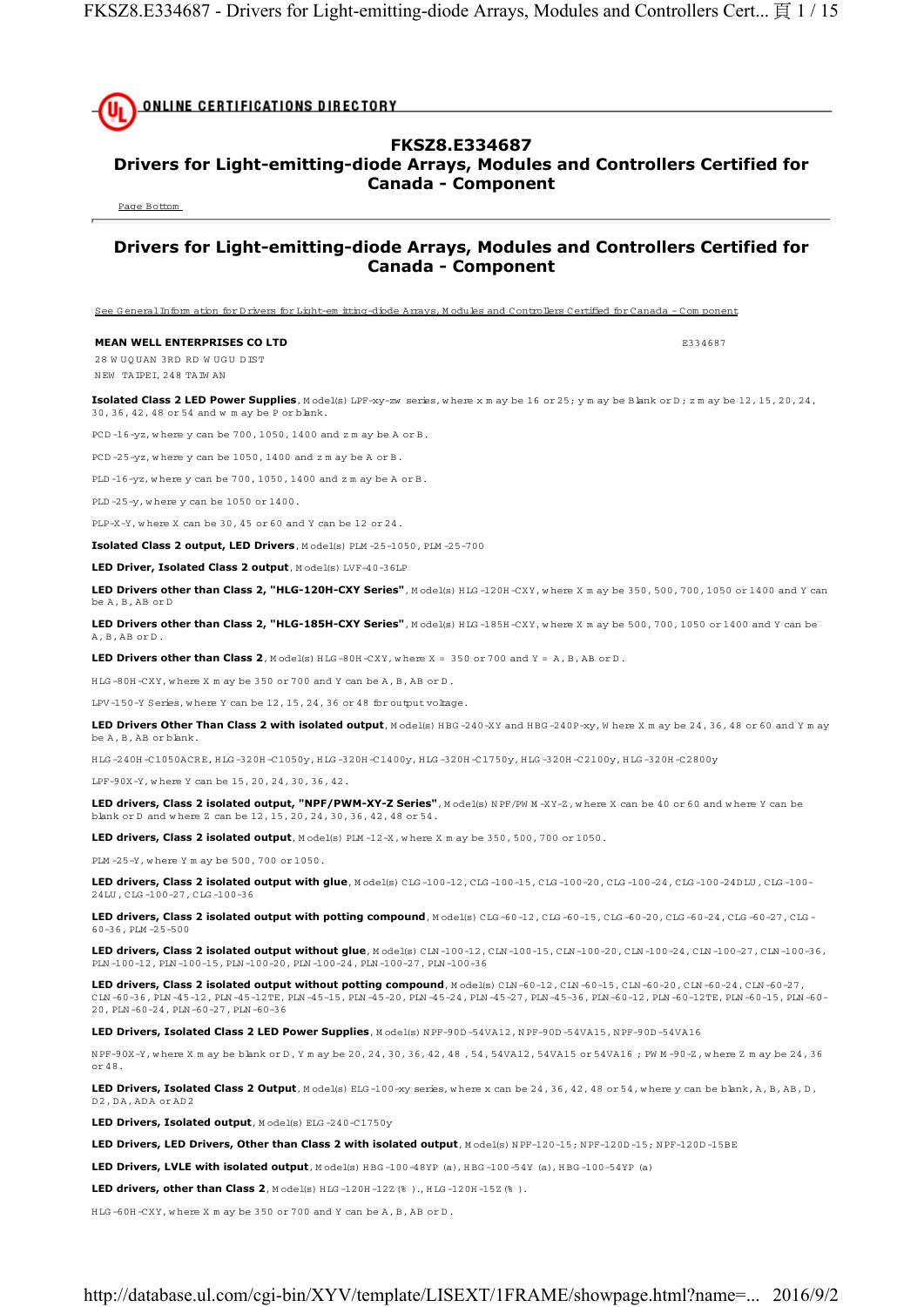LED Drivers, Other than Class 2 with isolated output, Model(s) NPF-90X-Y, where X m ay be blank or D, and Y m ay be 12 or 15.

PLM -40-X, w here X m ay be 350, 500 or 700.

PW M -90-12

LED drivers, other than Class 2, Isolated output, Model(s) HLG-150H-12Z(%)., HLG-240H-30Z\*.

HLG-320H-YZ, where Y = 12, 15, 20, 24, 30, 36, 42, 48 or 54 and Z = A, B, C, D or blank

**LED Drivers, with isolated output (LVLE)**, Model(s) PLM-25-350

PLM -40-X, w here X m ay be 1050, 1400 or 1750.

**LED drives other than Class 2**, M odel(s) CLG -150-12, CLG -150-12A, CLG -150-12B, CLG -150-12C, CLG -150-15, CLG -150-15A, CLG -150-15B, CLG -150-15C, CLG -150-20, CLG -150-20A, CLG -150-20B, CLG -150-20C, CLG -150-24, CLG -150-24A, CLG -150-24B, CLG -150-24C, CLG -150-30, CLG -150-30A, CLG -150-30B, CLG -150-30C, CLG -150-36, CLG -150-36A, CLG -150-36B, CLG -150-36C, CLG -150-48, CLG -150-48A, CLG -150-48B, CLG -150-48C

LED power supplies, Class 2 isolated, "CEN-60-Y Series", Model(s) CEN-60-12, CEN-60-15, CEN-60-20, CEN-60-24, CEN-60-30, CEN-60-36, CEN -60-42, CEN -60-48, CEN -60-54

LED power supplies, Class 2 isolated, "CEN-75-Y Series", Model(s) CEN-75-15, CEN-75-20, CEN-75-24, CEN-75-30, CEN-75-36, CEN-75-42, CEN -75-48, CEN -75-54

**LED power supplies, Class 2 isolated**, M odel(s) APC-12-350, APC-12-700, APC-16-350, APC-16-350RA1, APC-16-700

APV-y-z, w here y m ay be 12 or 16 and z can be 5, 12, 15 or 24.

APx-y-z, w here x m ay be V or C; y m ay be 25 or 35 and z m ay be 5, 12, 15, 24, 36, 500, 700 or 1050.

CEN -100-20, CEN -100-24, CEN -100-30, CEN -100-36, CEN -100-42

H LG -80H -XBL w here X can be 12, 15, 20, 24, 30, 36 or 42.

LPF-60-24LU , LPF-60-30LU

LPF-XY-ZQ, where X m ay be 40 or 60, Y m ay be blank or D;  $0 \text{ m}$  ay be blank or LU ; and Z m ay be 12, 15, 20, 24, 30, 36 and 42.

**LED power supplies, Class 2 isolated with enclosure**, M odel(s) PLN -20-12, PLN -20-18, PLN -20-24, PLN -20-36, PLN -20-48

LED power supplies, Class 2 isolated without enclosure, M odel(s) PLP-20-12, PLP-20-18, PLP-20-24, PLP-20-36, PLP-20-48

M odel(s) N PF-120-20; N PF-120D -20; N PF-120D -20BE

M odel(s) N PF-120-24; N PF-120D -24; PW M -120-24; N PF-120D -24BE

M odel(s) N PF-120-30; N PF-120D -30; N PF-120D -30BE

M odel(s) N PF-120-36; N PF-120D -36; PW M -120-36;N PF-120D -36BE

M odel(s) N PF-120-42; N PF-120D -42; N PF-120D -42BE

M odel(s) N PF-120-48; N PF-120D -48;PW M -120-48; N PF-120D -48BE

M odel(s) N PF-120-54; N PF-120D -54; N PF-120D -54BE

| Model.<br>No.<br>"HBG-60-XY Series"<br>HBG-<br>Leads<br>60-<br>1050,<br>HBG-<br>$60 -$<br>1050P<br>HBG-60-1050, HBG-60-1050P.<br>Leads | Supply<br>Conn.<br>Method | <b>Volts</b><br>(V)<br>$100 - 240$ Vac | Freq<br>(Hz)<br>50/60 | Power<br>(W)<br>$\overline{\phantom{a}}$ | Amps<br>(A)<br>0.7 | <b>Type</b>  | <b>Volts</b><br>(V) | Freq<br>(Hz)             | Power<br>(W)   | <b>Amps</b><br>(A) | <b>Type</b><br>[a] | Env.<br>Loc. |
|----------------------------------------------------------------------------------------------------------------------------------------|---------------------------|----------------------------------------|-----------------------|------------------------------------------|--------------------|--------------|---------------------|--------------------------|----------------|--------------------|--------------------|--------------|
|                                                                                                                                        |                           |                                        |                       |                                          |                    |              |                     |                          |                |                    |                    |              |
|                                                                                                                                        |                           |                                        |                       |                                          |                    |              |                     |                          |                |                    |                    |              |
|                                                                                                                                        |                           |                                        |                       |                                          |                    | Non-isolated | $37 - 55$ Vdc       | $\overline{\phantom{0}}$ | $\equiv$       | 1.05               |                    | Dam p        |
|                                                                                                                                        |                           |                                        |                       |                                          |                    |              |                     |                          |                |                    |                    |              |
|                                                                                                                                        |                           | $277$ Vac                              | 50/60                 | $\sim$                                   | 0.3                | Non-isolated | $37 - 55$ Vdc       | $\overline{\phantom{a}}$ | $\bar{a}$      | 1.05               |                    | Dam p        |
| HBG-<br>Leads<br>$60-$<br>1400,<br>HBG-<br>60-<br>1400P                                                                                |                           | 100-240Vac                             | 50/60                 | $\overline{a}$                           | 0.7                | Non-isolated | $28-43Vdc$          | Ē.                       | $\overline{a}$ | 1.4                |                    | Dam p        |
| HBG-60-1400, HBG-60-1400P.                                                                                                             |                           |                                        |                       |                                          |                    |              |                     |                          |                |                    |                    |              |
| Leads                                                                                                                                  |                           | $277$ Vac                              | 50/60                 | $\sim$                                   | 0.3                | Non-isolated | $28-43Vdc$          | $\overline{a}$           | $\equiv$       | 1.4                |                    | Dam p        |
| HBG-<br>Leads<br>60-<br>2100,<br>HBG-<br>60-<br>2100P                                                                                  |                           | 100-240Vac                             | 50/60                 | $\overline{a}$                           | 0.7                | Non-isolated | 19-29Vdc            | ۰                        | $\overline{a}$ | 2.1                |                    | Dam p        |
| HBG-60-2100, HBG-60-2100P.                                                                                                             |                           |                                        |                       |                                          |                    |              |                     |                          |                |                    |                    |              |
| Leads                                                                                                                                  |                           | 277Vac                                 | 50/60                 | $\sim$                                   | 0.3                | Non-isolated | 19-29Vdc            |                          | ÷,             | 2.1                |                    | Dam p        |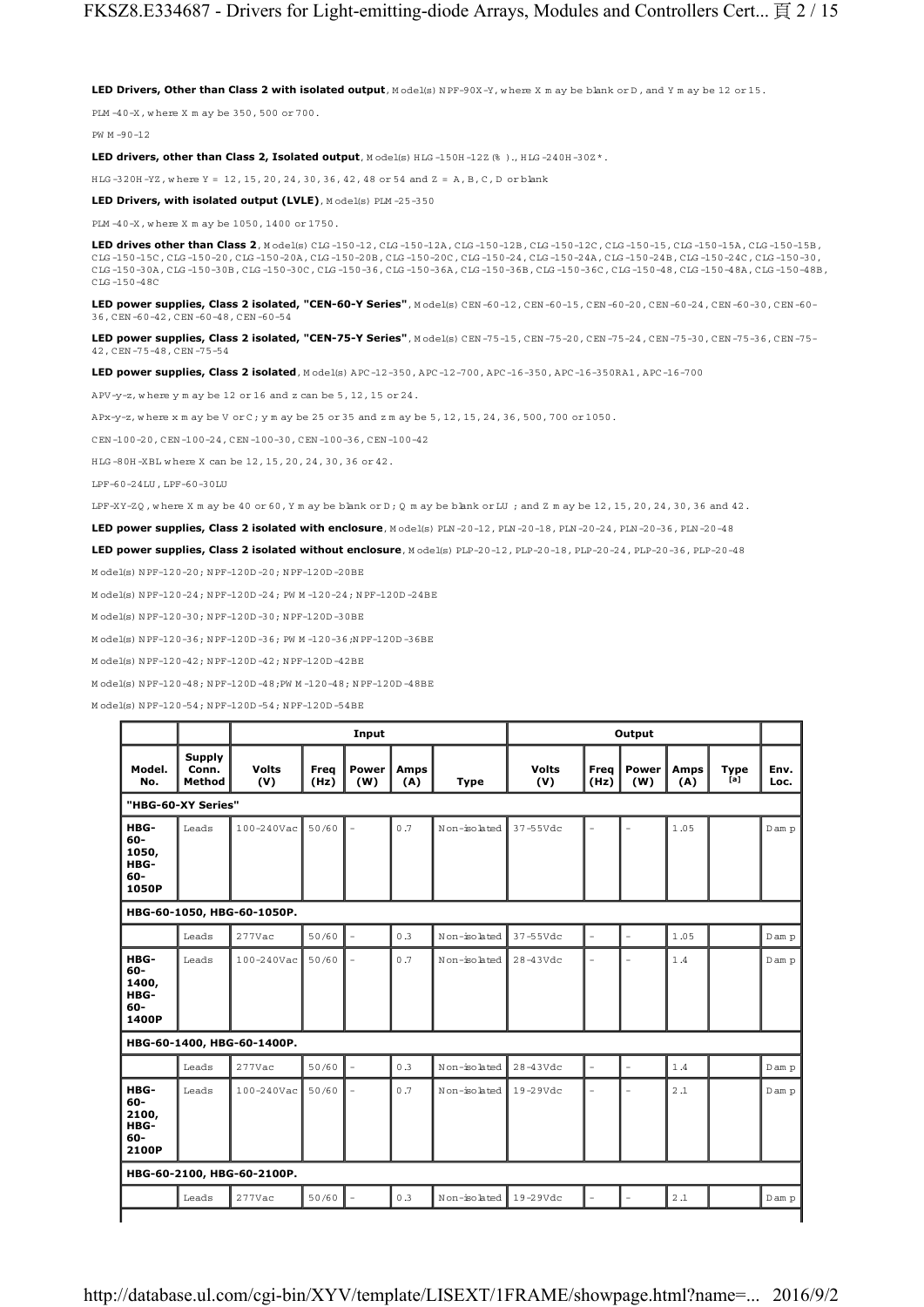| "HLG-100-YZ Series"               |        |                 |          |                          |           |                          |       |          |                |                          |      |
|-----------------------------------|--------|-----------------|----------|--------------------------|-----------|--------------------------|-------|----------|----------------|--------------------------|------|
| HLG-<br>100-<br>20Z*              | 0 ther | 100-240Vac      | 50/60    | 288                      |           |                          | 20Vdc |          |                |                          | W et |
| HLG-<br>100-<br>$24Z*$            | 0 ther | $100 - 240$ Vac | 50/60    | $\equiv$                 |           | $\overline{a}$           | 24Vdc |          |                | ۰                        | W et |
| HLG-<br>100-<br>30Z*              | 0 ther | 100-240Vac      | 50/60    | $\overline{\phantom{0}}$ |           | ÷,                       | 30Vdc |          |                |                          | W et |
| HLG-<br>100-<br>36Z*              | 0 ther | 100-240Vac      | 50/60    | $\overline{\phantom{a}}$ |           | $\equiv$                 | 36Vdc |          |                |                          | W et |
| HLG-<br>100-<br>42Z*              | 0 ther | 100-240Vac      | 50/60    |                          |           |                          | 42Vdc |          |                |                          | W et |
| HLG-<br>100-<br>48Z*              | 0 ther | 100-240Vac      | 50/60    | $\bar{a}$                | L         | $\overline{\phantom{0}}$ | 48Vdc |          |                | $\overline{a}$           | W et |
| HLG-<br>100-<br>54Z*              | 0 ther | 100-240Vac      | 50/60    | $\overline{\phantom{a}}$ | $\equiv$  | ÷,                       | 54Vdc |          | $\overline{a}$ |                          | W et |
| "HLG-100H-YZ Series"              |        |                 |          |                          |           |                          |       |          |                |                          |      |
| HLG-<br>100H-<br>20Z(%)           | 0 ther | $100 - 240$ Vac | 50/60    |                          | 1.2       |                          | 20Vdc |          |                | 4.8                      | W et |
| HLG-<br>100H-<br>20Z<br>(%),      | 0 ther | 277Vac          | 50/60    |                          | 0.5       |                          | 20Vdc |          |                | 4.8                      | W et |
| HLG-<br>100H-<br>24Z(%)           | 0 ther | 100-240Vac      | 50/60    | $\sim$                   | ÷         | ÷                        | 24Vdc | ä,       |                | $\sim$                   | W et |
| HLG-<br>100H-<br>$30Z(\% )$       | 0 ther | 100-240Vac      |          |                          | 1.2       |                          | 30Vdc |          |                | 3.2                      | W et |
| HLG-<br>100H-<br>30Z<br>(%),      | 0 ther | 277Vac          | $\equiv$ |                          | 0.5       | L.                       | 30Vdc |          |                | $3.2$                    | W et |
| HLG-<br>100H-<br>$36Z$ (%)        | 0 ther | 100-240Vac      | 50/60    | $\overline{a}$           | $1.2$     |                          | 36Vdc |          |                | 2.65                     | W et |
| HLG-<br>100H-<br>36Z<br>(%),      | 0 ther | 277Vac          | 50/60    | $\overline{\phantom{a}}$ | 0.5       |                          | 36Vdc |          |                | 2.65                     | W et |
| HLG-<br>100H-<br>42Z(%)           | 0 ther | $100 - 240$ Vac | 50/60    | $\equiv$                 | $1.2\,$   | L.                       | 42Vdc |          |                | 2.28                     | W et |
| HLG-<br>100H-<br>42Z<br>$(9/6)$ , | 0 ther | 277Vac          | 50/60    | $\overline{\phantom{a}}$ | 0.5       | ÷,                       | 42Vdc |          |                | 2.28                     | W et |
| HLG-<br>100H-<br>48Z(%)           | 0 ther | $100 - 240$ Vac | 50/60    | $\sim$                   |           | $\overline{a}$           | 48Vdc | ÷        |                | $\overline{a}$           | W et |
| HLG-<br>100H-<br>48Z<br>(%),      | 0 ther | 277Vac          | 50/60    | $\overline{\phantom{a}}$ | $\bar{ }$ | ÷,                       | 48Vdc | ÷,       |                | $\overline{\phantom{a}}$ | W et |
| HLG-<br>100H-<br>54Z<br>(%)       | 0 ther | 277Vac          | 50/60    | $\sim$                   |           | $\overline{a}$           | 54Vdc |          |                |                          | W et |
| HLG-<br>100H-<br>54Z(%)           | 0 ther | $100 - 240$ Vac | 50/60    | $\overline{a}$           |           | $\overline{a}$           | 54Vdc | $\equiv$ |                | $\overline{\phantom{a}}$ | W et |
| "HLG-120-XZ Series"               |        |                 |          |                          |           |                          |       |          |                |                          |      |
| HLG-<br>$120 -$<br>$12Z*$         | 0 ther | 100-240Vac      | 50/60    |                          |           |                          | 12Vdc |          |                |                          | W et |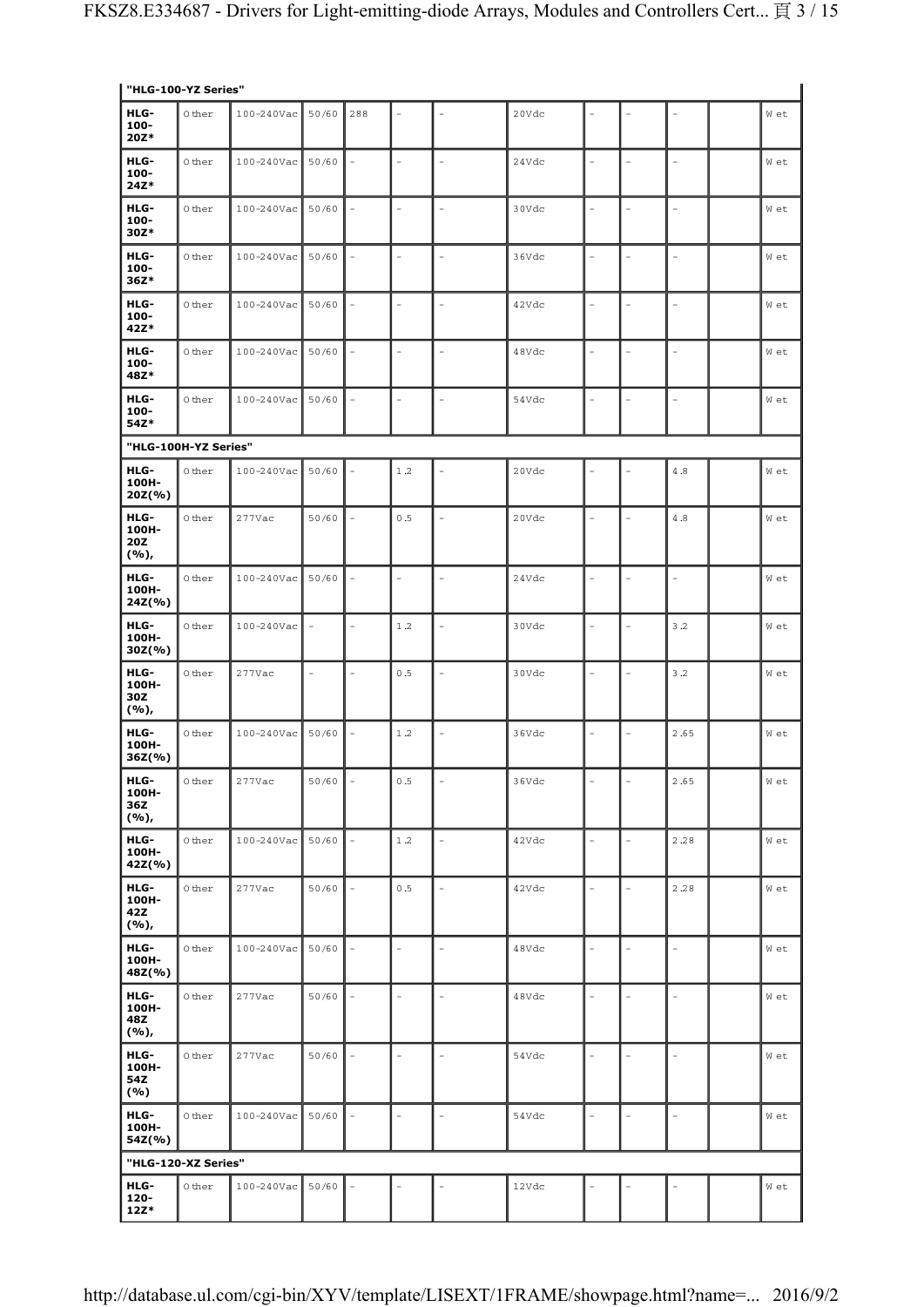| HLG-<br>$120 -$<br>$15Z*$    | 0 ther               | 100-240Vac 50/60 |       | $\overline{\phantom{a}}$ |                          |                          | 15Vdc |                |                |                          | W et |
|------------------------------|----------------------|------------------|-------|--------------------------|--------------------------|--------------------------|-------|----------------|----------------|--------------------------|------|
| HLG-<br>$120 -$<br>$20Z*$    | 0 ther               | 100-240Vac       | 50/60 |                          | ÷.                       | ÷,                       | 20Vdc |                |                | $\overline{\phantom{a}}$ | W et |
| HLG-<br>$120 -$<br>24Z*      | 0 ther               | 100-240Vac       | 50/60 |                          | $\bar{ }$                | $\overline{a}$           | 24Vdc |                |                | $\overline{\phantom{a}}$ | W et |
| HLG-<br>$120 -$<br>30Z*      | 0 ther               | 100-240Vac       | 50/60 |                          | $\equiv$                 | ÷,                       | 30Vdc | L.             |                | $\overline{\phantom{a}}$ | W et |
| HLG-<br>$120 -$<br>$36Z*$    | 0 ther               | 100-240Vac       | 50/60 |                          | $\equiv$                 | $\equiv$                 | 36Vdc | ÷,             |                | $\overline{\phantom{a}}$ | W et |
| HLG-<br>$120 -$<br>42Z*      | 0 ther               | 100-240Vac       | 50/60 |                          | $\sim$                   | $\bar{a}$                | 42Vdc | ۳              | L.             | $\equiv$                 | W et |
| HLG-<br>$120 -$<br>48Z*      | 0 ther               | 100-240Vac       | 50/60 |                          | $\overline{a}$           | $\overline{a}$           | 48Vdc |                |                | ÷,                       | W et |
| HLG-<br>$120 -$<br>54Z*      | 0 ther               | 100-240Vac       | 50/60 |                          | $\equiv$                 | $\overline{a}$           | 54Vdc |                |                | $\overline{a}$           | W et |
|                              | "HLG-120H-XZ Series" |                  |       |                          |                          |                          |       |                |                |                          |      |
| HLG-<br>120H-<br>$12Z(\% )$  | 0 ther               | 100-240Vac       | 50/60 |                          |                          |                          | 12Vdc |                |                |                          | W et |
| HLG-<br>120H-<br>15Z(%)      | 0 ther               | 100-240Vac       | 50/60 |                          | $\sim$                   | ÷.                       | 15Vdc |                |                | $\sim$                   | W et |
| HLG-<br>120H-<br>20Z(%)      | 0 ther               | 100-240Vac       | 50/60 |                          | $\equiv$                 | $\equiv$                 | 20Vdc | L.             | L.             | $\overline{a}$           | W et |
| HLG-<br>120H-<br>24Z(%)      | 0 ther               | 100-240Vac       | 50/60 |                          | $\overline{a}$           | $\overline{a}$           | 24Vdc | L,             |                | $\overline{a}$           | W et |
| HLG-<br>120H-<br>$30Z(\% )$  | 0 ther               | 100-240Vac       | 50/60 |                          | $\sim$                   | $\sim$                   | 30Vdc | L.             |                | $\overline{a}$           | W et |
| HLG-<br>120H-<br>30Z<br>(%), | 0 ther               | 277Vac           | 50/60 |                          | L,                       | $\overline{a}$           | 30Vdc |                |                | L.                       | W et |
| HLG-<br>120H-<br>36Z(%)      | 0 ther               | 100-240Vac       | 50/60 |                          | $\overline{\phantom{a}}$ | $\overline{\phantom{0}}$ | 36Vdc |                |                | $\qquad \qquad -$        | W et |
| HLG-<br>120H-<br>42Z(%)      | 0 ther               | 100-240Vac       | 50/60 |                          | $\overline{a}$           | $\frac{1}{2}$            | 42Vdc | $\overline{a}$ | $\overline{a}$ | $\overline{a}$           | W et |
| HLG-<br>120H-<br>48Z(%)      | 0 ther               | 100-240Vac       | 50/60 |                          | $\overline{a}$           | $\frac{1}{2}$            | 48Vdc |                |                | $\overline{\phantom{a}}$ | W et |
| HLG-<br>120H-<br>48Z<br>(%), | 0 ther               | 277Vac           | 50/60 |                          | $\equiv$                 | $\overline{a}$           | 48Vdc | L,             | L.             | $\sim$                   | W et |
| HLG-<br>120H-<br>54Z(%)      | 0 ther               | 100-240Vac       | 50/60 |                          | 1.4                      |                          | 54Vdc |                | 124            | 2.3                      | W et |
| HLG-<br>120H-<br>54Z<br>(%), | 0 ther               | 277Vac           | 50/60 |                          | 0.55                     |                          | 54Vdc | L.             | L              | 2.3                      | W et |
|                              | "HLG-150-YZ Series"  |                  |       |                          |                          |                          |       |                |                |                          |      |
| HLG-<br>150-<br>$12Z*$       | 0 ther               | 100-240Vac       | 50/60 |                          |                          |                          | 12Vdc |                |                |                          | W et |
| HLG-<br>150-<br>$15Z*$       | 0 ther               | 100-240Vac       | 50/60 |                          | $1.7$                    | $\equiv$                 | 15Vdc | L.             |                | 10                       | W et |
|                              |                      |                  |       |                          |                          |                          |       |                |                |                          |      |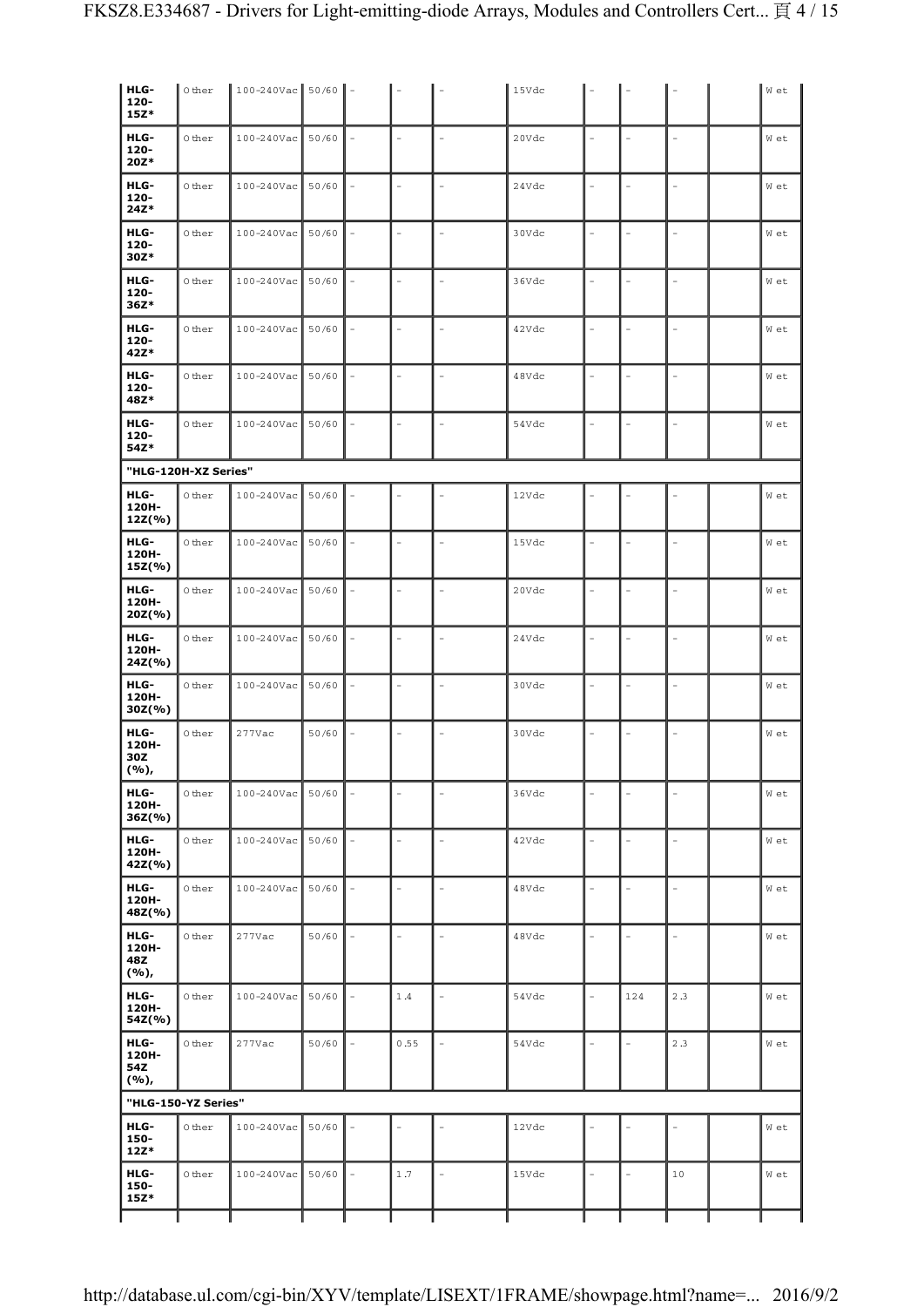| HLG-<br>150-<br>$20Z*$      | 0 ther               | $100 - 240$ Vac 50/60 |       | $\overline{\phantom{a}}$ | 1.7            |                | 20Vdc |                          |                | 7.5                      | W et |
|-----------------------------|----------------------|-----------------------|-------|--------------------------|----------------|----------------|-------|--------------------------|----------------|--------------------------|------|
| HLG-                        | 0 ther               | 100-240Vac            | 50/60 |                          | ÷,             | ÷,             | 24Vdc | $\overline{a}$           |                | $\overline{\phantom{0}}$ | W et |
| 150-<br>24Z*                |                      |                       |       |                          |                |                |       |                          |                |                          |      |
| HLG-<br>150-<br>30Z*        | 0 ther               | 100-240Vac            | 50/60 | $\equiv$                 | L.             | ÷              | 30Vdc | ÷,                       |                | L.                       | W et |
| HLG-<br>150-<br>$36Z*$      | 0 ther               | 100-240Vac            | 50/60 |                          |                | $\overline{a}$ | 36Vdc |                          |                | L,                       | W et |
| HLG-<br>150-<br>42Z*        | 0 ther               | 100-240Vac            | 50/60 |                          | 1.7            | $\overline{a}$ | 42Vdc |                          |                | 3.6                      | W et |
| HLG-<br>150-<br>48Z*        | 0 ther               | 100-240Vac            | 50/60 |                          | 1.7            |                | 48Vdc |                          |                | 3.2                      | W et |
| HLG-<br>150-<br>54Z*        | 0 ther               | 100-240Vac            | 50/60 |                          | L.             | L.             | 54Vdc |                          |                |                          | W et |
|                             | "HLG-150H-YZ Series" |                       |       |                          |                |                |       |                          |                |                          |      |
| HLG-<br>150H-<br>$12Z(\% )$ | 0 ther               | 100-240Vac            | 50/60 |                          |                |                | 12Vdc |                          |                |                          | W et |
| HLG-<br>150H-<br>$15Z(\% )$ | 0 ther               | 100-240Vac            | 50/60 |                          | ۳              | $\overline{a}$ | 15Vdc |                          |                | L.                       | W et |
| HLG-<br>150H-<br>$20Z(\% )$ | 0 ther               | 100-240Vac            | 50/60 |                          |                | ÷,             | 20Vdc |                          |                |                          | W et |
| HLG-<br>150H-<br>24Z(%)     | 0 ther               | 100-240Vac            | 50/60 |                          | $\overline{a}$ |                | 24Vdc |                          |                |                          | W et |
| HLG-<br>150H-<br>$30Z(\% )$ | 0 ther               | 100-240Vac            | 50/60 |                          | L.             |                | 30Vdc |                          |                |                          | W et |
| HLG-<br>150H-<br>$36Z$ (%)  | 0 ther               | 100-240Vac            | 50/60 |                          | $\overline{a}$ |                | 36Vdc | L,                       | L,             | L,                       | W et |
| HLG-<br>150H-<br>42Z(%)     | 0 ther               | 100-240Vac            | 50/60 |                          | L.             |                | 42Vdc | ÷,                       | L.             | L,                       | W et |
| HLG-<br>150H-<br>48Z(%)     | $\circ$ ther         | $100 - 240$ Vac 50/60 |       | $\sim$                   |                |                | 48Vdc |                          |                |                          | W et |
| HLG-<br>150H-<br>54Z(%)     | 0 ther               | 100-240Vac            | 50/60 |                          | 1.7            | $\overline{a}$ | 54Vdc | $\overline{a}$           | $\overline{a}$ | 2.8                      | W et |
| HLG-<br>150H-<br>54Z        | 0 ther               | 277Vac                | 50/60 |                          | 0.7            | $\overline{a}$ | 54Vdc |                          | L,             | 2.8                      | W et |
| (%),                        | "HLG-185-YZ Series"  |                       |       |                          |                |                |       |                          |                |                          |      |
| HLG-<br>185-<br>$12Z*$      | 0 ther               | 100-240Vac            | 50/60 |                          |                |                | 12Vdc |                          |                |                          | W et |
| HLG-<br>185-<br>$15Z*$      | 0 ther               | $100 - 240$ Vac       | 50/60 |                          | ۳              | L.             | 15Vdc | $\overline{\phantom{0}}$ | $\overline{a}$ | L.                       | W et |
| HLG-<br>185-<br>20Z*        | 0 ther               | 100-240Vac            | 50/60 | $\overline{\phantom{a}}$ | 2.1            | ÷,             | 20Vdc |                          |                | 9.3                      | W et |
| HLG-<br>185-<br>$24Z*$      | 0 ther               | 100-240Vac            | 50/60 |                          | ۳              | L.             | 24Vdc | $\overline{\phantom{0}}$ |                | $\overline{a}$           | W et |
| HLG-<br>185-<br>30Z*        | 0 ther               | 100-240Vac            | 50/60 |                          | 2.1            |                | 30Vdc |                          |                | 6.2                      | W et |
|                             | 0 ther               | $100 - 240$ Vac       | 50/60 |                          |                |                | 36Vdc |                          |                | L,                       | W et |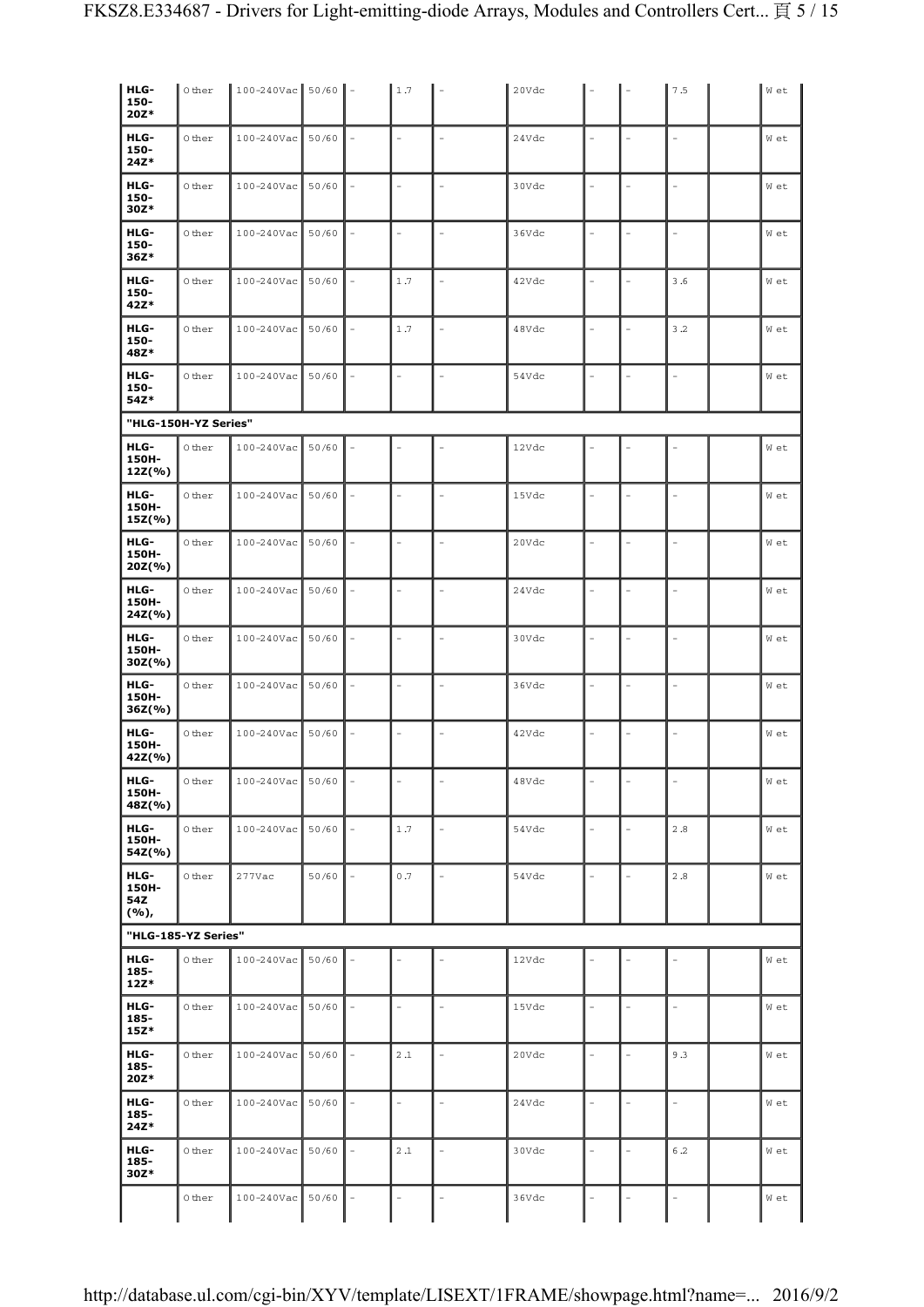| HLG-<br>185-                      |                      |                 |       |                |                          |              |                          |                          |          |        |
|-----------------------------------|----------------------|-----------------|-------|----------------|--------------------------|--------------|--------------------------|--------------------------|----------|--------|
| 36Z*                              |                      |                 |       |                |                          |              |                          |                          |          |        |
| HLG-<br>185-<br>42Z*              | 0 ther               | $100 - 240$ Vac | 50/60 |                | $\overline{\phantom{a}}$ | 42Vdc        |                          |                          |          | W et   |
| HLG-<br>185-<br>48Z*              | 0 ther               | $100 - 240$ Vac | 50/60 | $2\, .1$       | $\overline{a}$           | 48Vdc        |                          | 3.9                      |          | W et   |
| HLG-<br>185-<br>54Z*              | 0 ther               | 100-240Vac      | 50/60 |                | $\frac{1}{2}$            | 54Vdc        |                          | ÷,                       |          | W et   |
|                                   | "HLG-185H-YZ Series" |                 |       |                |                          |              |                          |                          |          |        |
| HLG-<br>185H-<br>12Z(%)           | 0 ther               | 100-240Vac      | 50/60 | 2.1            | L,                       | 12Vdc        |                          | 13                       |          | W et   |
| HLG-<br>185H-<br>12Z<br>(%),      | 0 ther               | 277Vac          | 50/60 | 0.8            | $\frac{1}{2}$            | 12Vdc        |                          | 13                       |          | W et   |
| HLG-<br>185H-<br>$15Z(\% )$       | $\circ$ ther         | 100-240Vac      | 50/60 | $\overline{a}$ | $\overline{\phantom{a}}$ | 15Vdc        | $\equiv$                 | $\sim$                   |          | W et   |
| HLG-<br>185H-<br>15Z<br>(%),      | 0 ther               | 277Vac          | 50/60 |                | $\equiv$                 | 15Vdc        |                          |                          |          | W et   |
| HLG-<br>185H-<br>$20Z$ (%)        | 0 ther               | 100-240Vac      | 50/60 | L.             | $\frac{1}{2}$            | 20Vdc        |                          |                          |          | W et   |
| HLG-<br>185H-<br>24Z(%)           | 0 ther               | 100-240Vac      | 50/60 |                | $\frac{1}{2}$            | 24Vdc        |                          |                          |          | W et   |
| HLG-<br>185H-<br>$30Z(\% )$       | 0 ther               | 100-240Vac      | 50/60 | L.             | ÷,                       | 30Vdc        |                          |                          |          | W et   |
| HLG-<br>185H-<br>$36Z$ (%)        | 0 ther               | 100-240Vac      | 50/60 | $\equiv$       | $\equiv$                 | 36Vdc        | $\overline{a}$           | $\overline{a}$           |          | W et   |
| HLG-<br>185H-<br>36Z<br>$(9/6)$ , | $\circ$ ther         | 277Vac          | 50/60 | $\equiv$       | $\overline{\phantom{a}}$ | 36Vdc        | $\overline{\phantom{a}}$ | $\overline{a}$           |          | W et   |
| HLG-<br>185H-<br>42Z(%)           | 0 ther               | $100 - 240$ Vac | 50/60 |                | $\overline{a}$           | 42Vdc        | $\overline{a}$           | ÷,                       |          | W et   |
| HLG-<br>185H-<br>42Z<br>(%).      | 0 ther               | 277Vac          | 50/60 |                | $\blacksquare$           | 42Vdc        |                          |                          |          | W et   |
| HLG-<br>185H-<br>48Z(%)           | 0 ther               | 100-240Vac      | 50/60 | $\overline{a}$ | $\blacksquare$           | 48Vdc        | ÷.                       | $\overline{\phantom{a}}$ |          | W et   |
| HLG-<br>185H-<br>54Z(%)           | 0 ther               | 100-240Vac      | 50/60 | $\overline{a}$ | $\blacksquare$           | 54Vdc        |                          |                          |          | W et   |
| <b>APC-8-</b><br>250              | Leads                | 100-240Vac      | 50/60 | 0.3            | Non-isolated             | $16 - 32Vdc$ |                          | 0.25                     | Isolated | D am p |
| <b>APC-8-</b><br>350              | Leads                | 100-240Vac      | 50/60 | 0.3            | Non-isolated             | 11-23Vdc     | L,                       | 0.35                     | Isolated | D am p |
| <b>APC-8-</b><br>500              | Leads                | 100-240Vac      | 50/60 | 0.3            | Non-isolated             | $8-16Vdc$    | $\overline{a}$           | 0.5                      | Isolated | D am p |
| <b>APC-8-</b><br>700              | Leads                | 100-240Vac      | 50/60 | 0.3            | Non-isolated             | $6-11Vdc$    |                          | 2.0                      | Isolated | D am p |
| <b>APV-8-</b><br>12               | Leads                | 100-240Vac      | 50/60 | 0.3            | Non-isolated             | 12Vdc        |                          | 0.67                     | Isolated | D am p |
| <b>APV-8-</b><br>24               | Leads                | 100-240Vac      | 50/60 | 0.3            | Non-isolated             | 24Vdc        |                          | 0.34                     | Isolated | D am p |
| APV-<br>$8 - 5$                   | Leads                | 100-240Vac      | 50/60 | 0.3            | Non-isolated             | 5Vdc         | L.                       | 1.4                      | Isolated | D am p |
|                                   |                      |                 |       |                |                          |              |                          |                          |          |        |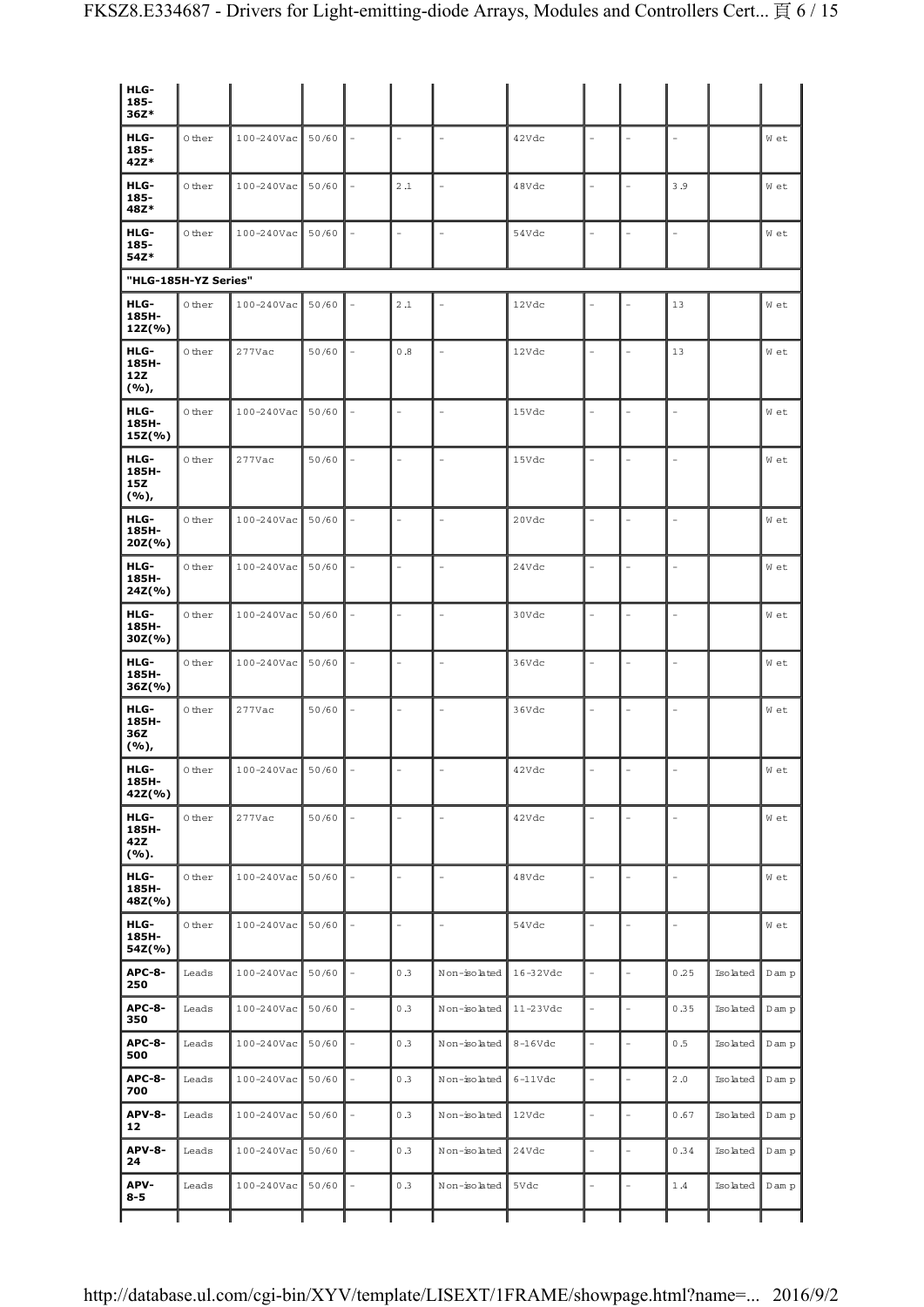| ELG-<br>100-<br><b>24Y</b> | Leads  | 100-240Vac 50/60 |       | 100 | 1.1   | Non-isolated 24Vdc                                                  |                    |    | 96 | 4.0  | Class 2      | W et |
|----------------------------|--------|------------------|-------|-----|-------|---------------------------------------------------------------------|--------------------|----|----|------|--------------|------|
| ELG-<br>100-<br>24Y,       | Leads  | 277Vac           | 50/60 | 100 | 0.5   | Non-isolated                                                        | 24Vdc              |    | 96 | 4.0  | Class 2      | W et |
| ELG-<br>100-<br>36Y        | Leads  | 100-240Vac       | 50/60 | 100 | 1.1   | Non-isolated                                                        | 36Vdc              |    | 96 | 2.66 | Class 2      | W et |
| ELG-<br>100-<br>36Y,       | Leads  | 277Vac           | 50/60 | 100 | 0.5   | Non-isolated                                                        | 36Vdc              |    | 96 | 2.66 | Class 2      | W et |
| ELG-<br>100-<br>42Y        | Leads  | 100-240Vac       | 50/60 | 100 | 1.1   | Non-isolated                                                        | 42Vdc              | L, | 96 | 2.28 | Class 2      | W et |
| ELG-<br>100-<br>42Y,       | Leads  | 277Vac           | 50/60 | 100 | 0.5   | Non-isolated                                                        | 42Vdc              | L, | 96 | 2.28 | $C$ lass $2$ | W et |
| ELG-<br>100-<br>48Y        | Leads  | 100-240Vac       | 50/60 | 100 | $1.1$ | Non-isolated                                                        | 48Vdc              |    | 96 | 2.0  | Class 2      | W et |
| ELG-<br>$100 -$<br>48Y,    | Leads  | 277Vac           | 50/60 | 100 | 0.5   | Non-isolated                                                        | 48Vdc              |    | 96 | 2.0  | Class 2      | W et |
| ELG-<br>100-<br>54Y        | Leads  | 100-240Vac       | 50/60 | 100 | 1.1   | Non-isolated                                                        | 54Vdc              |    | 96 | 1.78 | Class 2      | W et |
| ELG-<br>100-<br>54Y,       | Leads  | 277Vac           | 50/60 | 100 | 0.5   | Non-isolated                                                        | 54Vdc              |    | 96 | 1.78 | Class 2      | W et |
| ELG-<br>100-<br>CXY (b)    | 0 ther | 200-240Vac       | 50/60 |     |       |                                                                     | 48-297Vdc          |    |    |      |              | W et |
| ELG-<br>100-<br>$CXY(b)$ . | 0 ther | $277$ Vac        | 50/60 |     |       |                                                                     | 75-297Vdc          |    |    |      |              | W et |
|                            |        |                  |       |     |       |                                                                     |                    |    |    |      |              |      |
|                            |        |                  |       |     |       | ELG-150-12y, where y can be blank, A, B, AB, D, D2, DA, ADA or AD2, |                    |    |    |      |              |      |
|                            | 0 ther | 200-240Vac       | 50/60 |     | 0.9   |                                                                     | 12Vdc              |    |    | 10   |              | W et |
|                            |        |                  |       |     |       | ELG-150-12y, where y can be blank, A, B, AB, D, D2, DA, ADA or AD2. |                    |    |    |      |              |      |
|                            | 0 ther | 277Vac           | 50/60 |     | 0.7   |                                                                     | 12Vdc              |    |    | 10   |              | W et |
|                            |        |                  |       |     |       | ELG-150-24y, where y can be blank, A, B, AB, D, D2, DA, ADA or AD2, |                    |    |    |      |              |      |
|                            | 0 ther | $200 - 240$ Vac  | 50/60 |     | 0.9   |                                                                     | $2\,4\mathrm{Vdc}$ |    |    | 6.25 |              | w et |
|                            |        |                  |       |     |       | ELG-150-24y, where y can be blank, A, B, AB, D, D2, DA, ADA or AD2. |                    |    |    |      |              |      |
|                            | 0 ther | 277Vac           | 50/60 |     | 0.7   |                                                                     | 24Vdc              |    |    | 6.25 |              | W et |
|                            |        |                  |       |     |       | ELG-150-36y, where y can be blank, A, B, AB, D, D2, DA, ADA or AD2, |                    |    |    |      |              |      |
|                            | 0 ther | 200-240Vac       | 50/60 |     | 0.9   |                                                                     | 36Vdc              |    |    | 4.17 |              | W et |
|                            |        |                  |       |     |       | ELG-150-36y, where y can be blank, A, B, AB, D, D2, DA, ADA or AD2. |                    |    |    |      |              |      |
|                            | 0 ther | 277Vac           | 50/60 |     | 0.7   |                                                                     | 36Vdc              |    |    | 4.17 |              | W et |
|                            |        |                  |       |     |       | ELG-150-42y, where y can be blank, A, B, AB, D, D2, DA, ADA or AD2, |                    |    |    |      |              |      |
|                            | 0 ther | 200-240Vac       | 50/60 |     | 0.9   |                                                                     | 42Vdc              |    |    | 3.57 |              | W et |
|                            |        |                  |       |     |       | ELG-150-42y, where y can be blank, A, B, AB, D, D2, DA, ADA or AD2. |                    |    |    |      |              |      |
|                            | 0 ther | 277Vac           | 50/60 |     | 0.7   |                                                                     | 42Vdc              |    |    | 3.57 |              | W et |
|                            |        |                  |       |     |       | ELG-150-48y, where y can be blank, A, B, AB, D, D2, DA, ADA or AD2, |                    |    |    |      |              |      |
|                            | 0 ther | 200-240Vac       | 50/60 |     | 0.9   |                                                                     | 48Vdc              |    |    | 3.13 |              | W et |
|                            |        |                  |       |     |       | ELG-150-48y, where y can be blank, A, B, AB, D, D2, DA, ADA or AD2. |                    |    |    |      |              |      |
|                            | 0 ther | 277Vac           | 50/60 |     | 0.7   |                                                                     | 48Vdc              |    |    | 3.13 |              | W et |
|                            |        |                  |       |     |       |                                                                     |                    |    |    |      |              |      |
|                            |        |                  |       |     |       | ELG-150-54y, where y can be blank, A, B, AB, D, D2, DA, ADA or AD2, |                    |    |    |      |              |      |
|                            | 0 ther | 200-240Vac       | 50/60 |     | 0.9   |                                                                     | 54Vdc              |    |    | 2.8  |              | W et |
|                            | 0 ther | 277Vac           | 50/60 |     | 0.7   | ELG-150-54y, where y can be blank, A, B, AB, D, D2, DA, ADA or AD2. | 54Vdc              |    |    | 2.8  |              | W et |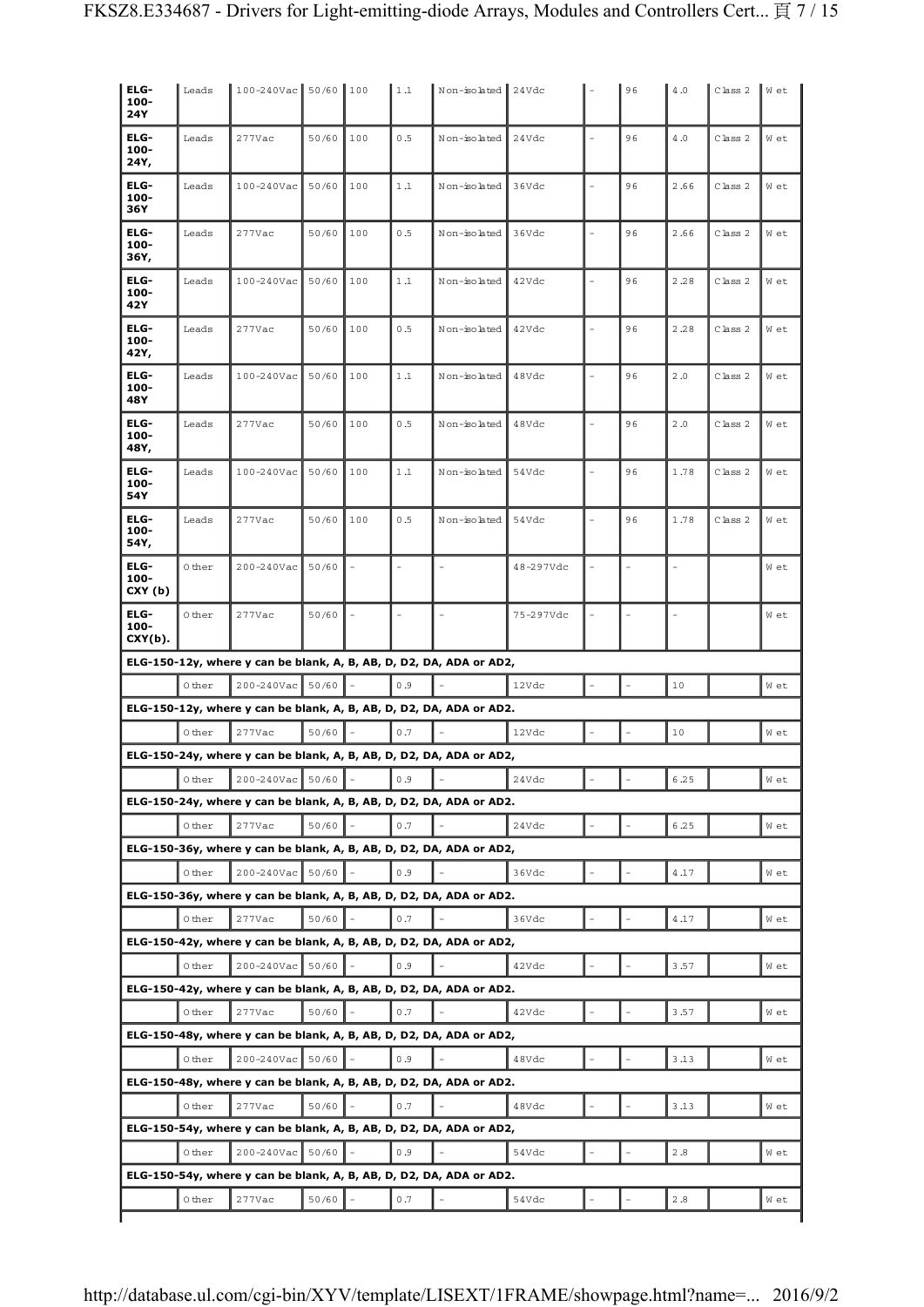| ELG-150-C1750y, where y can be blank, A, B, AB, D, D2, DA, ADA or AD2, |                |                  |       |  |         |                                                                        |                                                                                                             |  |                |                          |                           |      |
|------------------------------------------------------------------------|----------------|------------------|-------|--|---------|------------------------------------------------------------------------|-------------------------------------------------------------------------------------------------------------|--|----------------|--------------------------|---------------------------|------|
|                                                                        | 0 ther         | 200-240Vac       | 50/60 |  | 0.9     |                                                                        | 43-86Vdc                                                                                                    |  |                | 1.75                     |                           | W et |
|                                                                        |                |                  |       |  |         | ELG-150-C1750y, where y can be blank, A, B, AB, D, D2, DA, ADA or AD2. |                                                                                                             |  |                |                          |                           |      |
|                                                                        | 0 ther         | 277Vac           | 50/60 |  | 0.7     |                                                                        | 94Vdc                                                                                                       |  |                | 1.75                     |                           | W et |
|                                                                        |                |                  |       |  |         | ELG-150-C2100y, where y can be blank, A, B, AB, D, D2, DA, ADA or AD2, |                                                                                                             |  |                |                          |                           |      |
|                                                                        | 0 ther         | 200-240Vac       | 50/60 |  | 0.9     |                                                                        | 36-72Vdc                                                                                                    |  |                | 2.1                      |                           | W et |
|                                                                        |                |                  |       |  |         | ELG-150-C2100y, where y can be blank, A, B, AB, D, D2, DA, ADA or AD2. |                                                                                                             |  |                |                          |                           |      |
|                                                                        | 0 ther         | 277Vac           | 50/60 |  | 0.7     |                                                                        | 80Vdc                                                                                                       |  |                | 2.1                      |                           | W et |
|                                                                        |                |                  |       |  |         |                                                                        | ELG-150-CXY, X may be 500, 700, 1050 or 1400. Y may be blank, A, B, D, AB, AD2, ADA, D2 or DA for marketing |  |                |                          |                           |      |
| purposes only                                                          |                |                  |       |  |         |                                                                        |                                                                                                             |  |                |                          |                           |      |
|                                                                        | 0 ther         | 277Vac           | 50/60 |  |         |                                                                        | 115-315Vdc                                                                                                  |  |                |                          |                           | W et |
| purposes only.                                                         |                |                  |       |  |         |                                                                        | ELG-150-CXY, X may be 500, 700, 1050 or 1400. Y may be blank, A, B, D, AB, AD2, ADA, D2 or DA for marketing |  |                |                          |                           |      |
|                                                                        | 0 ther         | 200-240Vac       | 50/60 |  |         | $\equiv$                                                               | 35-71Vdc                                                                                                    |  |                |                          |                           | W et |
| ELG-                                                                   |                | 100-277Vac       | 50/60 |  | 1.8     | 0 ther                                                                 | 12V                                                                                                         |  |                |                          |                           | W et |
| $200 -$<br>12y                                                         |                |                  |       |  |         |                                                                        |                                                                                                             |  |                |                          |                           |      |
| ELG-                                                                   |                | 100-277Vac       | 50/60 |  | 1.8     | 0 ther                                                                 | 24V                                                                                                         |  |                |                          |                           | W et |
| $200 -$<br>24y                                                         |                |                  |       |  |         |                                                                        |                                                                                                             |  |                |                          |                           |      |
| ELG-                                                                   |                | 100-277Vac       | 50/60 |  | $1.8\,$ | 0 ther                                                                 | 36V                                                                                                         |  |                |                          |                           | W et |
| 200-<br>36y                                                            |                |                  |       |  |         |                                                                        |                                                                                                             |  |                |                          |                           |      |
| ELG-                                                                   |                | 100-277Vac       | 50/60 |  | 1.8     | 0 ther                                                                 | 42V                                                                                                         |  |                |                          |                           | W et |
| $200 -$<br>42y                                                         |                |                  |       |  |         |                                                                        |                                                                                                             |  |                |                          |                           |      |
| ELG-                                                                   | $\overline{a}$ | 100-277Vac       | 50/60 |  | 1.8     | 0 ther                                                                 | 48V                                                                                                         |  | $\equiv$       |                          |                           | W et |
| 200-                                                                   |                |                  |       |  |         |                                                                        |                                                                                                             |  |                |                          |                           |      |
| 48y<br>ELG-                                                            |                |                  |       |  | 1.8     |                                                                        |                                                                                                             |  |                |                          |                           |      |
| $200 -$                                                                |                | 100-277Vac       | 50/60 |  |         | 0 ther                                                                 | 54V                                                                                                         |  |                |                          |                           | W et |
| 54y                                                                    |                |                  |       |  |         |                                                                        |                                                                                                             |  |                |                          |                           |      |
| ELG-<br>$200 -$                                                        |                | $100 - 240$ Vac  | 50/60 |  | 1.8     | 0 ther                                                                 | 200Vdc                                                                                                      |  |                | 1.05                     | Isolated                  | W et |
| C1050y                                                                 |                |                  |       |  |         |                                                                        |                                                                                                             |  |                |                          |                           |      |
| ELG-<br>$200 -$                                                        |                | 100-240Vac       | 50/60 |  | 1.8     | 0 ther                                                                 | 160Vdc                                                                                                      |  |                | 1.40                     | Isolated                  | W et |
| C1400y                                                                 |                |                  |       |  |         |                                                                        |                                                                                                             |  |                |                          |                           |      |
| ELG-<br>200-                                                           |                | 100-240Vac 50/60 |       |  | 1.8     | 0 ther                                                                 | 120Vdc                                                                                                      |  |                | 1.75                     | $Isolated \parallel W et$ |      |
| C1750y                                                                 |                |                  |       |  |         |                                                                        |                                                                                                             |  |                |                          |                           |      |
| ELG-<br>200-                                                           |                | $100 - 240$ Vac  | 50/60 |  | 1.8     | 0 ther                                                                 | 105Vdc                                                                                                      |  |                | 2.10                     | Isolated                  | W et |
| C2100y                                                                 |                |                  |       |  |         |                                                                        |                                                                                                             |  |                |                          |                           |      |
| ELG-                                                                   |                | 100-240Vac       | 50/60 |  | 1.8     | 0 ther                                                                 | 340Vdc                                                                                                      |  |                | 0.7                      | Isolated                  | W et |
| $200 -$<br>C700y                                                       |                |                  |       |  |         |                                                                        |                                                                                                             |  |                |                          |                           |      |
| ELG-                                                                   |                | 100-277Vac       | 50/60 |  | 2.2     | 0 ther                                                                 | 24V                                                                                                         |  | $\overline{a}$ | ÷,                       |                           | W et |
| $240 -$<br>24y                                                         |                |                  |       |  |         |                                                                        |                                                                                                             |  |                |                          |                           |      |
| ELG-                                                                   | $\overline{a}$ | 100-277Vac       | 50/60 |  | 2.2     | 0 ther                                                                 | 36V                                                                                                         |  |                | $\overline{a}$           |                           | W et |
| $240 -$<br>36y                                                         |                |                  |       |  |         |                                                                        |                                                                                                             |  |                |                          |                           |      |
| ELG-                                                                   |                | 100-277Vac       | 50/60 |  | 2.2     | 0 ther                                                                 | 42V                                                                                                         |  |                | $\overline{\phantom{a}}$ |                           | W et |
| $240 -$<br>42y                                                         |                |                  |       |  |         |                                                                        |                                                                                                             |  |                |                          |                           |      |
| ELG-                                                                   |                | 100-277Vac       | 50/60 |  | 2.2     | 0 ther                                                                 | 48V                                                                                                         |  |                |                          |                           | W et |
| $240 -$<br>48y                                                         |                |                  |       |  |         |                                                                        |                                                                                                             |  |                |                          |                           |      |
|                                                                        |                |                  |       |  |         |                                                                        |                                                                                                             |  |                |                          |                           |      |
| ELG-<br>$240 -$                                                        |                | 100-277Vac       | 50/60 |  | 2.2     | 0 ther                                                                 | 54V                                                                                                         |  |                |                          |                           | W et |
| 54y                                                                    |                |                  |       |  |         |                                                                        |                                                                                                             |  |                |                          |                           |      |
| ELG-<br>$240 -$                                                        |                | 100-240Vac       | 50/60 |  | 2.2     | 0 ther                                                                 | 239Vdc                                                                                                      |  |                | 1.05                     | Isolated                  | W et |
| C1050y                                                                 |                |                  |       |  |         |                                                                        |                                                                                                             |  |                |                          |                           |      |
|                                                                        |                | 100-240Vac       | 50/60 |  | 2.2     | 0 ther                                                                 | 180Vdc                                                                                                      |  |                | 1.40                     | Isolated                  | W et |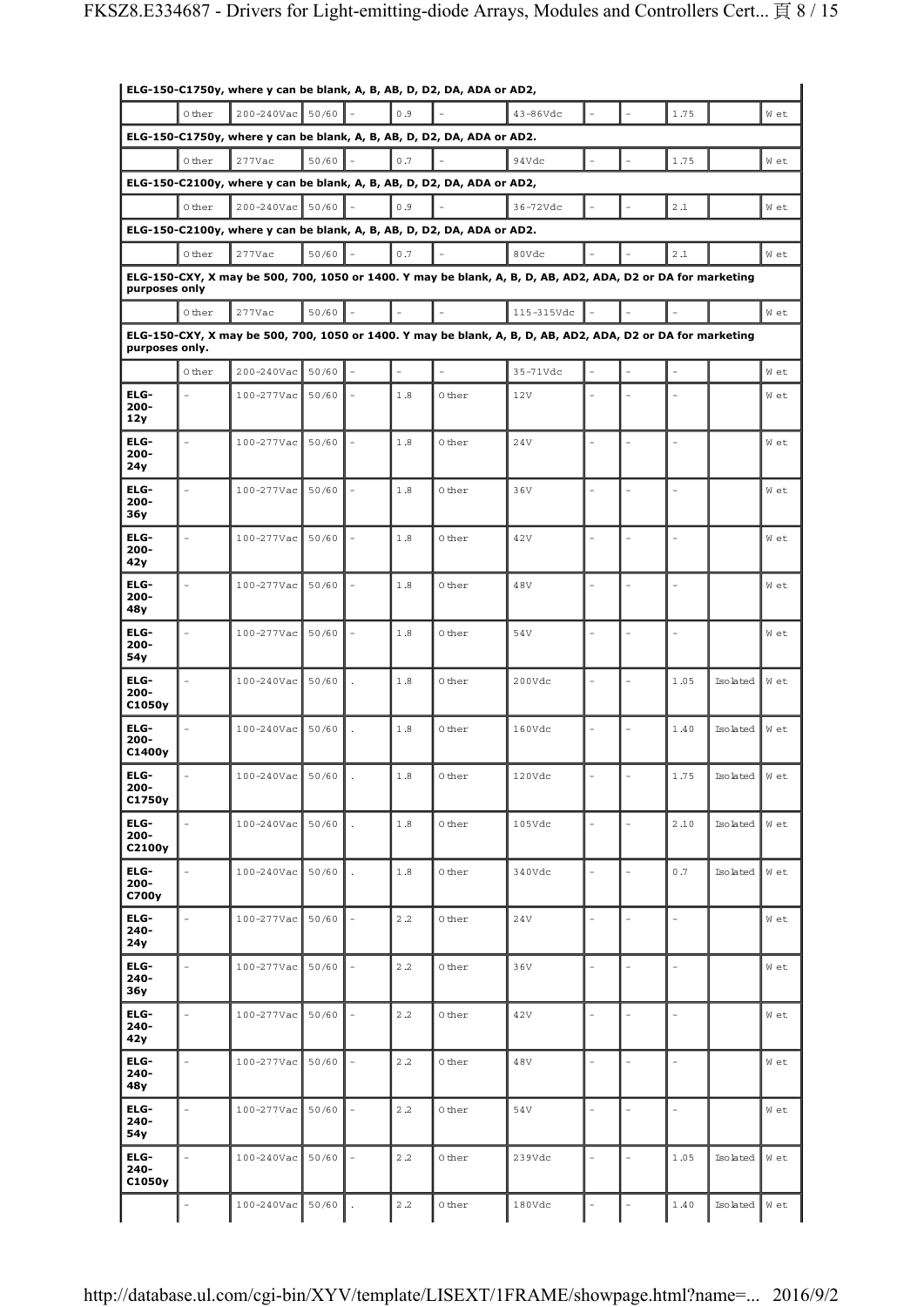| ELG-<br>$240 -$<br>C1400y |        |                                                  |       |                |                      |                |                          |      |          |       |
|---------------------------|--------|--------------------------------------------------|-------|----------------|----------------------|----------------|--------------------------|------|----------|-------|
| ELG-<br>$240 -$<br>C2100y |        | 100-240Vac                                       | 50/60 | 2.2            | 0 ther               | 106Vdc         |                          | 2.10 | Isolated | W et  |
| ELG-<br>$240 -$<br>C700y  |        | 100-240Vac                                       | 50/60 | 2.2            | 0 ther               | 360Vdc         | $\overline{\phantom{a}}$ | 0.7  | Isolated | W et  |
| <b>ELG-75-</b><br>12y     | Leads  | 200-240Vac                                       | 50/60 | .45            | Non-isolated         | 12Vdc          |                          | 5    | Class 2  | W et  |
| <b>ELG-75-</b><br>12y,    | Leads  | 277Vac                                           | 50/60 |                | Non-isolated         | 12Vdc          |                          |      |          | W et  |
| <b>ELG-75-</b><br>24y     | Leads  | $200 - 240V$                                     | 50/60 | .45            | Non-isolated         | 24Vdc          |                          | 3.15 | Class 2  | W et  |
| <b>ELG-75-</b><br>24y,    | Leads  | 277V                                             | 50/60 | .38            | Non-isolated         | 24Vdc          |                          | 3.15 | Class 2  | W et  |
| <b>ELG-75-</b><br>36y     | Leads  | 200-240Vac                                       | 50/60 | .45            | Non-isolated         | 36Vdc          |                          | 2.1  | Class 2  | W et  |
| <b>ELG-75-</b><br>36у,    | Leads  | 277Vac                                           | 50/60 | .38            | Non-isolated         | 36Vdc          |                          | 2.1  | Class 2  | W et  |
| <b>ELG-75-</b><br>42y     | Leads  | 200-240Vac                                       | 50/60 | .45            | Non-isolated         | 42Vdc          |                          | 1.8  | Class 2  | W et  |
| <b>ELG-75-</b><br>42y,    | Leads  | 277Vac                                           | 50/60 | 0.38           | Non-isolated         | 42Vdc          |                          | 1.8  | Class 2  | W et  |
| <b>ELG-75-</b><br>48y     | Leads  | 200-240Vac                                       | 50/60 | .45            | Non-isolated         | 48Vdc          |                          | 1.6  | Class 2  | W et  |
| <b>ELG-75-</b><br>48y,    | Leads  | 277Vac                                           | 50/60 |                | Non-isolated         | 48Vdc          |                          |      |          | W et  |
| <b>ELG-75-</b><br>C1050y  | 0 ther | 200-240Vac                                       | 50/60 | .45            | Non-isolated         | 35-71Vdc       | ÷                        | 1.05 | Isolated | W et  |
| <b>ELG-75-</b><br>C1050y. | 0 ther | 277Vac                                           | 50/60 | .38            | Non-isolated         | 78Vdc          |                          | 1.05 | Isolated | W et  |
| <b>ELG-75-</b><br>C1400y  | 0 ther | 200-240Vac                                       | 50/60 | .45            | Non-isolated         | $27 - 54V$ dc  |                          | 1.4  | Isolated | W et  |
| <b>ELG-75-</b><br>C1400y. | 0 ther | 277Vac                                           | 50/60 | .38            | Non-isolated         | 61Vdc          |                          | 1.4  | Isolated | W et  |
| <b>ELG-75-</b><br>C350y   | 0 ther | 200-240Vac                                       | 50/60 | .45            | Non-isolated         | 107-214Vdc     |                          | 0.35 | Isolated | W et  |
| <b>ELG-75-</b><br>С350у,  | 0 ther | 277Vac                                           | 50/60 | .38            | Non-isolated         | 224Vdc         |                          | 0.35 | Isolated | W et  |
| <b>ELG-75-</b><br>C500y   | 0 ther | 200-240Vac                                       | 50/60 | .45            | Non-isolated         | 75-150Vdc      |                          | 0.5  | Isolated | W et  |
| <b>ELG-75-</b><br>C500y,  | 0 ther | 277Vac                                           | 50/60 | .38            | Non-isolated         | 158Vdc         |                          | 0.5  | Isolated | W et  |
| <b>ELG-75-</b><br>C700y,  | 0 ther | 277Vac                                           | 50/60 | .38            | Non-isolated         | 114Vdc         |                          | 0.7  | Isolated | W et  |
| <b>ELG-75-</b><br>C700y.  | 0 ther | 200-240Vac                                       | 50/60 | .45            | Non-isolated         | 53-107Vdc      |                          | 0.7  | Isolated | W et  |
|                           |        | HBG-100-60Y, where Y may be A, B, AB, E or blank |       |                |                      |                |                          |      |          |       |
|                           | 0 ther | 277Vac                                           | 50/60 |                | $\ddot{\phantom{1}}$ | 62Vdc          |                          |      |          | W et  |
| HBG-<br>100-XP<br>(a)     | 0 ther | 100-240Vac                                       | 50/60 |                |                      | $25-62Vdc$     |                          |      |          | W et  |
| HBG-<br>100-XP<br>(a).    | 0 ther | 277Vac                                           | 50/60 | $\overline{a}$ | $\frac{1}{2}$        | $25-62Vdc$     |                          |      |          | W et  |
| HBG-<br>100-XY<br>(a)     | 0 ther | 100-240Vac                                       | 50/60 |                | $\equiv$             | $25-62Vdc$     |                          |      |          | W et  |
| HBG-<br>100-XY<br>(a).    | 0 ther | 277Vac                                           | 50/60 | $\overline{a}$ | $\equiv$             | $25-62Vdc$     |                          |      |          | W et  |
| HBG-<br>100P-<br>36y,     |        | 100-240Vac                                       | 50/60 | 1.1            | 0 ther               | $\overline{a}$ | 37                       | 2.7  |          | Dam p |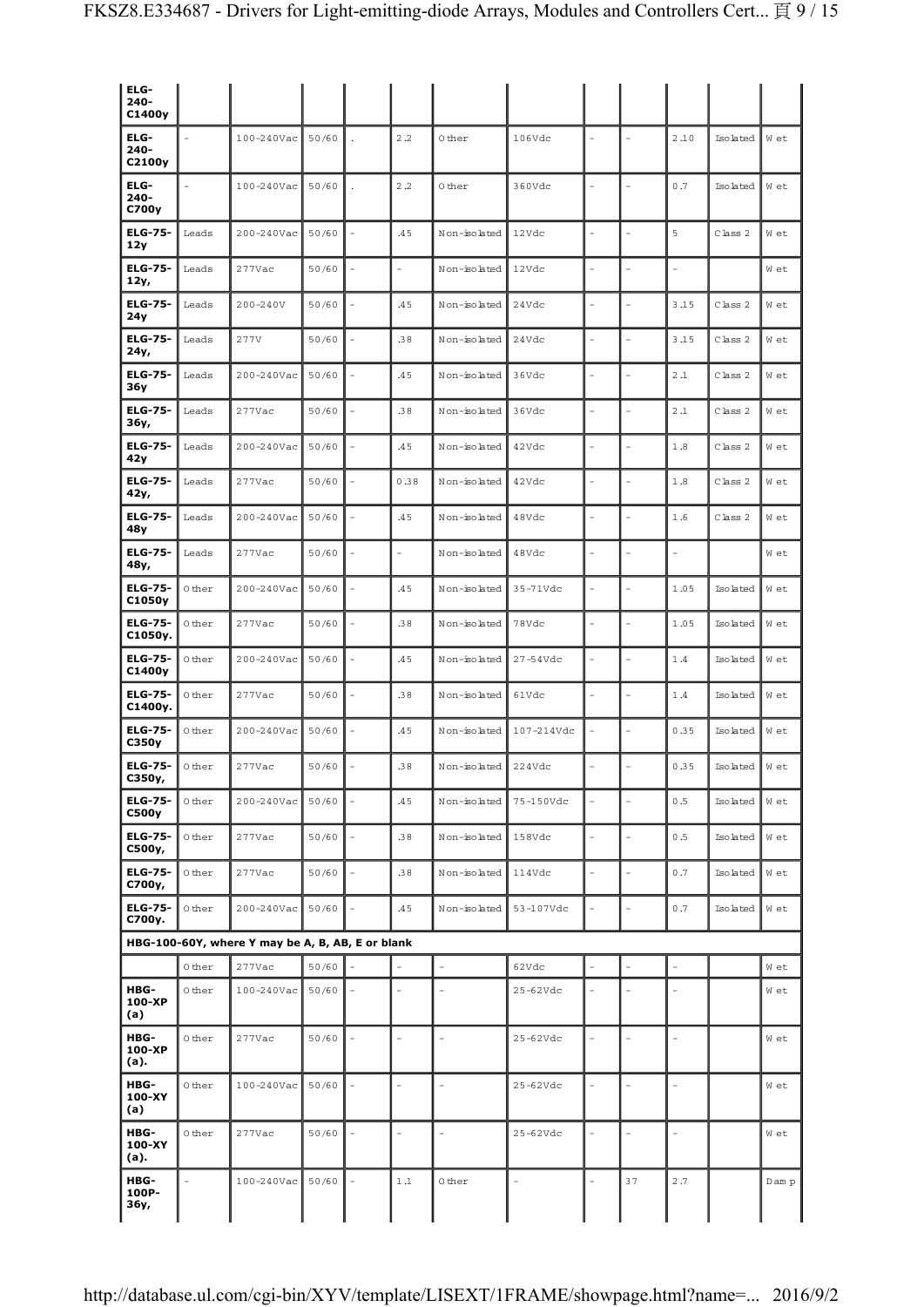| $Y = A$ or<br>в                          |        |                                                    |       |          |                |                |                                                                                |                          |                |                |       |
|------------------------------------------|--------|----------------------------------------------------|-------|----------|----------------|----------------|--------------------------------------------------------------------------------|--------------------------|----------------|----------------|-------|
| HBG-<br>100P-<br>48y,<br>$Y = A$ or<br>в |        | 100-240Vac                                         | 50/60 | $\sim$   | 1.1            | 0 ther         | $\overline{a}$                                                                 | L,                       | 49             | 2.0            | Dam p |
|                                          |        | HBG-100P-60Y, where Y may be A, B, AB, E or blank. |       |          |                |                |                                                                                |                          |                |                |       |
|                                          | 0 ther | 100-240Vac                                         | 50/60 |          |                | $\overline{a}$ | 62Vdc                                                                          | L,                       | $\overline{a}$ | $\overline{a}$ | W et  |
| HBG-<br>100P-<br>60y,<br>$Y = A$ or<br>в |        | $100 - 240$ Vac 50/60                              |       |          | 1.1            | 0 ther         | L,                                                                             |                          | 62             | 1.6            | Dam p |
|                                          |        |                                                    |       |          |                |                | HBG-160-XY, where X may be 24, 36, 48 or 60 and Y may be A, B, AB, E or blank. |                          |                |                |       |
|                                          | 0 ther | $100 - 240$ Vac                                    | 50/60 |          | $\overline{a}$ | $\overline{a}$ | $24-60Vdc$                                                                     |                          | $\overline{a}$ |                | W et  |
| HBG-<br>160P-<br>36Y,<br>Y-A or<br>в     |        | 100-240Vac                                         | 50/60 |          | 1.7            | 0 ther         | $24 - 60V$                                                                     | L                        | 158            | 4.4            | Dam p |
| HBG-<br>160P-<br>48Y,<br>$Y = A$ or<br>в |        | 100-240Vac                                         | 50/60 |          | 1.7            | 0 ther         | $24 - 60V$                                                                     |                          | 158            | 3.3            | Dam p |
| HBG-<br>160P-<br>60Y,<br>$Y = A$ or<br>в |        | $100 - 240$ Vac                                    | 50/60 |          | 1.7            | 0 ther         | $24 - 60V$                                                                     |                          | 156            | 2.6            | Dam p |
| HBG-<br>240P-<br>36y,<br>$Y = A$ or<br>в |        | $100 - 240$ Vac                                    | 50/60 |          | 2.5            | 0 ther         | $\frac{1}{2}$                                                                  |                          | 37             | 6.7            | Dam p |
| HBG-<br>240P-<br>48y,<br>$Y = A$ or<br>в |        | 100-240Vac                                         | 50/60 | $\equiv$ | 2.5            | 0 ther         | $\overline{\phantom{a}}$                                                       |                          | 49             | 5              | Dam p |
| HBG-<br>240P-<br>60y,<br>$Y = A$ or<br>в |        | 100-240Vac                                         | 50/60 |          | 2.5            | 0 ther         | $\equiv$                                                                       |                          | 62             | $\overline{4}$ | Dam p |
| HLG-<br>100H-<br>24Z<br>(%).             | 0 ther | 277Vac                                             | 50/60 |          |                |                | 24Vdc                                                                          |                          |                |                | W et  |
| HLG-<br>120H-<br>20Z<br>(%).             | 0 ther | 277Vac                                             | 50/60 |          |                | L.             | 20Vdc                                                                          | $\overline{\phantom{0}}$ |                | ÷,             | W et  |
| HLG-<br>120H-<br>24Z<br>(%).             | 0 ther | 277Vac                                             | 50/60 |          |                | $\overline{a}$ | 24Vdc                                                                          |                          |                | L.             | W et  |
| HLG-<br>120H-<br>36Z<br>(%).             | 0 ther | 277Vac                                             | 50/60 |          |                | $\overline{a}$ | 36Vdc                                                                          |                          |                | L,             | W et  |
| HLG-<br>120H-<br>42Z<br>(%).             | 0 ther | 277Vac                                             | 50/60 |          | L.             | $\overline{a}$ | 42Vdc                                                                          |                          |                | $\overline{a}$ | W et  |
| HLG-<br>150-<br>54Z*.                    | 0 ther | 277Vac                                             | 50/60 |          | $\overline{a}$ | $\overline{a}$ | 54Vdc                                                                          |                          |                | L.             | W et  |
| HLG-<br>150H-<br>15Z<br>(%).             | 0 ther | 277Vac                                             | 50/60 |          | ÷              | L.             | 15Vdc                                                                          | Ē,                       |                | ÷,             | W et  |
| HLG-<br>150H-                            | 0 ther | 277Vac                                             | 50/60 |          |                | ÷              | 24Vdc                                                                          |                          |                |                | W et  |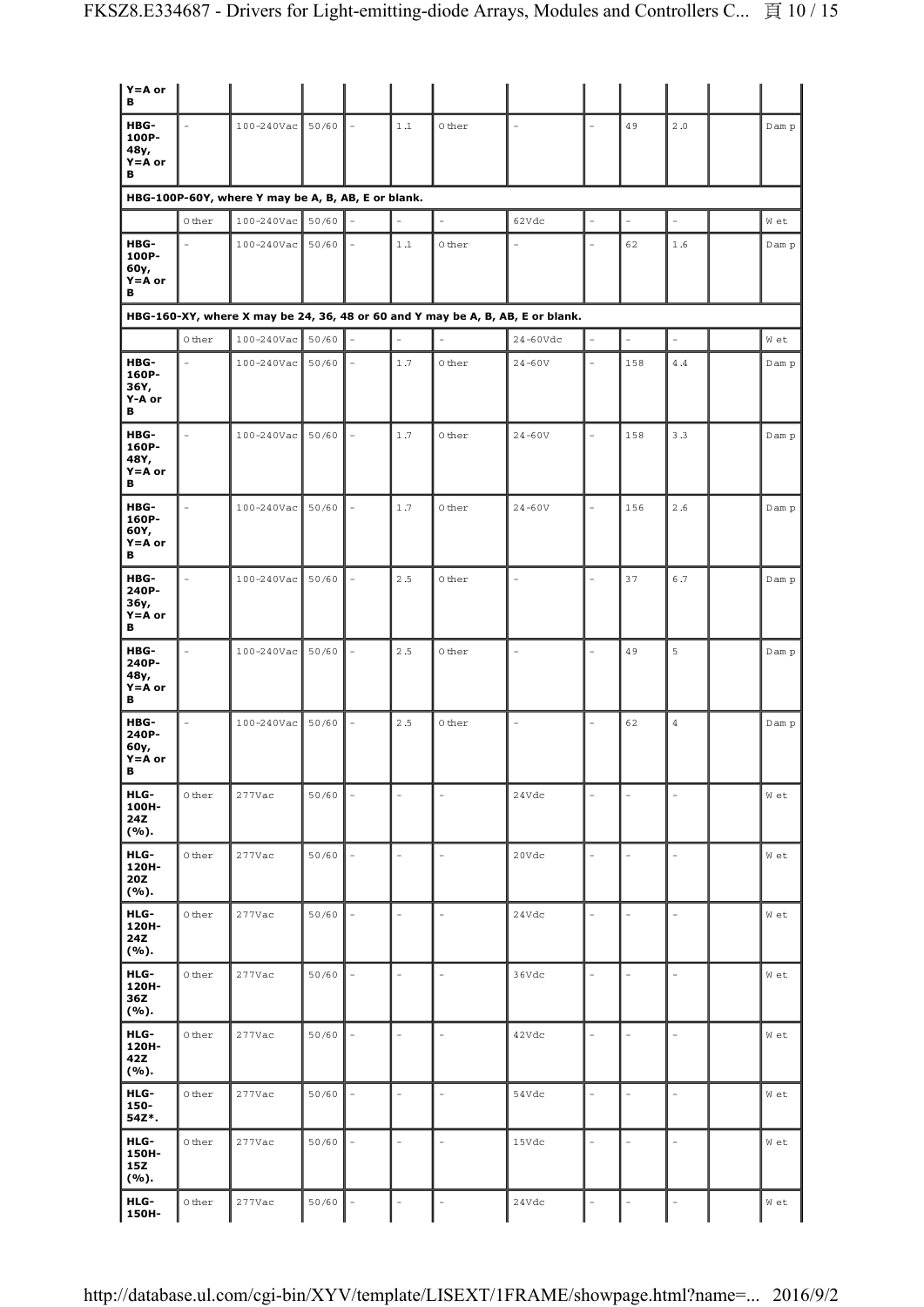| HLG-<br>$\bar{\phantom{a}}$<br>0 ther<br>$277$ Vac<br>50/60<br>36Vdc<br>L,<br>W et<br>150H-<br>36Z<br>(%).<br>HLG-<br>0 ther<br>$277$ Vac<br>50/60<br>42Vdc<br>W et<br>÷,<br>$\frac{1}{2}$<br>$\overline{\phantom{a}}$<br>150H-<br>42Z<br>(%).<br>HLG-<br>$\circ$ ther<br>$\overline{a}$<br>277Vac<br>50/60<br>48Vdc<br>$\overline{\phantom{a}}$<br>W et<br>$\equiv$<br>$\sim$<br>150H-<br>48Z<br>(%).<br>HLG-<br>0 ther<br>277Vac<br>50/60<br>$\bar{ }$<br>20Vdc<br>W et<br>÷,<br>185H-<br>20Z<br>(%).<br>HLG-<br>50/60<br>0 ther<br>277Vac<br>24Vdc<br>$\overline{\phantom{a}}$<br>W et<br>185H-<br>24Z<br>(%).<br>HLG-<br>50/60<br>0 ther<br>277Vac<br>30Vdc<br>$\frac{1}{2}$<br>W et<br>185H-<br>30Z<br>(%).<br>HLG-<br>$\overline{a}$<br>0 ther<br>277Vac<br>50/60<br>$\overline{a}$<br>48Vdc<br>W et<br>$\overline{a}$<br>185H-<br>48Z<br>(%).<br>HLG-<br>0 ther<br>50/60<br>277Vac<br>48Vdc<br>W et<br>$\frac{1}{2}$<br>185H-<br>54Z<br>(%).<br>HLG-<br>0 ther<br>100-240Vac<br>50/60<br>12Vdc<br>W et<br>$\frac{1}{2}$<br>$240 -$<br>$12Z+$<br>HLG-<br>$\overline{a}$<br>0 ther<br>277Vac<br>50/60<br>12Vdc<br>W et<br>L,<br>L.<br>÷,<br>$240 -$<br>$12Z +$<br>HLG-<br>0 ther<br>100-240Vac<br>50/60<br>15Vdc<br>$\frac{1}{2}$<br>W et |
|------------------------------------------------------------------------------------------------------------------------------------------------------------------------------------------------------------------------------------------------------------------------------------------------------------------------------------------------------------------------------------------------------------------------------------------------------------------------------------------------------------------------------------------------------------------------------------------------------------------------------------------------------------------------------------------------------------------------------------------------------------------------------------------------------------------------------------------------------------------------------------------------------------------------------------------------------------------------------------------------------------------------------------------------------------------------------------------------------------------------------------------------------------------------------------------------------------------------------------------------|
|                                                                                                                                                                                                                                                                                                                                                                                                                                                                                                                                                                                                                                                                                                                                                                                                                                                                                                                                                                                                                                                                                                                                                                                                                                                |
|                                                                                                                                                                                                                                                                                                                                                                                                                                                                                                                                                                                                                                                                                                                                                                                                                                                                                                                                                                                                                                                                                                                                                                                                                                                |
|                                                                                                                                                                                                                                                                                                                                                                                                                                                                                                                                                                                                                                                                                                                                                                                                                                                                                                                                                                                                                                                                                                                                                                                                                                                |
|                                                                                                                                                                                                                                                                                                                                                                                                                                                                                                                                                                                                                                                                                                                                                                                                                                                                                                                                                                                                                                                                                                                                                                                                                                                |
|                                                                                                                                                                                                                                                                                                                                                                                                                                                                                                                                                                                                                                                                                                                                                                                                                                                                                                                                                                                                                                                                                                                                                                                                                                                |
|                                                                                                                                                                                                                                                                                                                                                                                                                                                                                                                                                                                                                                                                                                                                                                                                                                                                                                                                                                                                                                                                                                                                                                                                                                                |
|                                                                                                                                                                                                                                                                                                                                                                                                                                                                                                                                                                                                                                                                                                                                                                                                                                                                                                                                                                                                                                                                                                                                                                                                                                                |
|                                                                                                                                                                                                                                                                                                                                                                                                                                                                                                                                                                                                                                                                                                                                                                                                                                                                                                                                                                                                                                                                                                                                                                                                                                                |
|                                                                                                                                                                                                                                                                                                                                                                                                                                                                                                                                                                                                                                                                                                                                                                                                                                                                                                                                                                                                                                                                                                                                                                                                                                                |
|                                                                                                                                                                                                                                                                                                                                                                                                                                                                                                                                                                                                                                                                                                                                                                                                                                                                                                                                                                                                                                                                                                                                                                                                                                                |
| $240 -$<br>$15Z+$                                                                                                                                                                                                                                                                                                                                                                                                                                                                                                                                                                                                                                                                                                                                                                                                                                                                                                                                                                                                                                                                                                                                                                                                                              |
| HLG-<br>0 ther<br>277Vac<br>50/60<br>15Vdc<br>$\frac{1}{2}$<br>$\equiv$<br>W et<br>÷,<br>$\overline{\phantom{a}}$<br>$\overline{a}$<br>$240 -$<br>$15Z +$ ,                                                                                                                                                                                                                                                                                                                                                                                                                                                                                                                                                                                                                                                                                                                                                                                                                                                                                                                                                                                                                                                                                    |
| HLG-<br>$\circ$ ther<br>$100 - 240$ Vac<br>50/60<br>20Vdc<br>W et<br>$\equiv$<br>L.<br>$\equiv$<br>$240 -$<br>$20Z+$                                                                                                                                                                                                                                                                                                                                                                                                                                                                                                                                                                                                                                                                                                                                                                                                                                                                                                                                                                                                                                                                                                                           |
| HLG-<br>$\bar{\phantom{a}}$<br>50/60<br>0 ther<br>$100 - 240$ Vac<br>L,<br>24Vdc<br>W et<br>$240 -$<br>$24Z+$                                                                                                                                                                                                                                                                                                                                                                                                                                                                                                                                                                                                                                                                                                                                                                                                                                                                                                                                                                                                                                                                                                                                  |
| HLG-<br>$\frac{1}{2}$<br>50/60<br>0 ther<br>277Vac<br>$\overline{a}$<br>24Vdc<br>W et<br>$\overline{a}$<br>$240 -$<br>$24Z +$                                                                                                                                                                                                                                                                                                                                                                                                                                                                                                                                                                                                                                                                                                                                                                                                                                                                                                                                                                                                                                                                                                                  |
| HLG-<br>50/60<br>0 ther<br>$100 - 240$ Vac<br>30Vdc<br>W et<br>$\overline{a}$<br>$\overline{\phantom{a}}$<br>-<br>$\overline{\phantom{0}}$<br>$240 -$<br>$30Z +$                                                                                                                                                                                                                                                                                                                                                                                                                                                                                                                                                                                                                                                                                                                                                                                                                                                                                                                                                                                                                                                                               |
| HLG-<br>50/60<br>0 ther<br>277Vac<br>30Vdc<br>W et<br>L.<br>$\overline{\phantom{a}}$<br>$\equiv$<br>$\overline{a}$<br>240-<br>$30Z +$ ,                                                                                                                                                                                                                                                                                                                                                                                                                                                                                                                                                                                                                                                                                                                                                                                                                                                                                                                                                                                                                                                                                                        |
| HLG-<br>0 ther<br>100-240Vac<br>50/60<br>36Vdc<br>$\blacksquare$<br>W et<br>$\overline{a}$<br>$240 -$<br>$36Z+$                                                                                                                                                                                                                                                                                                                                                                                                                                                                                                                                                                                                                                                                                                                                                                                                                                                                                                                                                                                                                                                                                                                                |
| HLG-<br>50/60<br>0 ther<br>277Vac<br>$\bar{ }$<br>36Vdc<br>W et<br>L.<br>L<br>$240 -$<br>$36Z + .$                                                                                                                                                                                                                                                                                                                                                                                                                                                                                                                                                                                                                                                                                                                                                                                                                                                                                                                                                                                                                                                                                                                                             |
| HLG-<br>0 ther<br>50/60<br>100-240Vac<br>42Vdc<br>$\frac{1}{2}$<br>$\equiv$<br>W et<br>÷,<br>$\overline{\phantom{a}}$<br>$\overline{a}$<br>$240 -$<br>$42Z+$                                                                                                                                                                                                                                                                                                                                                                                                                                                                                                                                                                                                                                                                                                                                                                                                                                                                                                                                                                                                                                                                                   |
| HLG-<br>50/60<br>$\omega$<br>0 ther<br>277Vac<br>42Vdc<br>$\equiv$<br>$\overline{a}$<br>$\overline{\phantom{a}}$<br>W et<br>$240 -$<br>$42Z + .$                                                                                                                                                                                                                                                                                                                                                                                                                                                                                                                                                                                                                                                                                                                                                                                                                                                                                                                                                                                                                                                                                               |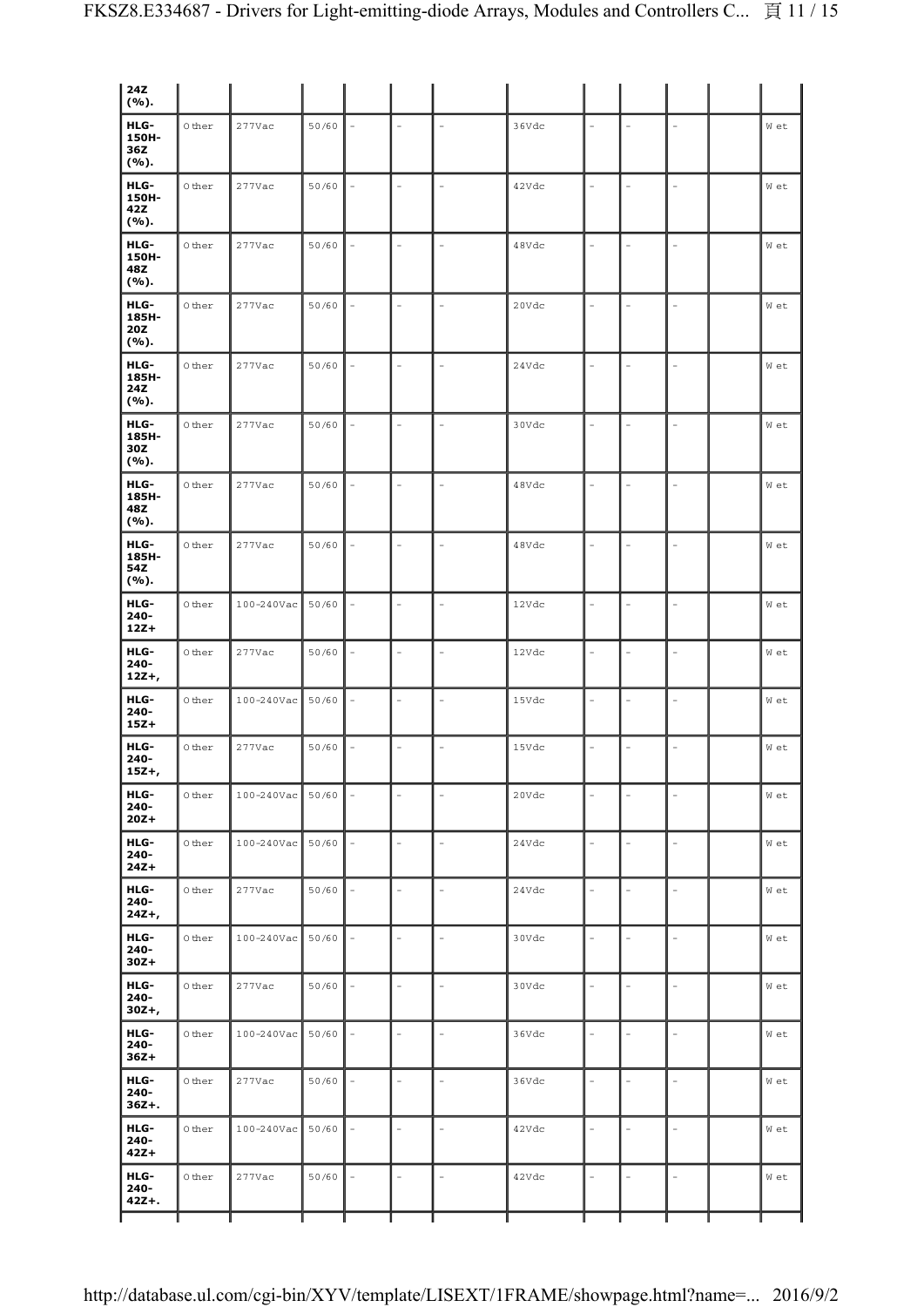| HLG-<br>$240 -$<br>$48Z+$  | 0 ther | $100 - 240$ Vac 50/60      |       |                          |                          | 48Vdc                                                                                          |                |      |          | W et |
|----------------------------|--------|----------------------------|-------|--------------------------|--------------------------|------------------------------------------------------------------------------------------------|----------------|------|----------|------|
| HLG-<br>$240 -$<br>$48Z +$ | 0 ther | 277Vac                     | 50/60 |                          |                          | 48Vdc                                                                                          |                |      |          | W et |
| HLG-<br>$240 -$<br>$54Z+$  | 0 ther | 100-240Vac                 | 50/60 | ÷,                       | $\equiv$                 | 54Vdc                                                                                          | ۳              |      |          | W et |
| HLG-<br>$240 -$<br>54Z+,   | Other  | 277Vac                     | 50/60 |                          | $\overline{\phantom{a}}$ | 54Vdc                                                                                          | $\equiv$       |      |          | W et |
| HLG-<br>240H-<br>$12Z+$    | 0 ther | 100-240Vac                 | 50/60 | $\sim$                   | $\equiv$                 | 12Vdc                                                                                          | ۳              |      |          | W et |
| HLG-<br>240H-<br>$15Z+$    | 0 ther | 100-240Vac                 | 50/60 |                          | ÷,                       | 15Vdc                                                                                          |                |      |          | W et |
| HLG-<br>240H-<br>$15Z +$   | 0 ther | 277Vac                     | 50/60 | $\overline{a}$           | $\overline{a}$           | 15Vdc                                                                                          |                |      |          | W et |
| HLG-<br>240H-<br>$20Z+$    | 0 ther | 100-240Vac                 | 50/60 |                          | $\overline{a}$           | 20Vdc                                                                                          |                |      |          | W et |
| HLG-<br>240H-<br>$20Z +$ , | 0 ther | $277$ Vac                  | 50/60 |                          |                          | 20Vdc                                                                                          |                |      |          | W et |
| HLG-<br>240H-<br>$24Z+$    | 0 ther | 100-240Vac                 | 50/60 |                          |                          | 24Vdc                                                                                          |                |      |          | W et |
| HLG-<br>240H-<br>$30Z +$   | 0 ther | 100-240Vac                 | 50/60 | L.                       | $\overline{a}$           | 30Vdc                                                                                          |                |      |          | W et |
| HLG-<br>240H-<br>30Z+,     | 0 ther | 277Vac                     | 50/60 | ÷,                       | $\sim$                   | 30Vdc                                                                                          |                |      |          | W et |
| HLG-<br>240H-<br>$36Z+$    | 0 ther | 100-240Vac                 | 50/60 | L.                       | $\overline{a}$           | 36Vdc                                                                                          | $\overline{a}$ |      |          | W et |
| HLG-<br>240H-<br>$36Z +$   | 0 ther | 277Vac                     | 50/60 | $\overline{\phantom{a}}$ | $\equiv$                 | 36Vdc                                                                                          |                |      |          | W et |
| HLG-<br>240H-<br>$42Z+$    | 0 ther | 100-240Vac                 | 50/60 |                          | $\overline{a}$           | 42Vdc                                                                                          |                |      |          | W et |
| HLG-<br>240H-<br>$42Z +$   | 0 ther | $277$ Vac                  | 50/60 |                          | $\equiv$                 | 42Vdc                                                                                          |                |      |          | W et |
| HLG-<br>240H-<br>$48Z +$   | 0 ther | 100-240Vac                 | 50/60 |                          | $\bar{a}$                | 48Vdc                                                                                          |                |      |          | W et |
| HLG-<br>240H-<br>$48Z +$   | 0 ther | $277$ Vac                  | 50/60 |                          | $\equiv$                 | 48Vdc                                                                                          |                |      |          | W et |
| HLG-<br>240H-<br>54Z+      | 0 ther | 100-240Vac                 | 50/60 | L.                       | $\overline{a}$           | 54Vdc                                                                                          |                |      |          | W et |
| HLG-<br>240H-<br>$54Z +$   | 0 ther | $277$ Vac                  | 50/60 | $\overline{a}$           | $\overline{a}$           | 54Vdc                                                                                          | ۳              |      |          | W et |
|                            |        | C1050D2,HLG-240H-C1050AD2, |       |                          |                          | HLG-240H-C1050, HLG-240H-C1050A, HLG-240H-C1050B, HLG-240H-C1050D, HLG-240H-C1050AB, HLG-240H- |                |      |          |      |
|                            | 0 ther | $277$ Vac                  | 50/60 | 1.0                      | Non-isolated             | 238Vdc                                                                                         |                | 1.05 |          | W et |
|                            |        | C1050D2,HLG-240H-C1050AD2, |       |                          |                          | HLG-240H-C1050, HLG-240H-C1050A, HLG-240H-C1050B, HLG-240H-C1050D, HLG-240H-C1050AB, HLG-240H- |                |      |          |      |
|                            | 0 ther | 100-240Vac                 | 50/60 | 3.0                      | 0 ther                   | 238Vdc                                                                                         |                | 1.05 | Isolated | W et |
|                            |        | C1400D2, HLG-240H-C1400AD2 |       |                          |                          | HLG-240H-C1400, HLG-240H-C1400A, HLG-240H-C1400B, HLG-240H-C1400D, HLG-240H-C1400AB, HLG-240H- |                |      |          |      |
|                            | 0 ther | 100-240Vac                 | 50/60 | 3.0                      | Non-isolated             | 179Vdc                                                                                         |                | 1.4  | Isolated | W et |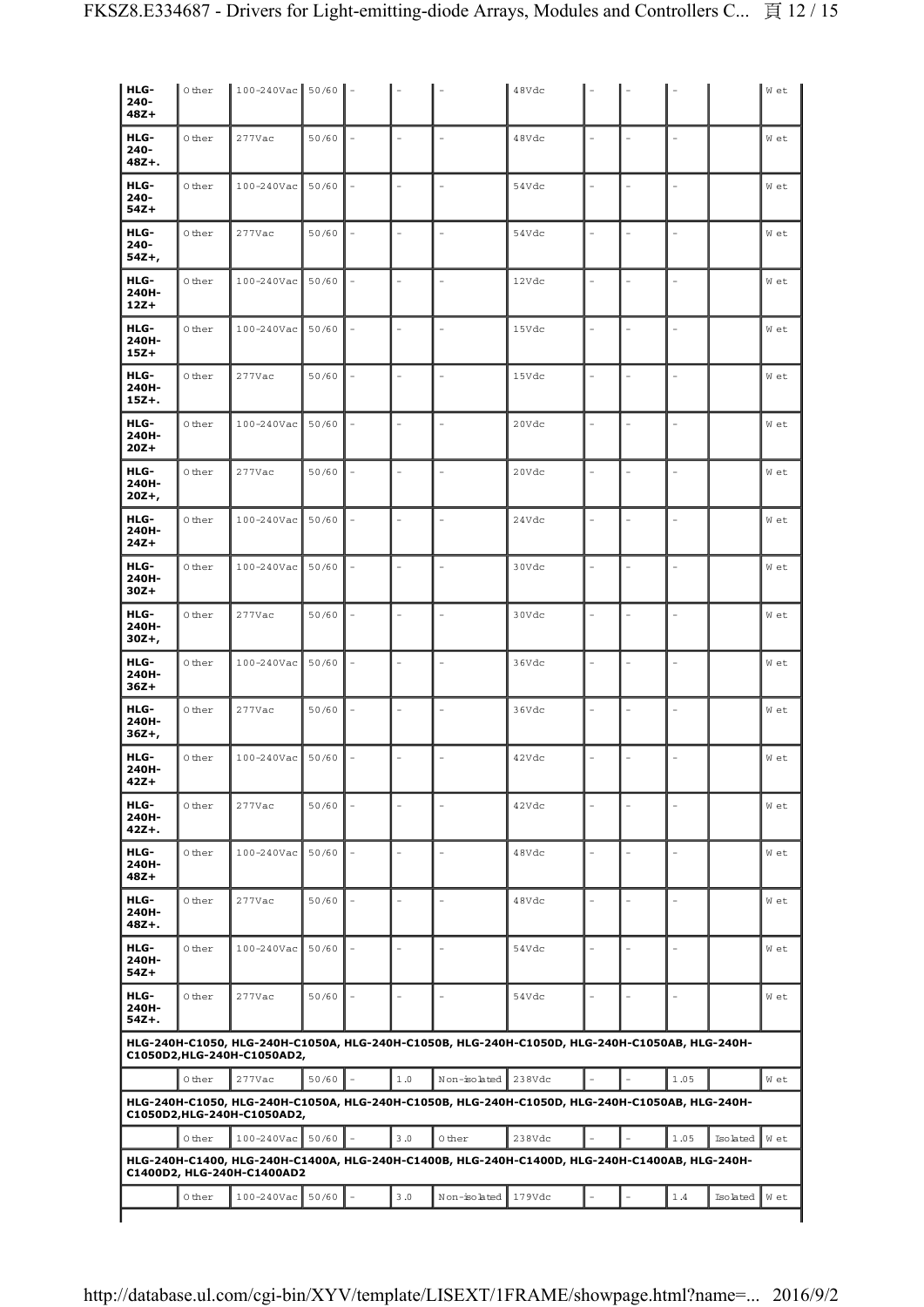|                                    |        | C1400D2, HLG-240H-C1400AD2.                                              |         |         |                                                                                 | HLG-240H-C1400, HLG-240H-C1400A, HLG-240H-C1400B, HLG-240H-C1400D, HLG-240H-C1400AB, HLG-240H-                        |  |      |          |      |
|------------------------------------|--------|--------------------------------------------------------------------------|---------|---------|---------------------------------------------------------------------------------|-----------------------------------------------------------------------------------------------------------------------|--|------|----------|------|
|                                    | 0 ther | $277$ Vac                                                                | 50/60   |         | Non-isolated                                                                    | 179Vdc                                                                                                                |  |      |          | W et |
|                                    |        | C1750D2, HLG-240H-C1750,AD2                                              |         |         |                                                                                 | HLG-240H-C1750, HLG-240H-C1750A, HLG-240H-C1750B, HLG-240H-C1750D, HLG-240H-C1750AB, HLG-240H-                        |  |      |          |      |
|                                    | 0 ther | 100-240Vac                                                               | 50/60   | 3.0     | Non-isolated                                                                    | 143Vdc                                                                                                                |  | 1.75 | Isolated | W et |
|                                    |        |                                                                          |         |         |                                                                                 | HLG-240H-C1750, HLG-240H-C1750A, HLG-240H-C1750B, HLG-240H-C1750D, HLG-240H-C1750AB, HLG-240H-                        |  |      |          |      |
|                                    |        | C1750D2, HLG-240H-C1750,AD2.                                             |         |         |                                                                                 |                                                                                                                       |  |      |          |      |
|                                    | 0 ther | $277$ Vac                                                                | 50/60   |         | Non-isolated 179Vdc                                                             |                                                                                                                       |  |      |          | W et |
|                                    |        | C2100D2,,HLG-240H-C2100AD2                                               |         |         |                                                                                 | HLG-240H-C2100, HLG-240H-C2100A, HLG-240H-C2100B, HLG-240H-C2100D, HLG-240H-C2100AB, HLG-240H-                        |  |      |          |      |
|                                    | 0 ther | $100 - 240$ Vac                                                          | 50/60   | 3.0     | Non-isolated 119Vdc                                                             |                                                                                                                       |  | 2.1  | Isolated | W et |
|                                    |        | C2100D2,,HLG-240H-C2100AD2.                                              |         |         |                                                                                 | HLG-240H-C2100, HLG-240H-C2100A, HLG-240H-C2100B, HLG-240H-C2100D, HLG-240H-C2100AB, HLG-240H-                        |  |      |          |      |
|                                    | 0 ther | 277Vac                                                                   | 50/60   |         | Non-isolated 119Vdc                                                             |                                                                                                                       |  |      |          | W et |
|                                    |        |                                                                          |         |         |                                                                                 | HLG-240H-C700, HLG-240H-C700A, HLG-240H-C700B, HLG-240H-C700D, HLG-240H-C700AB, HLG-240H-C700D2, HLG-                 |  |      |          |      |
| 240H-C700AD2                       |        |                                                                          |         |         |                                                                                 |                                                                                                                       |  |      |          |      |
|                                    | 0 ther | 100-240Vac                                                               | 50/60   | 3.0     | 0 ther                                                                          | 357Vdc                                                                                                                |  | 0.7  | Isolated | W et |
| 240H-C700AD2                       |        |                                                                          |         |         |                                                                                 | HLG-240H-C700, HLG-240H-C700A, HLG-240H-C700B, HLG-240H-C700D, HLG-240H-C700AB, HLG-240H-C700D2,HLG-                  |  |      |          |      |
|                                    | 0 ther | 277Vac                                                                   | 50/60   | 1.0     | Non-isolated                                                                    | 357Vdc                                                                                                                |  | 0.7  |          | W et |
|                                    |        |                                                                          |         |         |                                                                                 | HLG-240H-CXY, X may be 700, 1050, 1400, 1750 or 2100. Y may be blank, A, B, D, AB, D2 or AD2,                         |  |      |          |      |
|                                    | 0 ther | $277$ Vac                                                                | 50/60   | 1.0     |                                                                                 | 357Vdc                                                                                                                |  | 0.7  |          | W et |
|                                    |        |                                                                          |         |         |                                                                                 | HLG-240H-CXY, X may be 700, 1050, 1400, 1750 or 2100. Y may be blank, A, B, D, AB, D2 or AD2.                         |  |      |          |      |
|                                    | 0 ther | 100-240Vac                                                               | 50/60   | 3.0     |                                                                                 | 357Vdc                                                                                                                |  | 0.7  |          | W et |
| HLG-<br>320H-<br>C3500y            | 0 ther | 100-240V                                                                 | 50/60   | 3.5     | Non-isolated                                                                    | $46 - 91V$                                                                                                            |  | 3.5  |          | W et |
| HLG-<br>320H-<br>C700 <sub>V</sub> | 0 ther | 100-240V                                                                 | 50/60   | 3.5     | Non-isolated                                                                    | 214-428V                                                                                                              |  | 0.7  |          | W et |
|                                    |        |                                                                          |         |         |                                                                                 | HLG-320H-YZ, where Y = 12, 15, 20, 24, 30, 36, 42, 48 or 54 and Z = A, B, C, D or blank.                              |  |      |          |      |
|                                    | 0 ther | 100-240Vac                                                               | 50/60   |         |                                                                                 | $12 - 54$ Vdc                                                                                                         |  |      |          | W et |
| AB.                                |        |                                                                          |         |         |                                                                                 | HLG-600H-XY, where X can be 12, 15, 20, 24, 30, 36, 42, 48 or 54 for output voltage and where Y can be blank, A, B or |  |      |          |      |
|                                    | 0 ther | $100 - 240$ Vac                                                          | $50/60$ | $7\ .0$ |                                                                                 | 12-54Vdc                                                                                                              |  |      |          | W et |
| AB.                                |        |                                                                          |         |         |                                                                                 | HLG-600H-XY, where X can be 12, 15, 20, 24, 30, 36, 42, 48 or 54 for output voltage and where Y can be blank, A,B or  |  |      |          |      |
|                                    | 0 ther | 277Vac                                                                   | 50/60   | 2.9     |                                                                                 | $12 - 54$ Vdc                                                                                                         |  |      |          | W et |
|                                    |        |                                                                          |         |         |                                                                                 | HLG-80H-YZ, where Y can be 12, 15, 20, 24, 30, 36, 42, 48, 54 and Z can be A, B, D, AB or blank.                      |  |      |          |      |
|                                    | 0 ther | 100-240Vac                                                               | 50/60   |         |                                                                                 | $12 - 54$ Vdc                                                                                                         |  |      |          | W et |
|                                    |        |                                                                          |         |         |                                                                                 | HLG-80H-YZ, where Y can be 12, 15, 20, 24, 30, 36. 42, 48, 54 and Z can be A, B, D, AB or blank.                      |  |      |          |      |
|                                    | 0 ther | 277Vac                                                                   | 50/60   |         |                                                                                 | $12 - 54$ Vdc                                                                                                         |  |      |          | W et |
|                                    |        |                                                                          |         |         |                                                                                 | HLG-XH-YZ, where X may be 40 or 60, Y can be 12, 15, 20, 24, 30, 36, 42, 48, 54 and Z can be A, B, D, AB or blank.    |  |      |          |      |
|                                    | 0 ther | 100-240Vac                                                               | 50/60   |         |                                                                                 | 12-42Vdc                                                                                                              |  |      |          | W et |
|                                    |        |                                                                          |         |         |                                                                                 | HLN-XH-YZ, where X may be 40 or 60, Y can be 12, 15, 20, 24, 30, 36, 42, 48, 54 and Z can be A, B or AB.              |  |      |          |      |
|                                    | 0 ther | 100-240Vac                                                               | 50/60   |         |                                                                                 | $12 - 54$ Vdc                                                                                                         |  |      |          | W et |
|                                    | 0 ther | HLP-80H-Y, where Y can be 12, 15, 20, 24, 30, 36, 42, 48 or 54<br>277Vac | 50/60   |         |                                                                                 | 12-15Vdc                                                                                                              |  |      |          | W et |
|                                    |        | HLP-80H-Y, where Y can be 12, 15, 20, 24, 30, 36, 42, 48 or 54.          |         |         |                                                                                 |                                                                                                                       |  |      |          |      |
|                                    | 0 ther | 100-240Vac                                                               | 50/60   |         |                                                                                 | 12-15Vdc                                                                                                              |  |      |          | W et |
|                                    |        |                                                                          |         |         | HLP-XH-Y, where X may be 40 or 60, Y can be 12, 15, 20, 24, 30, 36, 42, 48, 54. |                                                                                                                       |  |      |          |      |
|                                    | 0 ther | 100-240Vac                                                               | 50/60   |         |                                                                                 | 12-42Vdc                                                                                                              |  |      |          | W et |
|                                    |        |                                                                          |         |         |                                                                                 | HVG-100-15A-CZZZZ,HVG-100-15B-CZZZZ,HVG-100-15D-CZZZZ,HVG-100-15AB-CZZZZ (CZZZ=0 to 5000, or blank).                  |  |      |          |      |
|                                    | 0 ther | 200-480Vac                                                               | 50/60   | 0.43    |                                                                                 | 15Vdc                                                                                                                 |  | 5    |          | W et |
|                                    |        |                                                                          |         |         |                                                                                 |                                                                                                                       |  |      |          |      |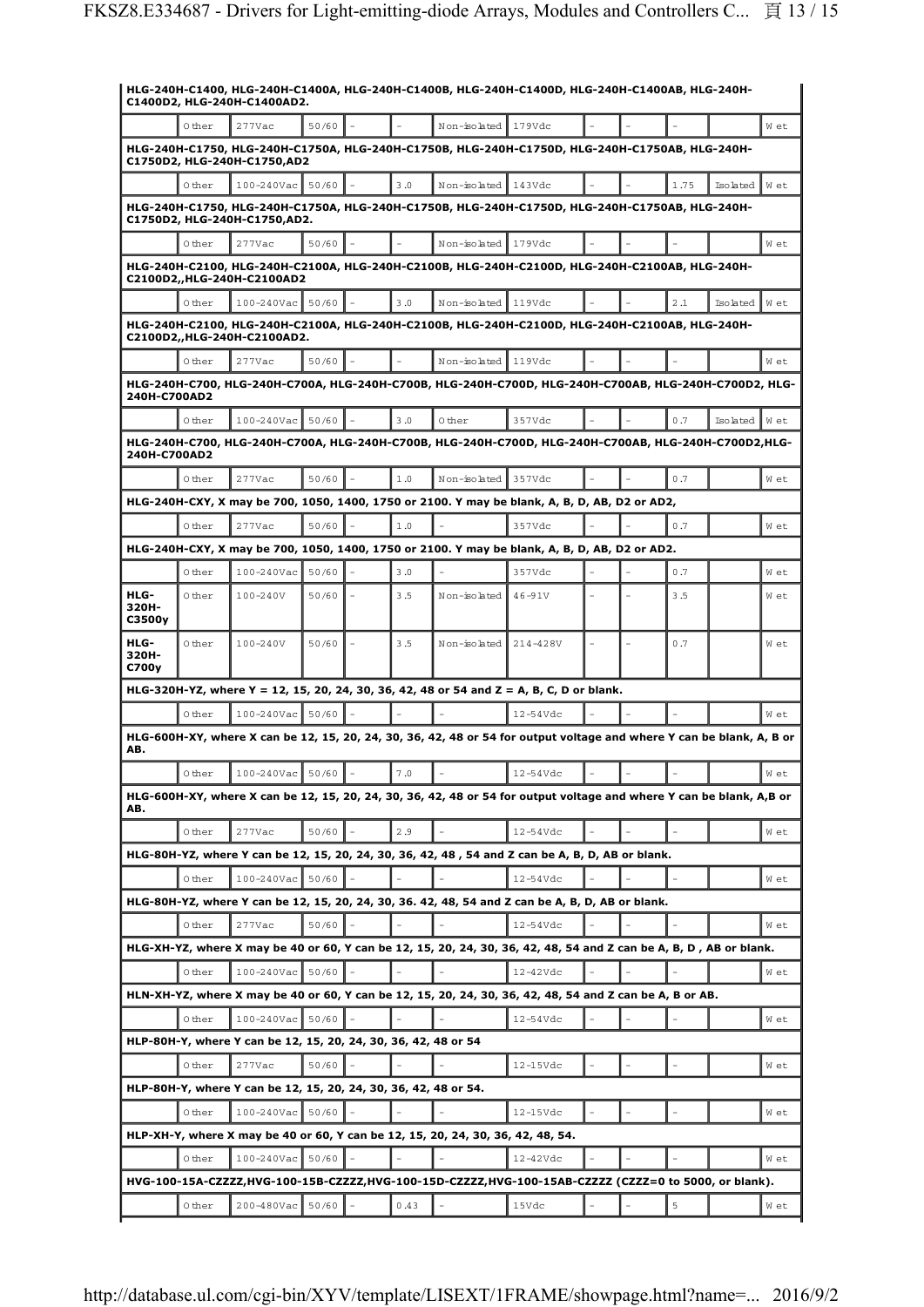|                 |        |                                                    |       |      |                                                                         | HVG-100-20A-CZZZZ,HVG-100-20B-CZZZZ,HVG-100-20D-CZZZZ,HVG-100-20AB-CZZZZ (CZZZ=0 to 4800, or blank).                                                                                                                                                                                                                                         |  |      |        |
|-----------------|--------|----------------------------------------------------|-------|------|-------------------------------------------------------------------------|----------------------------------------------------------------------------------------------------------------------------------------------------------------------------------------------------------------------------------------------------------------------------------------------------------------------------------------------|--|------|--------|
|                 | 0 ther | 200-480Vac                                         | 50/60 | 0.55 |                                                                         | 20Vdc                                                                                                                                                                                                                                                                                                                                        |  | 4.8  | W et   |
|                 |        |                                                    |       |      |                                                                         | HVG-100-24A-CZZZZ,HVG-100-24B-CZZZZ,HVG-100-24D-CZZZZ,HVG-100-24AB-CZZZZ (CZZZ=0 to 4000, or blank).                                                                                                                                                                                                                                         |  |      |        |
|                 | 0 ther | 200-480Vac                                         | 50/60 | 0.55 |                                                                         | 24Vdc                                                                                                                                                                                                                                                                                                                                        |  | 4.0  | W et   |
|                 |        |                                                    |       |      |                                                                         | HVG-100-30A-CZZZZ,HVG-100-30B-CZZZZ,HVG-100-30D-CZZZZ,HVG-100-30AB-CZZZZ (CZZZ=0 to 3200, or blank).                                                                                                                                                                                                                                         |  |      |        |
|                 | 0 ther | 200-480Vac                                         | 50/60 | 0.55 |                                                                         | 30Vdc                                                                                                                                                                                                                                                                                                                                        |  | 3.2  | W et   |
|                 |        |                                                    |       |      |                                                                         | HVG-100-36A-CZZZZ,HVG-100-36B-CZZZZ,HVG-100-36D-CZZZZ,HVG-100-36AB-CZZZZ (CZZZ=0 to 2650, or blank)                                                                                                                                                                                                                                          |  |      |        |
|                 | 0 ther | 200-480Vac                                         | 50/60 | 0.55 |                                                                         | 36Vdc                                                                                                                                                                                                                                                                                                                                        |  | 2.65 | W et   |
|                 |        |                                                    |       |      |                                                                         | HVG-100-42A-CZZZZ,HVG-100-42B-CZZZZ,HVG-100-42D-CZZZZ,HVG-100-42AB-CZZZZ (CZZZ=0 to 2280, or blank).                                                                                                                                                                                                                                         |  |      |        |
|                 | 0 ther | 200-480Vac                                         | 50/60 | 0.55 |                                                                         | 42Vdc                                                                                                                                                                                                                                                                                                                                        |  | 2.28 | W et   |
|                 |        |                                                    |       |      |                                                                         | HVG-100-48A-CZZZZ,HVG-100-48B-CZZZZ,HVG-100-48D-CZZZZ,HVG-100-48AB-CZZZZ (CZZZ=0 to 2000, or blank).                                                                                                                                                                                                                                         |  |      |        |
|                 | 0 ther | 200-480Vac                                         | 50/60 | 0.55 |                                                                         | 48Vdc                                                                                                                                                                                                                                                                                                                                        |  | 2.0  | W et   |
|                 |        |                                                    |       |      |                                                                         | HVG-100-54A-CZZZZ,HVG-100-54B-CZZZZ,HVG-100-54D-CZZZZ,HVG-100-54AB-CZZZZ (CZZZ=0 to 1770, or blank).                                                                                                                                                                                                                                         |  |      |        |
|                 | 0 ther | 200-480Vac                                         | 50/60 | 0.55 |                                                                         | 54Vdc                                                                                                                                                                                                                                                                                                                                        |  | 1.77 | W et   |
|                 |        |                                                    |       |      |                                                                         | HVG-150-XY, where X may be 12, 15, 20, 24, 30, 36, 42, 48 or 54 and Y may be A, B, D or AB. Models: HVGC-150-XY,                                                                                                                                                                                                                             |  |      |        |
|                 |        |                                                    |       |      | where X may be 350, 500, 700, 1050 or 1400 and Y may be A, B, D or AB.  |                                                                                                                                                                                                                                                                                                                                              |  |      |        |
|                 | 0 ther | $200 - 480$ Vac                                    | 50/60 |      |                                                                         | 12-107Vdc                                                                                                                                                                                                                                                                                                                                    |  |      | W et   |
|                 |        |                                                    |       |      |                                                                         | HVG-240-xy, where x may be 24, 30, 36, 42, 48 or 54 and y may be blank, A, B, D, AB or D2. Models: HVGC-240-zy,<br>where z may be 700, 1050, 1400, 1750, 2100, 2800 or 3500 and y may be blank, A, B, D, D2 or AB.                                                                                                                           |  |      |        |
|                 | 0 ther | 200-480Vac                                         | 50/60 |      |                                                                         | 24-342.8Vdc                                                                                                                                                                                                                                                                                                                                  |  |      | W et   |
|                 |        |                                                    |       |      |                                                                         | HVG-320-xy, where x may be 24, 30, 36, 42, 48 or 54 and y may be blank, A, B, D, AB or D2. Models: HVGC-320-zy,                                                                                                                                                                                                                              |  |      |        |
|                 |        |                                                    |       |      |                                                                         | where z may be 700, 1050, 1400, 1750, 2100, 2800 or 3500 and y may be blank, A, B, D, D2 or AB.                                                                                                                                                                                                                                              |  |      |        |
|                 | 0 ther | 200-480Vac                                         | 50/60 |      |                                                                         | 24-428Vdc                                                                                                                                                                                                                                                                                                                                    |  |      | W et   |
|                 |        |                                                    |       |      | "ZZZZ" is 5000, 4300, 3250, 2710, 2170, 1810, 1550, 1360 or 1210.       | HVG-65-YX-CZZZZ, where X may be A, B, D or AB, Y may be 12, 15, 20, 24, 30, 36, 42, 48 and 54, and CZZZZ is<br>optional, when provided, the ZZZZ may be substituted with a four-digit number that is between 0000 and the<br>maximum number as follows. When YY is 12, 15, 20, 24, 30, 36, 42, 48 or 54, the corresponding maximum value for |  |      |        |
|                 | 0 ther | 200-480Vac                                         | 50/60 |      |                                                                         | $12 - 54$ Vdc                                                                                                                                                                                                                                                                                                                                |  |      | W et   |
|                 |        |                                                    |       |      | HVGC-100-XY, where X may be 350 or 700 and Y can be A, B or D or AB.    |                                                                                                                                                                                                                                                                                                                                              |  |      |        |
|                 | 0 ther | 200-480Vac                                         | 50/60 |      |                                                                         | 142-285Vdc                                                                                                                                                                                                                                                                                                                                   |  |      | W et   |
|                 |        |                                                    |       |      | HVGC-65-XY, where X may be 350, 500, 700, 1050; Y can be A, B, AB or D. |                                                                                                                                                                                                                                                                                                                                              |  |      |        |
|                 | 0 ther | 200-480Vac                                         | 50/60 |      |                                                                         | 62-186Vdc                                                                                                                                                                                                                                                                                                                                    |  |      | W et   |
|                 |        | LCM-25X, where X may be blank or DA                |       |      |                                                                         |                                                                                                                                                                                                                                                                                                                                              |  |      |        |
|                 | 0 ther | 277Vac                                             | 50/60 |      |                                                                         | 59Vdc                                                                                                                                                                                                                                                                                                                                        |  |      | W et   |
|                 |        | LCM-25X, where X may be blank or DA.               |       |      |                                                                         |                                                                                                                                                                                                                                                                                                                                              |  |      |        |
|                 | 0 ther | 200-240Vac                                         | 50/60 |      |                                                                         | $24-54Vdc$                                                                                                                                                                                                                                                                                                                                   |  |      | W et   |
|                 |        |                                                    |       |      | LCM-XY, where X may be 40 or 60 and Y may be blank, DA, U or UDA        |                                                                                                                                                                                                                                                                                                                                              |  |      |        |
|                 | Other  | 200-240Vac                                         | 50/60 |      |                                                                         | 40-100Vdc                                                                                                                                                                                                                                                                                                                                    |  |      | W et   |
|                 |        |                                                    |       |      |                                                                         | LED Drivers, LVLE with isolated output: Models HLG-150-24Z and HLG-150H-24Z, where y can be blank, A, B or AB.                                                                                                                                                                                                                               |  |      |        |
|                 | 0 ther |                                                    |       |      |                                                                         |                                                                                                                                                                                                                                                                                                                                              |  |      | W et   |
|                 |        | LPF-90X-Y, where Y can be 15, 20, 24, 30, 36, 42.  |       |      |                                                                         |                                                                                                                                                                                                                                                                                                                                              |  |      |        |
|                 | 0 ther | 100-240Vac                                         | 50/60 |      |                                                                         | $15-42Vdc$                                                                                                                                                                                                                                                                                                                                   |  |      | W et   |
|                 |        |                                                    |       |      | LPV-100-X, where X can be 5, 12, 15, 24, 36 or 48 for output voltage    |                                                                                                                                                                                                                                                                                                                                              |  |      |        |
|                 | 0 ther | 100-240Vac                                         | 50/60 |      | Isolated                                                                | $5-48Vdc$                                                                                                                                                                                                                                                                                                                                    |  |      | D am p |
|                 |        |                                                    |       |      | Circuit                                                                 |                                                                                                                                                                                                                                                                                                                                              |  |      |        |
| LPVL-<br>150-12 | Leads  | $100 - 120$ Vac                                    | 50/60 | 3.0  | Non-isolated                                                            | 12Vdc                                                                                                                                                                                                                                                                                                                                        |  |      | W et   |
| LPVL-<br>150-24 | Leads  | 100-120Vac 50/60                                   |       |      |                                                                         | 24Vdc                                                                                                                                                                                                                                                                                                                                        |  |      | W et   |
|                 |        | NPF-120-12; NPF-120D-12; PWM-120-12, NPF-120D-12BE |       |      |                                                                         |                                                                                                                                                                                                                                                                                                                                              |  |      |        |
|                 | 0 ther | 100-277Vac                                         | 50/60 | 1.5  |                                                                         | 12Vdc                                                                                                                                                                                                                                                                                                                                        |  | 10   | W et   |
|                 |        | 120-Z, Z may be 12, 24, 36 or 48                   |       |      |                                                                         | NPF-120X-YW, X may be blank or D, Y may be 12, 15, 20, 24, 30, 36, 42, 48 or 54; and W may be blank or BE; PWM-                                                                                                                                                                                                                              |  |      |        |
|                 | 0 ther | $100 - 240$ Vac 50/60 -                            |       |      |                                                                         | 12-54Vdc                                                                                                                                                                                                                                                                                                                                     |  |      | W et   |